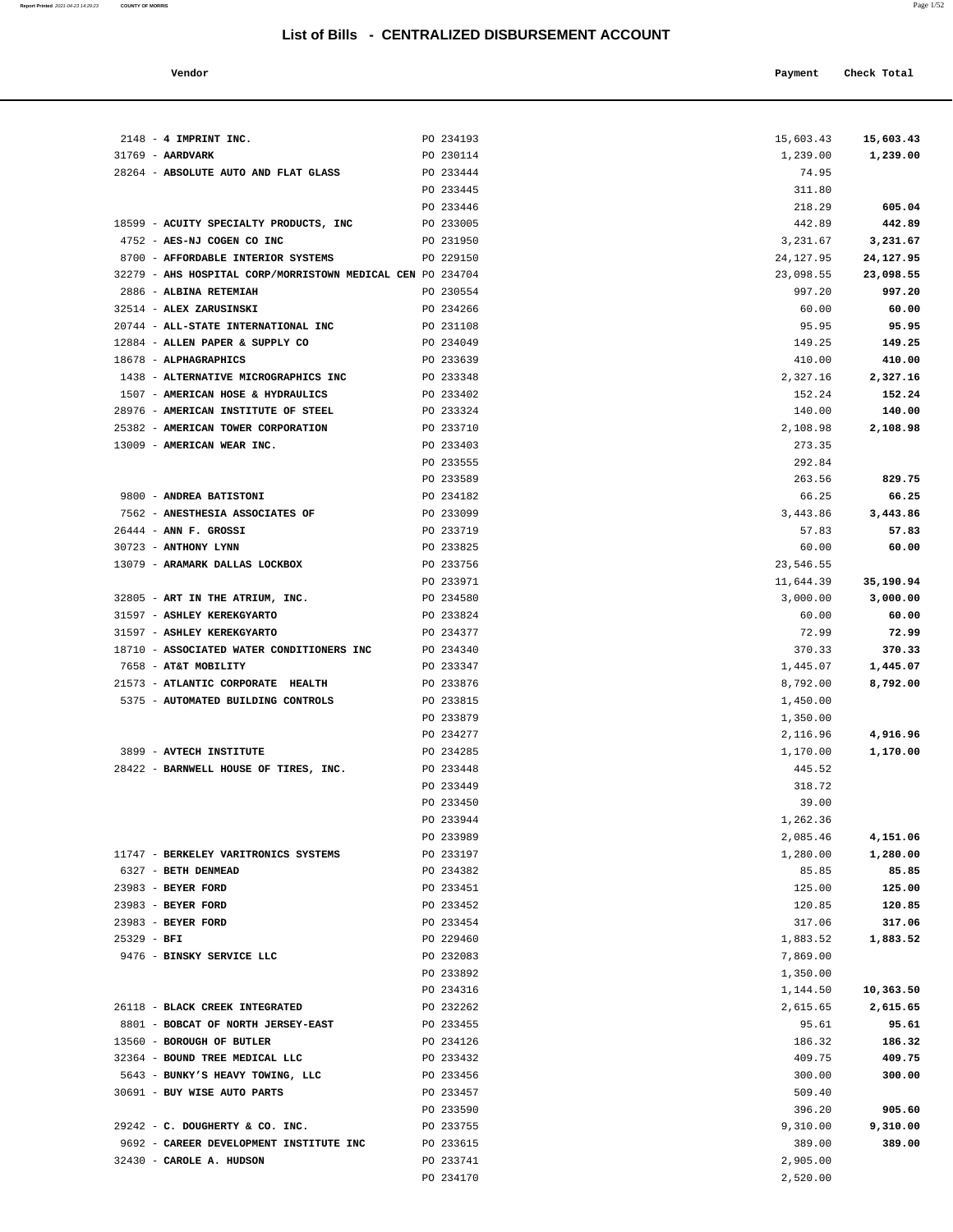| Report Printed 2021-04-23 14:29:23 | <b>COUNTY OF MORRIS</b>                      |                                                  |              | Page 2/52                 |  |
|------------------------------------|----------------------------------------------|--------------------------------------------------|--------------|---------------------------|--|
|                                    |                                              | List of Bills - CENTRALIZED DISBURSEMENT ACCOUNT |              |                           |  |
|                                    | Vendor                                       |                                                  | Payment      | Check Total               |  |
|                                    |                                              | PO 234574                                        | 2,590.00     | 8,015.00                  |  |
|                                    | 10475 - CARROT-TOP INDUSTRIES INC            | PO 234328                                        | 650.19       | 650.19                    |  |
|                                    | 4598 - CDW GOVERNMENT                        | PO 231072                                        | 662.94       | 662.94                    |  |
|                                    | 4598 - CDW GOVERNMENT                        | PO 233255                                        | 460.20       | 460.20                    |  |
|                                    | 24625 - CFCS - HOPE HOUSE                    | PO 234326                                        | 12,293.00    | 12,293.00                 |  |
|                                    | 31717 - CHAMPION ENERGY                      | PO 233945                                        | 28,831.08    | 28,831.08                 |  |
|                                    | 26522 - CHARLES MOORE                        | PO 233828                                        | 60.00        | 60.00                     |  |
|                                    | 29506 - CHASAN, LAMPARELLO, MALLON           | PO 233866                                        | 2,123.50     | 2,123.50                  |  |
|                                    | $28373 - CHLIC$                              | PO 233782                                        |              | 3,997,747.20 3,997,747.20 |  |
|                                    | 25571 - CLEARY GIACOBBE ALFIERI &            | PO 234075                                        | 22,001.20    | 22,001.20                 |  |
|                                    | 13857 - CLIFFSIDE BODY CORP                  | PO 219664                                        | 79,342.80    |                           |  |
|                                    |                                              | PO 227710                                        | 574.90       |                           |  |
|                                    |                                              | PO 227712                                        | 574.90       | 80,492.60                 |  |
|                                    | 8454 - CLIFTON ELEVATOR SERVICE CO INC       | PO 233816                                        | 9,723.00     | 9,723.00                  |  |
|                                    | 28327 - CMS CONSTRUCTION INC.                | PO 233855                                        | 76,460.78    |                           |  |
|                                    |                                              | PO 233856                                        | 225, 337. 28 | 301,798.06                |  |
|                                    | $26696 - COANJ$                              | PO 233321                                        | 408.00       | 408.00                    |  |
|                                    | 8549 - COMMERCIAL FURNITURE RESOURCE INC.    | PO 233880                                        | 395.00       | 395.00                    |  |
|                                    | 27340 - CONNELL CONSULTING, LLC              | PO 233642                                        | 149.00       | 149.00                    |  |
|                                    | 13976 - CONSOLIDATED STEEL &                 | PO 233878                                        | 780.00       | 780.00                    |  |
|                                    | 27936 - CONTINENTAL TRADING & HARDWARE, INC. | PO 233975                                        | 7,235.00     | 7,235.00                  |  |
|                                    | 14644 - CORNERSTONE FAMILY PROGRAMS          | PO 234177                                        | 29,762.00    |                           |  |
|                                    |                                              | PO 234322                                        | 34,906.00    | 64,668.00                 |  |
|                                    | 14021 - COUNTY BUSINESS SYSTEMS INC          | PO 233505                                        | 580.00       |                           |  |
|                                    |                                              | PO 233715                                        | 270.65       | 850.65                    |  |
|                                    | 14027 - COUNTY COLLEGE OF MORRIS             | PO 232673                                        | 330.00       | 330.00                    |  |
|                                    | 14022 - COUNTY COLLEGE OF MORRIS             | PO 234716                                        | 570,340.08   | 570,340.08                |  |
|                                    | 13 - COUNTY OF MORRIS                        | PO 234699                                        | 197.69       | 197.69                    |  |
|                                    | 13 - COUNTY OF MORRIS                        | PO 234700                                        | 7,421.52     | 7,421.52                  |  |
|                                    | 13 - COUNTY OF MORRIS                        | PO 234705                                        | 379.62       | 379.62                    |  |
|                                    | 13 - COUNTY OF MORRIS                        | PO 234712                                        | 93,014.60    | 93,014.60                 |  |
|                                    | 13 - COUNTY OF MORRIS                        | PO 234713                                        | 75,525.77    | 75,525.77                 |  |
|                                    | 13 - COUNTY OF MORRIS                        | PO 234714                                        | 61, 133. 13  | 61,133.13                 |  |
|                                    |                                              |                                                  |              |                           |  |

|                 | 4598 - CDW GOVERNMENT                        | PO 233255 | 460.20                    | 460.20     |
|-----------------|----------------------------------------------|-----------|---------------------------|------------|
|                 | 24625 - CFCS - HOPE HOUSE                    | PO 234326 | 12,293.00                 | 12,293.00  |
|                 | 31717 - CHAMPION ENERGY                      | PO 233945 | 28,831.08                 | 28,831.08  |
|                 | 26522 - CHARLES MOORE                        | PO 233828 | 60.00                     | 60.00      |
|                 | 29506 - CHASAN, LAMPARELLO, MALLON           | PO 233866 | 2,123.50                  | 2,123.50   |
|                 | $28373 - CHLIC$                              | PO 233782 | 3,997,747.20 3,997,747.20 |            |
|                 | 25571 - CLEARY GIACOBBE ALFIERI &            | PO 234075 | 22,001.20                 | 22,001.20  |
|                 | 13857 - CLIFFSIDE BODY CORP                  | PO 219664 | 79,342.80                 |            |
|                 |                                              | PO 227710 | 574.90                    |            |
|                 |                                              | PO 227712 | 574.90                    | 80,492.60  |
|                 | 8454 - CLIFTON ELEVATOR SERVICE CO INC       | PO 233816 | 9,723.00                  | 9,723.00   |
|                 | 28327 - CMS CONSTRUCTION INC.                | PO 233855 | 76,460.78                 |            |
|                 |                                              | PO 233856 | 225, 337. 28              | 301,798.06 |
| $26696 - COANJ$ |                                              | PO 233321 | 408.00                    | 408.00     |
|                 | 8549 - COMMERCIAL FURNITURE RESOURCE INC.    | PO 233880 | 395.00                    | 395.00     |
|                 | 27340 - CONNELL CONSULTING, LLC              | PO 233642 | 149.00                    | 149.00     |
|                 | 13976 - CONSOLIDATED STEEL &                 | PO 233878 | 780.00                    | 780.00     |
|                 | 27936 - CONTINENTAL TRADING & HARDWARE, INC. | PO 233975 | 7,235.00                  | 7,235.00   |
|                 | 14644 - CORNERSTONE FAMILY PROGRAMS          | PO 234177 | 29,762.00                 |            |
|                 |                                              | PO 234322 | 34,906.00                 | 64,668.00  |
|                 | 14021 - COUNTY BUSINESS SYSTEMS INC          | PO 233505 | 580.00                    |            |
|                 |                                              | PO 233715 | 270.65                    | 850.65     |
|                 | 14027 - COUNTY COLLEGE OF MORRIS             | PO 232673 | 330.00                    | 330.00     |
|                 | 14022 - COUNTY COLLEGE OF MORRIS             | PO 234716 | 570,340.08                | 570,340.08 |
|                 | 13 - COUNTY OF MORRIS                        | PO 234699 | 197.69                    | 197.69     |
|                 | 13 - COUNTY OF MORRIS                        | PO 234700 | 7,421.52                  | 7,421.52   |
|                 | 13 - COUNTY OF MORRIS                        | PO 234705 | 379.62                    | 379.62     |
|                 | 13 - COUNTY OF MORRIS                        | PO 234712 | 93,014.60                 | 93,014.60  |
|                 | 13 - COUNTY OF MORRIS                        | PO 234713 | 75,525.77                 | 75,525.77  |
|                 | 13 - COUNTY OF MORRIS                        | PO 234714 | 61, 133. 13               | 61,133.13  |
|                 | 13 - COUNTY OF MORRIS                        | PO 234715 | 50,027.00                 | 50,027.00  |
|                 | 14041 - COUNTY WELDING SUPPLY CO             | PO 233354 | 38.35                     | 38.35      |
|                 | 29977 - CRITICAL RESPONSE GROUP., INC.       | PO 233848 | 1,305.00                  | 1,305.00   |
|                 | 24342 - CROSSTOWN PLUMBING SUPPLY INC.       | PO 233952 | 5,377.55                  | 5,377.55   |
|                 | 14102 - CY DRAKE LOCKSMITHS, INC.            | PO 233425 | 35.00                     | 35.00      |
|                 | 12523 - D&B AUTO SUPPLY                      | PO 233591 | 811.07                    |            |
|                 |                                              | PO 233592 | 49.75                     |            |
|                 |                                              | PO 233994 | 2,352.19                  | 3,213.01   |
|                 | 12683 - D. C. EXPRESS INC                    | PO 233840 | 530.00                    | 530.00     |
|                 | 32069 - DANIEL S. DRAKE                      | PO 233746 | 188.99                    | 188.99     |
|                 | 32394 - DANIELLE MARIE SECOLA                | PO 234028 | 240.00                    |            |
|                 |                                              | PO 234045 | 80.00                     | 320.00     |
|                 | 27963 - DAVID KENNY                          | PO 234194 | 22.97                     | 22.97      |
|                 | 11434 - DAWN CENTER FOR INDEPENDENT          | PO 234183 | 2,036.00                  |            |
|                 |                                              | PO 234389 | 7,865.00                  | 9,901.00   |
|                 | 14228 - DELL MARKETING L.P.                  | PO 228457 | 17,513.39                 |            |
|                 |                                              | PO 228937 | 230.00                    | 17,743.39  |
|                 | 28719 - DELTA DENTAL INSURANCE COMPANY       | PO 233783 | 13,268.41                 | 13,268.41  |
|                 | 28637 - DELTA DENTAL OF NEW JERSEY, INC.     | PO 233785 | 19,660.76                 | 19,660.76  |
|                 | 12003 - DESESA ENGINEERING CO., INC.         | PO 234344 | 143,423.00                | 143,423.00 |
|                 | 10267 - DEWBERRY ENGINEERS, INC              | PO 233580 | 7,100.00                  | 7,100.00   |
|                 | 10267 - DEWBERRY ENGINEERS, INC              | PO 233581 | 7,100.00                  | 7,100.00   |
|                 | 30344 - DI WANG                              | PO 233441 | 380.00                    | 380.00     |
|                 | 24349 - DIRECT ENERGY BUSINESS MARKETING     | PO 234051 | 3,124.37                  | 3,124.37   |
|                 | 24349 - DIRECT ENERGY BUSINESS MARKETING     | PO 234053 | 1,497.03                  | 1,497.03   |
|                 | 24349 - DIRECT ENERGY BUSINESS MARKETING     | PO 234054 | 31,304.08                 | 31,304.08  |
|                 | 8735 - DIRECT TV INC                         | PO 233713 | 54.75                     |            |
|                 |                                              | PO 234095 | 186.48                    | 241.23     |
|                 | 32639 - DRAEGER INC                          | PO 228481 | 80,000.00                 | 80,000.00  |
|                 | $26361$ - DTN, LLC                           | PO 233754 | 4,872.00                  | 4,872.00   |
|                 |                                              |           |                           |            |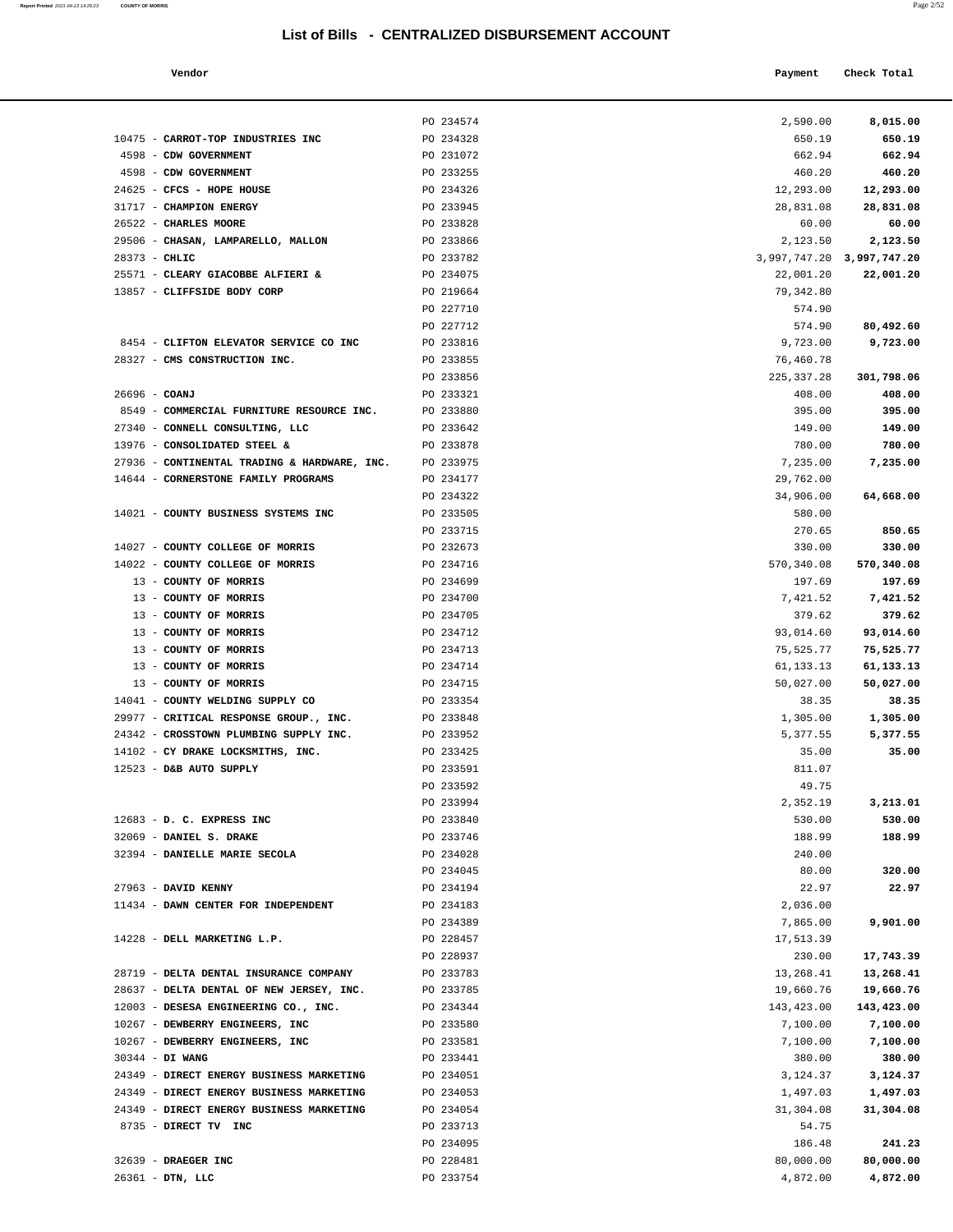32273 - **DYNAMIC TRAFFIC LLC** PO 216088 336 - **ELECTION GRAPHICS, INC.** PO 232503

**Report Printed 2021-04-23 14:29:23** COUNTY OF MORRIS

| a. | I<br>٧ | and the con- |  |
|----|--------|--------------|--|
|    |        |              |  |

|                                     |           | List of Bills - CENTRALIZED DISBURSEMENT ACCOUNT | Page 3/52    |  |
|-------------------------------------|-----------|--------------------------------------------------|--------------|--|
| Vendor                              |           | Payment                                          | Check Total  |  |
| DYNAMIC TRAFFIC LLC                 | PO 216088 | 5,950.00                                         | 5,950.00     |  |
| ELECTION GRAPHICS, INC.             | PO 232503 | 46,800.00                                        | 46,800.00    |  |
| ELITE TRANSCRIPTS INC.              | PO 233607 | 329.94                                           | 329.94       |  |
| EMPLOYMENT HORIZONS ENTERPRISES INC | PO 234065 | 70,941.00                                        | 70,941.00    |  |
| ERROL WOLLARY                       | PO 234265 | 60.00                                            |              |  |
|                                     | PO 234374 | 100.00                                           | 160.00       |  |
| ESMERALDA GONZALES                  | PO 234327 | 85.00                                            | 85.00        |  |
| ESSEX COUNTY HOSPITAL               | PO 233030 | 3,838.52                                         | 3,838.52     |  |
| EZ WHEELS DRIVING SCHOOL            | PO 234284 | 1,599.60                                         | 1,599.60     |  |
| FAI-GON ELECTRIC INC                | PO 234343 | 192,484.59                                       | 192,484.59   |  |
| <b>FASTER URGENT CARE LLC</b>       | PO 233371 | 40.00                                            | 40.00        |  |
| FEDEX                               | PO 233610 | 218.74                                           | 218.74       |  |
| <b>FEDEX</b>                        | PO 233640 | 97.98                                            | 97.98        |  |
| FERNANDEZ GARCIA, LLC               | PO 234312 | 1,178.00                                         | 1,178.00     |  |
| FIRE FIGHTERS EQUIPMENT CO INC      | PO 234134 | 96.00                                            | 96.00        |  |
| FIRST PRIORITY EMERGENCY            | PO 232867 | 26,337.50                                        | 26,337.50    |  |
| FIRST PRIORITY EMERGENCY            | PO 233369 | 234.04                                           | 234.04       |  |
| FLAGSHIP HEALTH SYSTEMS, INC.       | PO 233789 | 2,386.50                                         |              |  |
|                                     | PO 233796 | 411.84                                           | 2,798.34     |  |
| FLEMINGTON BUICK CHEVROLET          | PO 233483 | 429.49                                           |              |  |
|                                     | PO 233593 | 419.85                                           | 849.34       |  |
| FLOORMAT MANAGEMENT, INC.           | PO 233882 | 125.01                                           | 125.01       |  |
| <b>FLOWERS FROM HANNAH</b>          | PO 233638 | 200.00                                           | 200.00       |  |
| FOWLER EQUIP CO INC.                | PO 233427 | 430.00                                           | 430.00       |  |
| FRENCH & PARRELLO ASSOCIATES        | PO 234226 | 1,842.50                                         | 1,842.50     |  |
| FREUND CONTRACTING, INC.            | PO 233189 | 51,125.00                                        | 51,125.00    |  |
| GALLS, LLC                          | PO 231003 | 203.44                                           | 203.44       |  |
| <b>GANN LAW BOOKS</b>               | PO 232196 | 178.00                                           |              |  |
|                                     | PO 233307 | 206.00                                           | 384.00       |  |
| <b>GANNETT NJ NEWSPAPERS</b>        | PO 234114 | 99.50                                            | 99.50        |  |
| <b>GANNETT NJ NEWSPAPERS</b>        | PO 234116 | 59.08                                            | 59.08        |  |
| <b>GANNETT NJ NEWSPAPERS</b>        | PO 234120 | 44.03                                            | 44.03        |  |
| <b>GANNETT NJ NEWSPAPERS</b>        | PO 234122 | 104.66                                           | 104.66       |  |
| <b>GANNETT NJ NEWSPAPERS</b>        | PO 234135 | 60.80                                            | 60.80        |  |
| <b>GANNETT NJ NEWSPAPERS</b>        | PO 234136 | 69.40                                            | 69.40        |  |
| CANNETT NJ NEWCDADFDC               | DO 234137 | 6505                                             | <b>GE QE</b> |  |

| 21722 - ELITE TRANSCRIPTS INC.             | PO 233607 | 329.94     | 329.94     |
|--------------------------------------------|-----------|------------|------------|
| 2047 - EMPLOYMENT HORIZONS ENTERPRISES INC | PO 234065 | 70,941.00  | 70,941.00  |
| 26492 - ERROL WOLLARY                      | PO 234265 | 60.00      |            |
|                                            | PO 234374 | 100.00     | 160.00     |
| 9928 - ESMERALDA GONZALES                  | PO 234327 | 85.00      | 85.00      |
| 6038 - ESSEX COUNTY HOSPITAL               | PO 233030 | 3,838.52   | 3,838.52   |
| 3549 - EZ WHEELS DRIVING SCHOOL            | PO 234284 | 1,599.60   | 1,599.60   |
| 1314 - FAI-GON ELECTRIC INC                | PO 234343 | 192,484.59 | 192,484.59 |
| 20423 - FASTER URGENT CARE LLC             | PO 233371 | 40.00      | 40.00      |
| $14668$ - FEDEX                            | PO 233610 | 218.74     | 218.74     |
| 14668 - FEDEX                              | PO 233640 | 97.98      | 97.98      |
| 32492 - FERNANDEZ GARCIA, LLC              | PO 234312 | 1,178.00   | 1,178.00   |
| 14702 - FIRE FIGHTERS EQUIPMENT CO INC     | PO 234134 | 96.00      | 96.00      |
| 25548 - FIRST PRIORITY EMERGENCY           | PO 232867 | 26,337.50  | 26,337.50  |
| 25548 - FIRST PRIORITY EMERGENCY           | PO 233369 | 234.04     | 234.04     |
| 28666 - FLAGSHIP HEALTH SYSTEMS, INC.      | PO 233789 | 2,386.50   |            |
|                                            | PO 233796 | 411.84     | 2,798.34   |
| 12151 - FLEMINGTON BUICK CHEVROLET         | PO 233483 | 429.49     |            |
|                                            | PO 233593 | 419.85     | 849.34     |
| 32060 - FLOORMAT MANAGEMENT, INC.          | PO 233882 | 125.01     | 125.01     |
| 32780 - FLOWERS FROM HANNAH                | PO 233638 | 200.00     | 200.00     |
| 14772 - FOWLER EQUIP CO INC.               | PO 233427 | 430.00     | 430.00     |
| 14795 - FRENCH & PARRELLO ASSOCIATES       | PO 234226 | 1,842.50   | 1,842.50   |
| 28155 - FREUND CONTRACTING, INC.           | PO 233189 | 51,125.00  | 51,125.00  |
| $714$ - GALLS, LLC                         | PO 231003 | 203.44     | 203.44     |
| 14852 - GANN LAW BOOKS                     | PO 232196 | 178.00     |            |
|                                            | PO 233307 | 206.00     | 384.00     |
| 14123 - GANNETT NJ NEWSPAPERS              | PO 234114 | 99.50      | 99.50      |
| 14123 - GANNETT NJ NEWSPAPERS              | PO 234116 | 59.08      | 59.08      |
| 14123 - GANNETT NJ NEWSPAPERS              | PO 234120 | 44.03      | 44.03      |
| 14123 - GANNETT NJ NEWSPAPERS              | PO 234122 | 104.66     | 104.66     |
| 14123 - GANNETT NJ NEWSPAPERS              | PO 234135 | 60.80      | 60.80      |
| 14123 - GANNETT NJ NEWSPAPERS              | PO 234136 | 69.40      | 69.40      |
| 14123 - GANNETT NJ NEWSPAPERS              | PO 234137 | 65.96      | 65.96      |
| 14123 - GANNETT NJ NEWSPAPERS              | PO 234138 | 93.05      | 93.05      |
| 14123 - GANNETT NJ NEWSPAPERS              | PO 234139 | 67.68      | 67.68      |
| 14123 - GANNETT NJ NEWSPAPERS              | PO 234141 | 67.68      | 67.68      |
| 14123 - GANNETT NJ NEWSPAPERS              | PO 234142 | 75.42      | 75.42      |
| 14123 - GANNETT NJ NEWSPAPERS              | PO 234143 | 75.42      | 75.42      |
| 14123 - GANNETT NJ NEWSPAPERS              | PO 234144 | 75.42      | 75.42      |
| 14123 - GANNETT NJ NEWSPAPERS              | PO 234145 | 75.42      | 75.42      |
| 14123 - GANNETT NJ NEWSPAPERS              | PO 234146 | 77.14      | 77.14      |
| 14123 - GANNETT NJ NEWSPAPERS              | PO 234147 | 52.20      | 52.20      |
| 14123 - GANNETT NJ NEWSPAPERS              | PO 234148 | 77.14      | 77.14      |
| 14123 - GANNETT NJ NEWSPAPERS              | PO 234149 | 53.06      | 53.06      |
| 14123 - GANNETT NJ NEWSPAPERS              | PO 234150 | 72.84      | 72.84      |
| 14123 - GANNETT NJ NEWSPAPERS              | PO 234151 | 70.26      | 70.26      |
| 14123 - GANNETT NJ NEWSPAPERS              | PO 234152 | 70.26      | 70.26      |
| 14123 - GANNETT NJ NEWSPAPERS              | PO 234153 | 70.26      | 70.26      |
| 14123 - GANNETT NJ NEWSPAPERS              | PO 234154 | 70.26      | 70.26      |
| 14123 - GANNETT NJ NEWSPAPERS              | PO 234155 | 51.77      | 51.77      |
| 14123 - GANNETT NJ NEWSPAPERS              | PO 234156 | 53.06      | 53.06      |
| 14123 - GANNETT NJ NEWSPAPERS              | PO 234159 | 72.84      | 72.84      |
| 14123 - GANNETT NJ NEWSPAPERS              | PO 234180 | 145.08     | 145.08     |
| 14123 - GANNETT NJ NEWSPAPERS              | PO 234383 | 155.40     | 155.40     |
| 32140 - GERARD PORCELLA                    | PO 234268 | 60.00      | 60.00      |
| 4872 - GLAS-TINT, LLC                      | PO 233980 | 336.00     | 336.00     |
| $14984 -$ GRAINGER                         | PO 233132 | 2.63       |            |
|                                            | PO 233133 | 51.45      |            |
|                                            | PO 233174 | 32.20      |            |
|                                            | PO 233176 | 76.95      |            |
|                                            |           |            |            |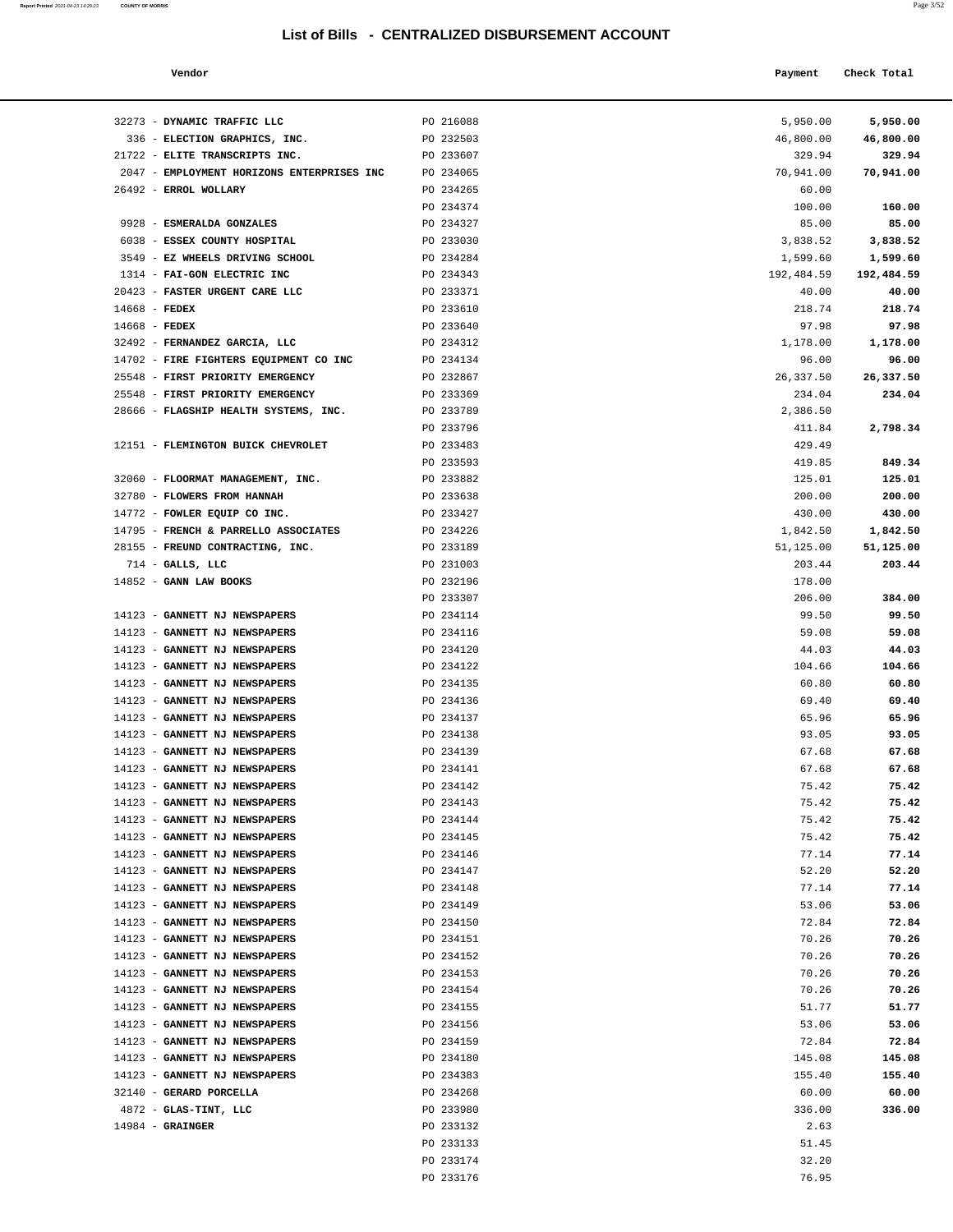| Vendor | Payment | Check Total |
|--------|---------|-------------|
|        |         |             |

|                                                                     | PO 233177              | 104.02            |                   |
|---------------------------------------------------------------------|------------------------|-------------------|-------------------|
|                                                                     | PO 233399              | 272.23            |                   |
|                                                                     | PO 233416              | 38.81             |                   |
|                                                                     | PO 233779              | 16.14             | 594.43            |
| $24884$ - GRAINGER                                                  | PO 233342              | 291.42            | 291.42            |
| $14984$ - GRAINGER                                                  | PO 234315              | 4,792.21          | 4,792.21          |
| 15007 - GREENMAN PEDERSEN INC                                       | PO 226967              | 9,107.50          |                   |
|                                                                     | PO 233936              | 792.00            | 9,899.50          |
| 15010 - GREY HOUSE PUBLISHING                                       | PO 233776              | 1,695.00          | 1,695.00          |
| 32215 - GROFF TRACTOR MID ATLANTIC LLC                              | PO 232581              | 190.40            |                   |
|                                                                     | PO 232609              | 275.60            |                   |
|                                                                     | PO 232610<br>PO 233208 | 185.61<br>204.00  | 855.61            |
| 20919 - HANNAH GILBERT                                              | PO 230225              | 629.40            | 629.40            |
| 30359 - HD SUPPLY CONSTRUCTION &                                    | PO 233390              | 3,150.26          | 3,150.26          |
| 32088 - HEATHER DARLING                                             | PO 234119              | 25.00             | 25.00             |
| 28456 - HERBST-MUSCIANO, LLC                                        | PO 233981              | 1,500.00          | 1,500.00          |
| 21459 - HERC RENTALS                                                | PO 233982              | 4,723.89          | 4,723.89          |
| $10845$ - HIAB USA INC                                              | PO 232611              | 11,807.38         | 11,807.38         |
| 31914 - HOME DEPOT USA, INC.                                        | PO 233570              | 2,968.60          | 2,968.60          |
| 20737 - HOOVER TRUCK CENTERS INC                                    | PO 233472              | 170.26            | 170.26            |
| 20737 - HOOVER TRUCK CENTERS INC                                    | PO 233475              | 284.70            | 284.70            |
| 20737 - HOOVER TRUCK CENTERS INC                                    | PO 233594              | 509.96            | 509.96            |
| 29389 - HVG LLC                                                     | PO 233797              | 768.53            | 768.53            |
| 32098 - I MILLER PRECISION OPTICAL                                  | PO 227892              | 26,366.00         | 26,366.00         |
| 15309 - IMAGE ACCESS CORP                                           | PO 233831              | 640.00            | 640.00            |
| 19236 - INSTITUTE FOR FORENSIC PSYCHOLOGY                           | PO 233647              | 2,000.00          | 2,000.00          |
| 6100 - INTER CITY TIRE                                              | PO 233486              | 458.45            | 458.45            |
| 30135 - INVESTIGATIVE FORENSICS CONSULTING                          | PO 233832<br>PO 233950 | 912.00<br>418.00  | 1,330.00          |
| 31199 - INVESTMENT TITLE LLC                                        | PO 232237              | 3,593.50          | 3,593.50          |
| 29583 - J.A. ALEXANDER INC.                                         | PO 233696              | 10,800.00         |                   |
|                                                                     | PO 233696              | 98,929.53         | 109,729.53        |
| 27446 - JAIME SHANAPHY                                              | PO 233632              | 88.80             | 88.80             |
| 20591 - JEFFREY PAUL                                                | PO 234140              | 345.19            | 345.19            |
| $28824$ - JERRY S SEIER                                             | PO 233937              | 90.00             | 90.00             |
| 960 - JERSEY CENTRAL POWER & LIGHT                                  | PO 233530              | 38.06             | 38.06             |
| 960 - JERSEY CENTRAL POWER & LIGHT                                  | PO 233531              | 579.31            | 579.31            |
| 960 - JERSEY CENTRAL POWER & LIGHT                                  | PO 233532              | 32.01             | 32.01             |
| 960 - JERSEY CENTRAL POWER & LIGHT                                  | PO 233533              | 311.25            | 311.25            |
| 960 - JERSEY CENTRAL POWER & LIGHT                                  | PO 233661              | 132.55            | 132.55            |
| 960 - JERSEY CENTRAL POWER & LIGHT                                  | PO 233911              | 53.17             | 53.17             |
| 960 - JERSEY CENTRAL POWER & LIGHT                                  | PO 233912              | 14.84             | 14.84             |
| $1815$ - JESCO, INC.                                                | PO 233130              | 1,150.00          |                   |
|                                                                     | PO 233487              | 77.00             | 1,227.00          |
| 31634 - JESSICA JIMENEZ<br>32106 - JEWISH FAMILY SVCS. OF METROWEST | PO 234175<br>PO 234191 | 47.98<br>2,393.00 | 47.98<br>2,393.00 |
| 32429 - JOAN A. SEERY                                               | PO 233932              | 910.00            | 910.00            |
| 8936 - JOHN BOWER                                                   | PO 233913              | 90.00             | 90.00             |
| 26528 - JOHN ZEGERS                                                 | PO 233830              | 60.00             | 60.00             |
| 12452 - JOHNSON & JOHNSON, ESQS                                     | PO 234313              | 3,223.91          | 3,223.91          |
| 21614 - JOHNSON MIRMIRAN AND THOMPSON, INC.                         | PO 234208              | 2,215.71          | 2,215.71          |
| 21614 - JOHNSON MIRMIRAN AND THOMPSON, INC.                         | PO 234342              | 1,869.12          | 1,869.12          |
| 2695 - JOHNSTONE SUPPLY                                             | PO 234161              | 1,065.01          | 1,065.01          |
| 9798 - JONES & BARTLETT LEARNING, LLC                               | PO 232148              | 111.39            | 111.39            |
| 32611 - JOSE M FIGUEROA                                             | PO 234392              | 882.00            | 882.00            |
| 7432 - JUNE WITTY                                                   | PO 233634              | 69.80             | 69.80             |
| 26511 - JUSTIN CHUPLIS                                              | PO 233820              | 60.00             | 60.00             |
| 10129 - KATHY'S KREATIONS                                           | PO 232506              | 376.49            | 376.49            |
| 1308 - KENNETH POST                                                 | PO 234129              | 49.44             | 49.44             |
| $24924 - KEY-TECH$                                                  | PO 219797              | 1,150.00          | 1,150.00          |
| 24924 - KEY-TECH                                                    | PO 219965              | 4,900.00          | 4,900.00          |
| 24924 - КЕҮ-ТЕСН                                                    | PO 224362              | 5,550.00          | 5,550.00          |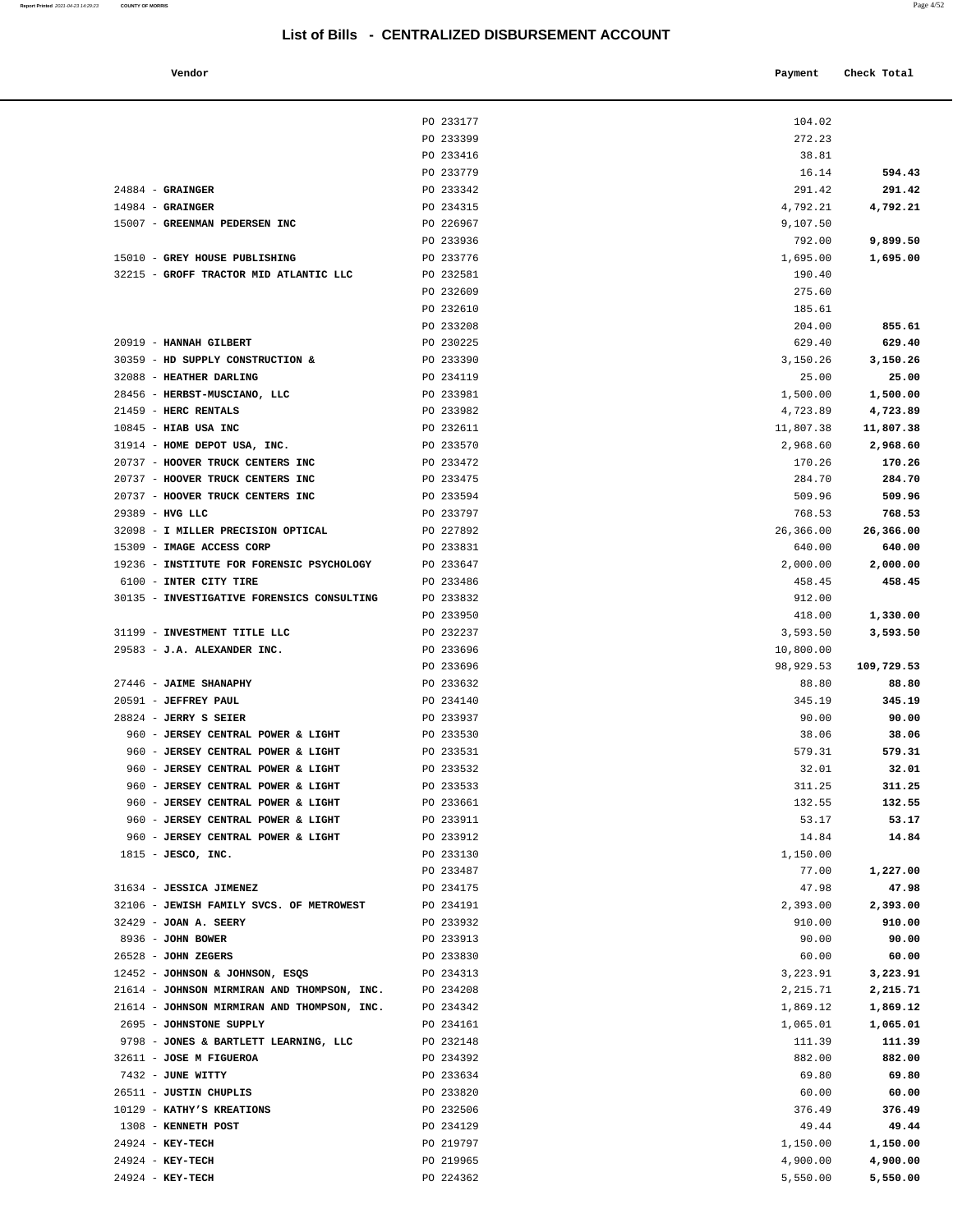#### **Vendor Check Total Payment Check Total**

**Report Printed** 2021-04-23 14:29:23 **COUNTY OF MORRIS** 

| × |  |
|---|--|
|---|--|

| PO 230876              | 2,400.00             |                    |
|------------------------|----------------------|--------------------|
| PO 232088              | 300.00               |                    |
| PO 233586              | 18,947.00            |                    |
| PO 233707              | 18,760.00            |                    |
| PO 233708              | 348,380.00           | 388,787.00         |
| PO 233726              | 36,750.00            | 36,750.00          |
| PO 234384              | 20.40                |                    |
| PO 234385              | 27.05                |                    |
| PO 234386              | 32.65                | 80.10              |
| PO 233345              | 969.00               | 969.00             |
| PO 233827              | 60.00                | 60.00              |
| PO 234528              | 6, 260.00            | 6,260.00           |
| PO 233164              | 174.00               | 174.00             |
| PO 232024<br>PO 234071 | 312.20<br>4,557.00   | 312.20<br>4,557.00 |
| PO 229146              | 196.00               | 196.00             |
| PO 230150              | 88.27                | 88.27              |
| PO 233680              | 190.00               | 190.00             |
| PO 234096              | 200.00               | 200.00             |
| PO 233129              | 297.00               |                    |
| PO 233700              | 285.00               | 582.00             |
| PO 233621              | 7,625.00             | 7,625.00           |
| PO 233584              | 100.00               | 100.00             |
| PO 233846              | 4,000.00             | 4,000.00           |
| PO 233847              | 16,000.00            | 16,000.00          |
| PO 234578              | 147,500.00           |                    |
| PO 234579              | 72,500.00            | 220,000.00         |
| PO 233759              | 222,144.20           | 222,144.20         |
| PO 234323              | 12,378.00            | 12,378.00          |
| PO 233893<br>PO 233893 | 1,910.22<br>4,323.19 |                    |
| PO 233933              | 2,073.70             | 8,307.11           |
| PO 221533              | 867.60               | 867.60             |
| PO 230498              | 867.60               | 867.60             |
| PO 230574              | 1,360.20             | 1,360.20           |
| PO 230402              | 1,626.00             | 1,626.00           |
| PO 233826              | 60.00                | 60.00              |
| PO 234178              | 4,940.00             | 4,940.00           |
| PO 234190              | 20,982.00            | 20,982.00          |
| PO 227839              | 14,400.00            | 14,400.00          |
| PO 233822              | 60.00                |                    |
| PO 234375              | 100.00               | 160.00             |
| PO 232821              | 71.58                |                    |
| PO 233595              | 157.59               |                    |
| PO 233596<br>PO 234722 | 523.16<br>1,130.08   | 752.33<br>1,130.08 |
| PO 233346              | 1,310.00             | 1,310.00           |
| PO 233817              | 601.60               | 601.60             |
| PO 234576              | 3,000.00             | 3,000.00           |
| PO 234057              | 1,505.25             | 1,505.25           |
| PO 234060              | 6,344.94             | 6,344.94           |
| PO 234055              | 260.85               | 260.85             |
| PO 234056              | 5,933.04             | 5,933.04           |
| PO 233951              | 405.00               | 405.00             |
| PO 234189              | 3,725.00             | 3,725.00           |
| PO 227809              | 1,378.00             | 1,378.00           |
| PO 233428              | 100.08               |                    |
| PO 233743              | 39.97                |                    |
| PO 233766              | 25.91                |                    |
| PO 233767              | 575.00               |                    |
| PO 233965              | 140.34               |                    |
| PO 233968              | 73.54                |                    |

| 15587 - KEYSTONE PUBLIC SAFETY INC.        | PO 230876 | 2,400.00   |            |
|--------------------------------------------|-----------|------------|------------|
|                                            | PO 232088 | 300.00     |            |
|                                            | PO 233586 | 18,947.00  |            |
|                                            | PO 233707 | 18,760.00  |            |
|                                            | PO 233708 | 348,380.00 | 388,787.00 |
| 17948 - KFT FIRE TRAINERS, LLC             | PO 233726 | 36,750.00  | 36,750.00  |
| 31176 - KIMBERLY CACCIABEVE                | PO 234384 | 20.40      |            |
|                                            | PO 234385 | 27.05      |            |
|                                            | PO 234386 | 32.65      | 80.10      |
| 32533 - KINGS III EMERGENCY COMMUNICATIONS | PO 233345 | 969.00     | 969.00     |
| 26521 - KRISTIAN MCMORLAND                 | PO 233827 | 60.00      | 60.00      |
| 15799 - LAKE MUSCONETCONG REGIONAL         | PO 234528 | 6, 260.00  | 6,260.00   |
| 30872 - LANDS' END BUSINESS OUTFITTERS     | PO 233164 | 174.00     | 174.00     |
| 12726 - LANGUAGE LINE SERVICES             | PO 232024 | 312.20     | 312.20     |
| 25383 - LAW OFFICE OF ROBERT J. GREENBAUM  | PO 234071 | 4,557.00   | 4,557.00   |
| 15716 - LAWYERS DIARY AND MANUAL, LLC      | PO 229146 | 196.00     | 196.00     |
| 5068 - LEXIS NEXIS/ MATTHEW BENDER         | PO 230150 | 88.27      | 88.27      |
| 15816 - LONGFELLOWS SANDWICH DELI          | PO 233680 | 190.00     | 190.00     |
| 31187 - LORA K RAYNER                      | PO 234096 | 200.00     | 200.00     |
| 1777 - LORCO PETROLEUM SERVICES            | PO 233129 | 297.00     |            |
|                                            | PO 233700 | 285.00     | 582.00     |
| 6733 - LOUIS B SCHLESINGER                 | PO 233621 | 7,625.00   | 7,625.00   |
| 2144 - M C POLICE CHIEF'S ASSOCIATION      | PO 233584 | 100.00     | 100.00     |
| 28911 - M-TEC CONSTRUCTION SERVICE LLC     | PO 233846 | 4,000.00   | 4,000.00   |
| 28911 - M-TEC CONSTRUCTION SERVICE LLC     | PO 233847 | 16,000.00  | 16,000.00  |
| 16280 - M. C. ECONOMIC DEVELOPMENT         | PO 234578 | 147,500.00 |            |
|                                            | PO 234579 | 72,500.00  | 220,000.00 |
| 8601 - M.A.I.N., INC.                      | PO 233759 | 222,144.20 | 222,144.20 |
| 15899 - M.C. ORGANIZATION FOR              | PO 234323 | 12,378.00  | 12,378.00  |
| 28251 - MAGIC TOUCH CONSTRUCTION CO., INC. | PO 233893 | 1,910.22   |            |
|                                            | PO 233893 | 4,323.19   |            |
|                                            | PO 233933 | 2,073.70   | 8,307.11   |
| 29086 - MARGARET PALOVITZ                  | PO 221533 | 867.60     | 867.60     |
| 29086 - MARGARET PALOVITZ                  | PO 230498 | 867.60     | 867.60     |
| 1636 - MARGARET ROMANO                     | PO 230574 | 1,360.20   | 1,360.20   |
| 9463 - MARIE MAGLOIRE                      | PO 230402 | 1,626.00   | 1,626.00   |
| 27688 - MELISSA MARTIN                     | PO 233826 | 60.00      | 60.00      |
| 16129 - MENTAL HEALTH ASSOCIATION OF       | PO 234178 | 4,940.00   | 4,940.00   |
| 16129 - MENTAL HEALTH ASSOCIATION OF       | PO 234190 | 20,982.00  | 20,982.00  |
| 16147 - METRO FLAG CO                      | PO 227839 | 14,400.00  | 14,400.00  |
| 26517 - MICHAEL HENDERSON                  | PO 233822 | 60.00      |            |
|                                            | PO 234375 | 100.00     | 160.00     |
| 295 - MID-ATLANTIC TRUCK CENTRE INC        | PO 232821 | 71.58      |            |
|                                            | PO 233595 | 157.59     |            |
|                                            | PO 233596 | 523.16     | 752.33     |
| 16192 - MIDDLESEX COUNTY COLLEGE           | PO 234722 | 1,130.08   | 1,130.08   |
| 25466 - MILLENNIUM COMMUNICATIONS GROUP    | PO 233346 | 1,310.00   | 1,310.00   |
| 16248 - MOE DISTRIBUTORS INC.              | PO 233817 | 601.60     | 601.60     |
| 11408 - MORRIS COUNTY HISTORICAL SOCIETY   | PO 234576 | 3,000.00   | 3,000.00   |
| 12819 - MORRIS COUNTY MUA                  | PO 234057 | 1,505.25   | 1,505.25   |
| 12819 - MORRIS COUNTY MUA                  | PO 234060 | 6,344.94   | 6,344.94   |
| 19483 - MORRIS COUNTY MUNICIPAL            | PO 234055 | 260.85     | 260.85     |
| 19483 - MORRIS COUNTY MUNICIPAL            | PO 234056 | 5,933.04   | 5,933.04   |
| 19484 - MORRIS COUNTY OVERHEAD DOOR CO     | PO 233951 | 405.00     | 405.00     |
| 10666 - MORRIS COUNTY SHERIFF'S OFFICE     | PO 234189 | 3,725.00   | 3,725.00   |
| 14515 - MORRISTOWN ER MED ASSOC LLC        | PO 227809 | 1,378.00   | 1,378.00   |
| 16321 - MORRISTOWN LUMBER &                |           |            |            |
|                                            | PO 233428 | 100.08     |            |
|                                            | PO 233743 | 39.97      |            |
|                                            | PO 233766 | 25.91      |            |
|                                            | PO 233767 | 575.00     |            |
|                                            | PO 233965 | 140.34     |            |

PO 233969 128.40 **1,083.24**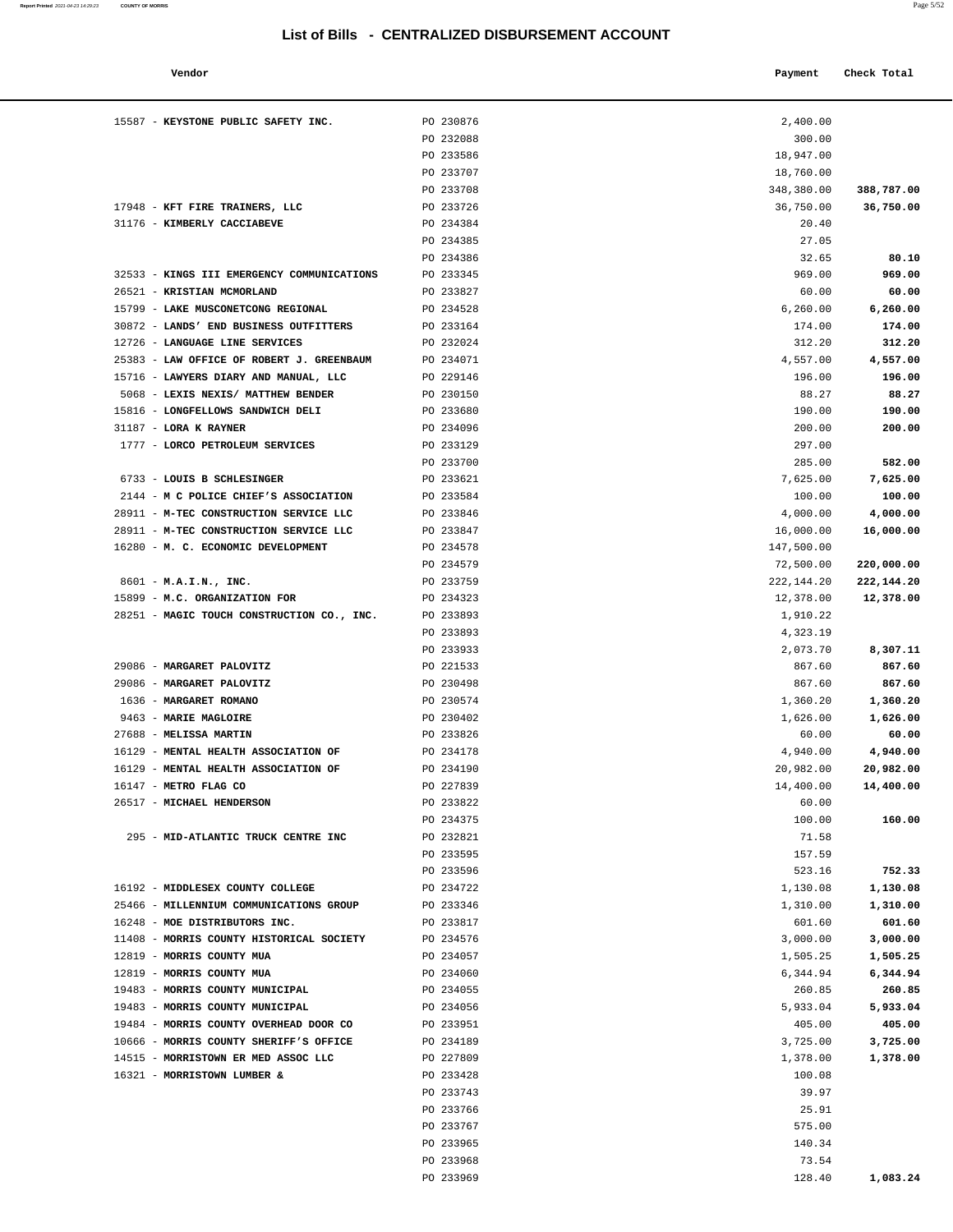| Vendor                                  |                        | Payment            | Check Total |
|-----------------------------------------|------------------------|--------------------|-------------|
| 16340 - MORRISTOWN PARKING AUTHORITY    | PO 233803              | 5,882.00           |             |
|                                         | PO 234314              | 7,003.57           | 12,885.57   |
| 27295 - MORTON SALT, INC.               | PO 233195              | 38,309.40          |             |
|                                         | PO 233196              | 6,739.29           |             |
|                                         | PO 233216              | 45,819.92          |             |
|                                         | PO 233325              | 42,101.99          |             |
|                                         | PO 233326              | 38,912.68          |             |
|                                         | PO 233327              | 3,023.72           |             |
|                                         | PO 233330              | 22,499.15          |             |
|                                         | PO 233331              | 8,657.81           | 206,063.96  |
| 27295 - MORTON SALT, INC.               | PO 233336              | 2,649.68           |             |
|                                         | PO 233337              | 3,912.07           | 6,561.75    |
| 28785 - NAPA OF ROCKAWAY                | PO 231367              | 351.31             |             |
|                                         | PO 233491              | 386.00             |             |
|                                         | PO 233605              | 68.42              |             |
|                                         | PO 233650              | 740.94             |             |
|                                         | PO 234002              | 679.68             |             |
|                                         | PO 234003              | 367.29             | 2,593.64    |
| 21122 - NATIONAL FUEL OIL INC.          | PO 234723              | 7,568.73           |             |
|                                         | PO 234723              | 53, 432. 22        | 61,000.95   |
| 31632 - NATIONAL INTERNAL AFFAIRS       | PO 232836              | 100.00             | 100.00      |
| 28246 - NATIONAL OFFICE FURNITURE, INC. | PO 232091              | 794.00             | 794.00      |
| 4678 - NECI, INC.                       | PO 233734              | 509.95             |             |
|                                         | PO 233735              | 1,950.00           | 2,459.95    |
| $9504 - NENA$                           | PO 233714              | 300.00             | 300.00      |
| 16552 - NEWBRIDGE SERVICES INC          | PO 234286              | 2,420.00           |             |
|                                         | PO 234287              | 2,228.00           |             |
|                                         | PO 234387              | 32,810.00          | 37,458.00   |
| 23981 - NIELSEN DODGE - C-J-R           | PO 233998              | 165.36             | 165.36      |
| 23981 - NIELSEN DODGE - C-J-R           | PO 233999              | 75.04              | 75.04       |
| 27581 - NJ MOSQUITO CONTROL ASSO.       | PO 233079              | 1,200.00           |             |
|                                         | PO 233318              | 75.00              | 1,275.00    |
| 32779 - NJCPA                           | PO 233320              | 100.00             | 100.00      |
| $8349$ - NMS LABS                       | PO 234174              | 6,211.00           | 6, 211.00   |
| 26357 - NORTHEAST COMMUNICATIONS, INC.  | PO 233712              | 75.00<br>124.00    | 75.00       |
| 16752 - NORWESCAP INC                   | PO 234380<br>PO 234388 |                    |             |
|                                         | PO 234390              | 3,289.00<br>546.00 | 3,959.00    |
| 16764 - NU-WAY CONCESSIONAIRES INC      | PO 233877              | 1,010.73           |             |
|                                         | PO 234166              | 7,222.60           |             |
|                                         | PO 234167              | 134,443.56         |             |
|                                         | PO 234168              | 20,908.02          | 163,584.91  |
| 16767 - NUTRI-SYSTEMS CORPORATION       | PO 234165              | 374.55             | 374.55      |
| 31759 - O'DONNELL MCCOY HELENIAK, LLC   | PO 234078              | 3,208.50           | 3,208.50    |
| 26726 - OFFICE CONCEPTS GROUP, INC.     | PO 230820              | 99.44              | 99.44       |
| 26726 - OFFICE CONCEPTS GROUP, INC.     | PO 233137              | 5,500.00           | 5,500.00    |
| 26726 - OFFICE CONCEPTS GROUP, INC.     | PO 233749              | 229.16             | 229.16      |
| 26726 - OFFICE CONCEPTS GROUP, INC.     | PO 233863              | 57.29              | 57.29       |
| 26726 - OFFICE CONCEPTS GROUP, INC.     | PO 233870              | 121.48             | 121.48      |
| 26726 - OFFICE CONCEPTS GROUP, INC.     | PO 234048              | 152.11             | 152.11      |
| 26726 - OFFICE CONCEPTS GROUP, INC.     | PO 234105              | 31.12              | 31.12       |
| 10246 - OFFICE OF TEMPORARY ASSISTANCE  | PO 234329              | 12,000.00          | 12,000.00   |
| 10246 - OFFICE OF TEMPORARY ASSISTANCE  | PO 234334              | 140,000.00         | 140,000.00  |
| 25021 - ONE SOURCE OF NEW JERSEY LLC    | PO 233488              | 771.56             | 771.56      |
| 25021 - ONE SOURCE OF NEW JERSEY LLC    | PO 233489              | 76.00              | 76.00       |
| 9292 - OPEN SYSTEMS INTEGRATORS, INC.   | PO 229020              | 21,881.83          | 21,881.83   |
| 20526 - OPTIMUM                         | PO 233611              | 211.80             | 211.80      |
| 20526 - OPTIMUM                         | PO 233612              | 212.69             | 212.69      |
| 20526 - OPTIMUM                         | PO 233613              | 128.89             | 128.89      |
| 8451 - OPTIMUM                          | PO 234080              | 819.36             | 819.36      |
| 8451 - OPTIMUM                          | PO 234081              | 258.18             | 258.18      |
| $16856 - P$ O M A                       | PO 233635              | 240.00             | 240.00      |
| 16887 - PAPER MART INC                  | PO 232492              | 2,681.18           |             |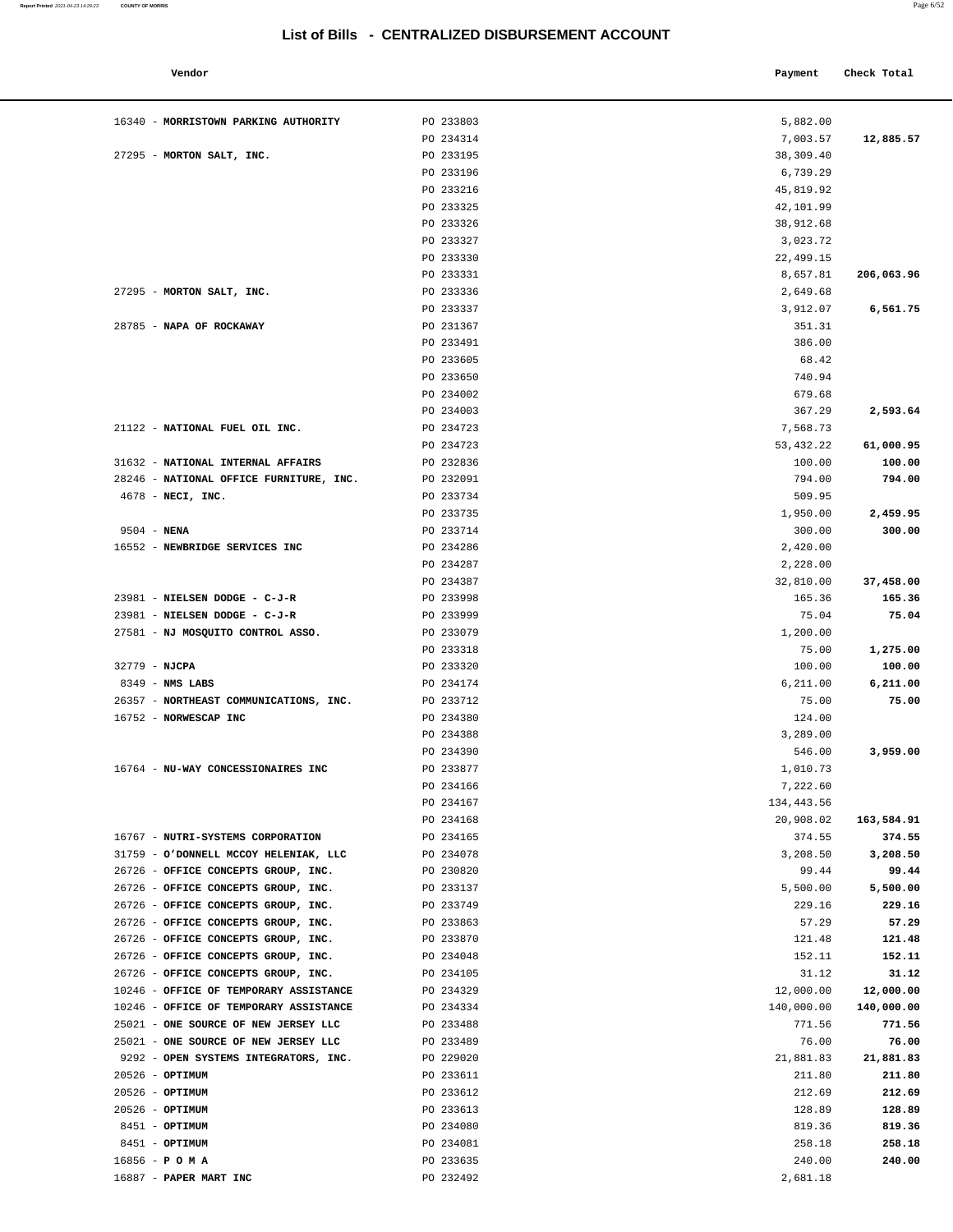#### **Vendor Payment** Check Total **Payment** Check Total **Payment**

| Report Printed 2021-04-23 14:29:23 COUNTY OF MORRIS |  |  | $  -$<br>Page 7/52 |
|-----------------------------------------------------|--|--|--------------------|
|                                                     |  |  |                    |

|                                                                 | PO 234104              | 318.00              | 2,999.18            |
|-----------------------------------------------------------------|------------------------|---------------------|---------------------|
| 16918 - PASSAIC COUNTY POLICE ACADEMY                           | PO 233092              | 250.00              | 250.00              |
| 25411 - PATRICIA W. GIBBONS                                     | PO 234169              | 468.72              | 468.72              |
| 32104 - PAYFLEX SYSTEMS USA, INC.                               | PO 233810              | 633.55              |                     |
|                                                                 | PO 233987              | 1,519.15            | 2,152.70            |
| 32004 - PET GOODS ROXBURY, LLC                                  | PO 231448              | 1,165.78            | 1,165.78            |
| 29258 - PLOSIA COHEN LLC                                        | PO 234072              | 2,360.10            | 2,360.10            |
| 13432 - POSITIVE PROMOTIONS, INC.                               | PO 232089              | 422.66              | 422.66              |
| 17117 - POWER PLACE INC                                         | PO 232650              | 817.98              |                     |
|                                                                 | PO 233355              | 62.56               |                     |
|                                                                 | PO 234163              | 50.00               | 930.54              |
| 26363 - PRAXAIR DISTRIBUTION                                    | PO 233853              | 335.01              | 335.01              |
| 21397 - PRESERVATION DESIGN PARTNERSHIP LLC                     | PO 233873              | 2,175.00            | 2,175.00            |
| 31528 - PRINCETON INSTITUTE OF LANGUAGES, INC DB PO 233716      |                        | 160.00              | 160.00              |
| 20422 - PROGRESSIVE HYDRAULICS INC                              | PO 233660              | 1,132.69            | 1,132.69            |
| 3146 - PROQUEST LLC                                             | PO 230175              | 10,763.00           |                     |
|                                                                 | PO 233302              | 22, 205. 25         | 32,968.25           |
| 7872 - QUENCH USA, INC.                                         | PO 233709              | 99.00               |                     |
|                                                                 | PO 233747              | 49.44               | 148.44              |
| $264$ - R & J CONTROL, INC.                                     | PO 233090              | 155.00              |                     |
|                                                                 | PO 233843              | 310.00              |                     |
|                                                                 | PO 234107              | 155.00              | 620.00              |
| 264 - R & J CONTROL, INC.                                       | PO 234107              | 3,410.00            | 3,410.00            |
| 17215 - R.S. KNAPP CO. INC.                                     | PO 233367              | 75.00               | 75.00               |
| 29982 - REDICARE LLC                                            | PO 233603              | 89.65               |                     |
|                                                                 | PO 234348              | 60.83               | 150.48              |
| 29925 - RHEA YOUNG                                              | PO 234184              | 12.00               | 12.00               |
| 29466 - RICCIARDI BROTHERS, INC                                 | PO 233322              | 70.97               |                     |
|                                                                 | PO 234282              | 719.02              | 789.99              |
| 10730 - RICHARD GRUBB & ASSOC., INC.<br>28336 - RICHARD JOHNSON | PO 224885<br>PO 233800 | 1,564.00            | 1,564.00<br>115.06  |
|                                                                 |                        | 115.06              |                     |
| 19765 - RICOH AMERICAS CORPORATION                              | PO 233845              | 1,655.55            |                     |
| 28741 - RICOH USA, INC.                                         | PO 233906<br>PO 233835 | 919.91<br>512.43    | 2,575.46<br>512.43  |
| 28741 - RICOH USA, INC.                                         | PO 233841              | 72.45               | 72.45               |
| 28741 - RICOH USA, INC.                                         | PO 233867              | 949.08              | 949.08              |
| 28741 - RICOH USA, INC.                                         | PO 233871              | 684.40              | 684.40              |
| 28741 - RICOH USA, INC.                                         | PO 233903              | 961.77              | 961.77              |
|                                                                 | PO 233905              | 919.91              | 919.91              |
| 28741 - RICOH USA, INC.<br>28741 - RICOH USA, INC.              | PO 234020              |                     | 520.61              |
| 28741 - RICOH USA, INC.                                         |                        | 520.61              |                     |
| 21788 - ROAD SAFETY SYSTEMS LLC                                 | PO 234021<br>PO 232305 | 520.61<br>27,202.50 | 520.61<br>27,202.50 |
| 32628 - ROBERT CARROLL                                          | PO 233690              | 300.00              | 300.00              |
| 27098 - RONALD FISHER                                           | PO 230137              | 804.00              | 804.00              |
| 26510 - RUSSELL BERGER                                          | PO 233819              | 60.00               | 60.00               |
| 24895 - RUTGERS OCPE                                            | PO 233927              | 750.00              | 750.00              |
| 31598 - SANCHEZ ENGRAVING LLC                                   | PO 233806              | 540.00              | 540.00              |
| 26535 - SEAN DEL BENE                                           | PO 233821              | 60.00               | 60.00               |
| 17635 - SHERWIN WILLIAMS                                        | PO 233227              | 79.73               | 79.73               |
| 19858 - SHERWIN WILLIAMS                                        | PO 233976              | 107.58              | 107.58              |
| 17726 - SHI INTERNATIONAL CORP                                  | PO 230877              | 5,565.00            | 5,565.00            |
| 17726 - SHI INTERNATIONAL CORP                                  | PO 233382              | 26,725.14           | 26,725.14           |
| 29041 - SIGN A RAMA LEDGEWOOD                                   | PO 233567              | 522.00              | 522.00              |
| 29094 - SMITH BROTHERS SERVICES LLC                             | PO 233597              | 944.41              | 944.41              |
| 17699 - SMITH MOTOR CO., INC.                                   | PO 233238              | 285.54              |                     |
|                                                                 | PO 233241              | 278.13              |                     |
|                                                                 | PO 233492              | 64.91               |                     |
|                                                                 | PO 233493              | 203.62              | 832.20              |
| 6981 - SODEXO INC & AFFILIATES                                  | PO 234014              | 53,134.00           | 53,134.00           |
| 17755 - SOUTHEAST MORRIS COUNTY                                 | PO 234058              | 7,696.85            | 7,696.85            |
| 17755 - SOUTHEAST MORRIS COUNTY                                 | PO 234059              | 1,128.22            | 1,128.22            |
| 16675 - STATE TOXICOLOGY LABORATORY                             | PO 233583              | 450.00              | 450.00              |
|                                                                 |                        |                     |                     |

12311 - **STATEWIDE COMMUNICATIONS INC** PO 234066 240.50 **240.50**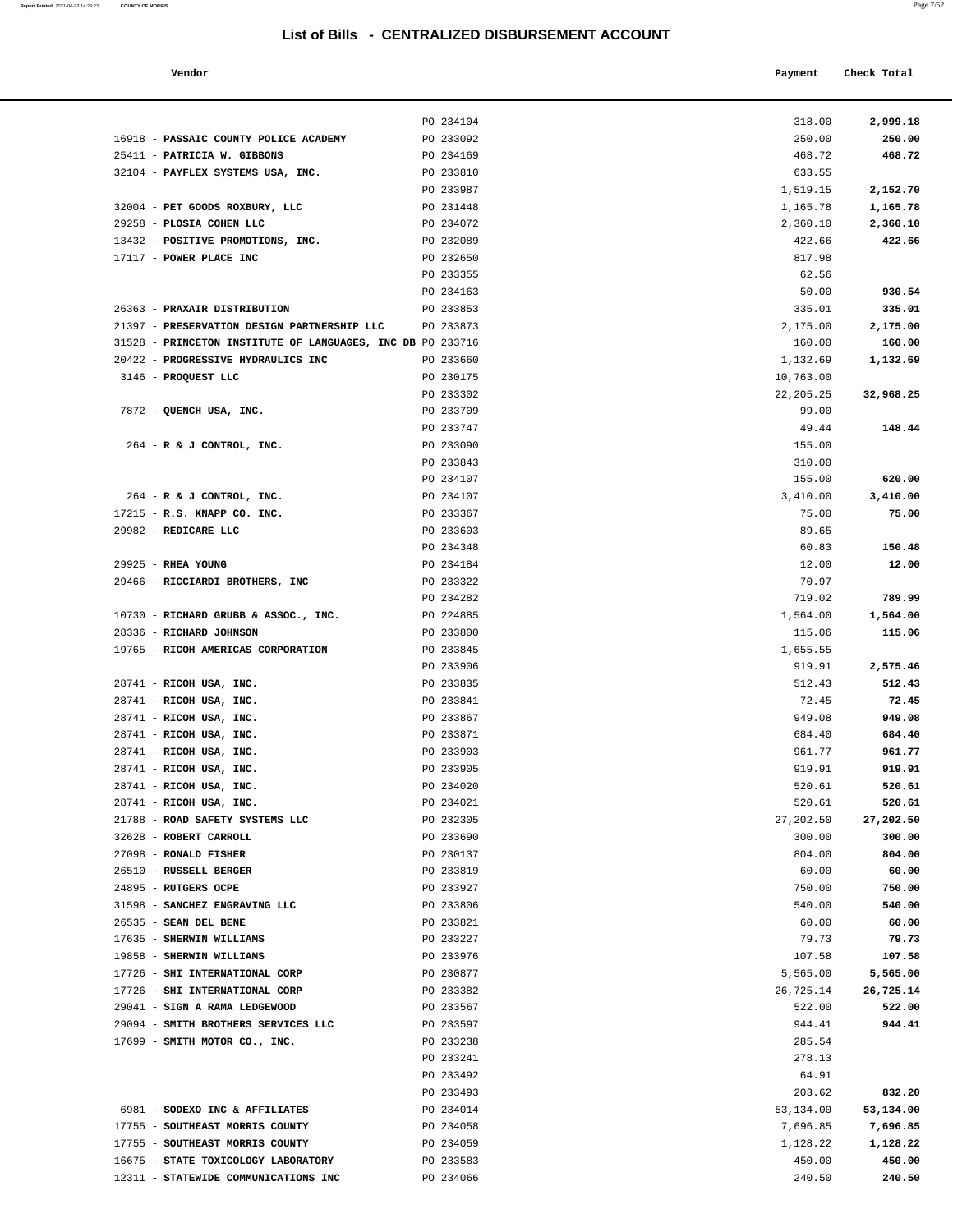**Report Printed** 2021-04-23 14:29:23 **COUNTY OF MORRIS** 

| $\sim$ |
|--------|
|        |

| Vendor                                 |           | Payment   | Check Total |
|----------------------------------------|-----------|-----------|-------------|
| STERICYCLE INC                         | PO 233046 | 354.80    | 354.80      |
| STONEFIELD ENGINEERING AND DESIGN, LLC | PO 232824 | 1,000.00  |             |
|                                        | PO 232824 | 3,000.00  | 4,000.00    |
| SUBURBAN PROPANE -2347                 | PO 233731 | 327.56    |             |
|                                        | PO 233742 | 956.45    |             |
|                                        | PO 233765 | 1,853.98  | 3,137.99    |
| SUSSEX MARKET                          | PO 233520 | 931.50    | 931.50      |
| <b>SYSTEM ONE ALARM</b>                | PO 232895 | 2,145.40  | 2,145.40    |
| SYSTEM ONE ALARM                       | PO 233774 | 180.00    | 180.00      |
| T. SLACK ENVIRONMENTAL                 | PO 233599 | 153.80    | 153.80      |
| <b>T.Y. LIN INTERNATIONAL</b>          | PO 234376 | 45,281.66 | 45,281.66   |
| TELE-MEASUREMENTS, INC.                | PO 233003 | 5,650.00  | 5,650.00    |
| <b>TELESEARCH INC</b>                  | PO 233430 | 816.20    |             |
|                                        | PO 233930 | 1,260.28  |             |
|                                        | PO 233938 | 1,011.39  | 3,087.87    |
| <b>TERESA DUCKWORTH</b>                | PO 234267 | 60.00     | 60.00       |
| THE CBE GROUP INC.                     | PO 233372 | 424.51    | 424.51      |
| THE TAB GROUP                          | PO 233717 | 15.66     | 15.66       |
| THOMAS POLLIO                          | PO 233753 | 95.16     | 95.16       |
| TILCON NEW YORK INC.                   | PO 233193 | 697.62    |             |
|                                        | PO 233219 | 1,226.62  |             |
|                                        | PO 233548 | 47.25     |             |
|                                        | PO 233553 | 1,340.17  |             |
|                                        | PO 233554 | 703.81    |             |
|                                        | PO 233662 | 36.22     |             |
|                                        | PO 233664 | 1,554.11  | 5,605.80    |
| TIOGA SOLAR MORRIS COUNTY 1 LLC        | PO 233977 | 1,883.31  | 1,883.31    |
| TITLE LINES LLC                        | PO 233865 | 387.00    | 387.00      |
| TOWNE PHARMACY & SURGICAL              | PO 233462 | 50.46     |             |
|                                        | PO 234050 | 323.96    |             |
|                                        | PO 234124 | 490.43    | 864.85      |
| TRANSOPTIONS, INC.                     | PO 234638 | 26,500.00 | 26,500.00   |
| <b>TREASURER STATE OF NJ</b>           | PO 234628 | 745.00    | 745.00      |
| <b>TREASURER, STATE OF NEW JERSEY</b>  | PO 234108 | 1,770.00  | 1,770.00    |
| TRIMBOLI & PRUSINOWSKI, LLC            | PO 234073 | 976.50    |             |
|                                        | PO 234157 | 1,813.50  | 2,790.00    |
| TRIUS, INC.                            | PO 233242 | 221.66    | 221.66      |
| TURN OUT UNIFORMS, INC.                | PO 233737 | 78.99     | 78.99       |
| U-LINE SHIPPING SUPPLY                 | PO 232936 | 175.88    |             |
|                                        | PO 234094 | 79.20     | 255.08      |
| U.S. SECURITY ASSOCIATES               | PO 231680 | 26,715.65 | 26,715.65   |
| UNITED WAY OF NORTHERN                 | PO 234324 | 10,484.00 | 10,484.00   |
| UNITED WAY OF NORTHERN                 | PO 234325 | 3,386.00  | 3,386.00    |
| UNITED WAY OF NORTHERN                 | PO 234373 | 6,620.00  | 6,620.00    |
| V.E. RALPH & SON INC.                  | PO 231936 | 1,149.05  |             |
|                                        | PO 233021 | 969.70    | 2,118.75    |
| VAN CLEEF ENGINEERING ASSOC            | PO 209298 | 482.66    |             |
|                                        | PO 222257 | 15,403.31 |             |
|                                        | PO 232132 | 6,804.00  |             |

| 4298 - STERICYCLE INC                                            | PO 233046 | 354.80    | 354.80    |
|------------------------------------------------------------------|-----------|-----------|-----------|
| 26016 - STONEFIELD ENGINEERING AND DESIGN, LLC                   | PO 232824 | 1,000.00  |           |
|                                                                  | PO 232824 | 3,000.00  | 4,000.00  |
| 8621 - SUBURBAN PROPANE -2347                                    | PO 233731 | 327.56    |           |
|                                                                  | PO 233742 | 956.45    |           |
|                                                                  | PO 233765 | 1,853.98  | 3,137.99  |
| 29923 - SUSSEX MARKET                                            | PO 233520 | 931.50    | 931.50    |
| 21364 - SYSTEM ONE ALARM                                         | PO 232895 | 2,145.40  | 2,145.40  |
| 21364 - SYSTEM ONE ALARM                                         | PO 233774 | 180.00    | 180.00    |
| 21173 - T. SLACK ENVIRONMENTAL                                   | PO 233599 | 153.80    | 153.80    |
| 20814 - T.Y. LIN INTERNATIONAL                                   | PO 234376 | 45,281.66 | 45,281.66 |
| 7574 - TELE-MEASUREMENTS, INC.                                   | PO 233003 | 5,650.00  | 5,650.00  |
| 17990 - TELESEARCH INC                                           | PO 233430 | 816.20    |           |
|                                                                  | PO 233930 | 1,260.28  |           |
|                                                                  | PO 233938 | 1,011.39  | 3,087.87  |
| 26513 - TERESA DUCKWORTH                                         | PO 234267 | 60.00     | 60.00     |
| 32756 - THE CBE GROUP INC.                                       | PO 233372 | 424.51    | 424.51    |
| 5711 - THE TAB GROUP                                             | PO 233717 | 15.66     | 15.66     |
| 24933 - THOMAS POLLIO                                            | PO 233753 | 95.16     | 95.16     |
| 122 - TILCON NEW YORK INC.                                       | PO 233193 | 697.62    |           |
|                                                                  | PO 233219 | 1,226.62  |           |
|                                                                  | PO 233548 | 47.25     |           |
|                                                                  | PO 233553 | 1,340.17  |           |
|                                                                  | PO 233554 | 703.81    |           |
|                                                                  | PO 233662 | 36.22     |           |
|                                                                  | PO 233664 | 1,554.11  | 5,605.80  |
| 21479 - TIOGA SOLAR MORRIS COUNTY 1 LLC                          | PO 233977 | 1,883.31  | 1,883.31  |
| 32003 - TITLE LINES LLC                                          | PO 233865 | 387.00    | 387.00    |
| 8234 - TOWNE PHARMACY & SURGICAL                                 | PO 233462 | 50.46     |           |
|                                                                  | PO 234050 | 323.96    |           |
|                                                                  | PO 234124 | 490.43    | 864.85    |
| 2296 - TRANSOPTIONS, INC.                                        | PO 234638 | 26,500.00 | 26,500.00 |
| 18138 - TREASURER STATE OF NJ                                    | PO 234628 | 745.00    | 745.00    |
| 3486 - TREASURER, STATE OF NEW JERSEY                            | PO 234108 | 1,770.00  | 1,770.00  |
| 12333 - TRIMBOLI & PRUSINOWSKI, LLC                              | PO 234073 | 976.50    |           |
|                                                                  | PO 234157 | 1,813.50  | 2,790.00  |
| 2181 - TRIUS, INC.                                               | PO 233242 | 221.66    | 221.66    |
| 25209 - TURN OUT UNIFORMS, INC.                                  | PO 233737 | 78.99     | 78.99     |
| 4144 - U-LINE SHIPPING SUPPLY                                    | PO 232936 | 175.88    |           |
|                                                                  | PO 234094 | 79.20     | 255.08    |
| 31502 - U.S. SECURITY ASSOCIATES                                 | PO 231680 |           |           |
|                                                                  |           | 26,715.65 | 26,715.65 |
| 21867 - UNITED WAY OF NORTHERN                                   | PO 234324 | 10,484.00 | 10,484.00 |
| 21867 - UNITED WAY OF NORTHERN<br>21867 - UNITED WAY OF NORTHERN | PO 234325 | 3,386.00  | 3,386.00  |
|                                                                  | PO 234373 | 6,620.00  | 6,620.00  |
| 20042 - V.E. RALPH & SON INC.                                    | PO 231936 | 1,149.05  |           |
|                                                                  | PO 233021 | 969.70    | 2,118.75  |
| 18285 - VAN CLEEF ENGINEERING ASSOC                              | PO 209298 | 482.66    |           |
|                                                                  | PO 222257 | 15,403.31 |           |
|                                                                  | PO 232132 | 6,804.00  |           |
|                                                                  | PO 232781 | 425.00    |           |
|                                                                  | PO 233801 | 796.62    |           |
|                                                                  | PO 234330 | 4,788.00  | 28,699.59 |
| $1286$ - VERIZON                                                 | PO 233641 | 307.02    | 307.02    |
| $1286$ - VERIZON                                                 | PO 233706 | 5,770.87  | 5,770.87  |
| 1348 - VERIZON WIRELESS                                          | PO 233960 | 137.70    | 137.70    |
| 20059 - VERMEER NORTH ATLANTIC SERVICE                           | PO 233651 | 20.08     | 20.08     |
| 7037 - VILLAGE SUPER MARKET, INC.                                | PO 233979 | 44.90     | 44.90     |
| 11197 - VIRGINIA MICHELIN                                        | PO 234100 | 405.99    | 405.99    |
| 14319 - VISITING NURSE ASSOC. OF                                 | PO 234275 | 18,586.00 |           |
|                                                                  | PO 234331 | 27,787.00 |           |
|                                                                  | PO 234332 | 7,394.00  |           |
|                                                                  | PO 234381 | 30,806.00 | 84,573.00 |

25832 - **VOIANCE LANGUAGE SERVICES, LLC** PO 234082 25.00 **25.00**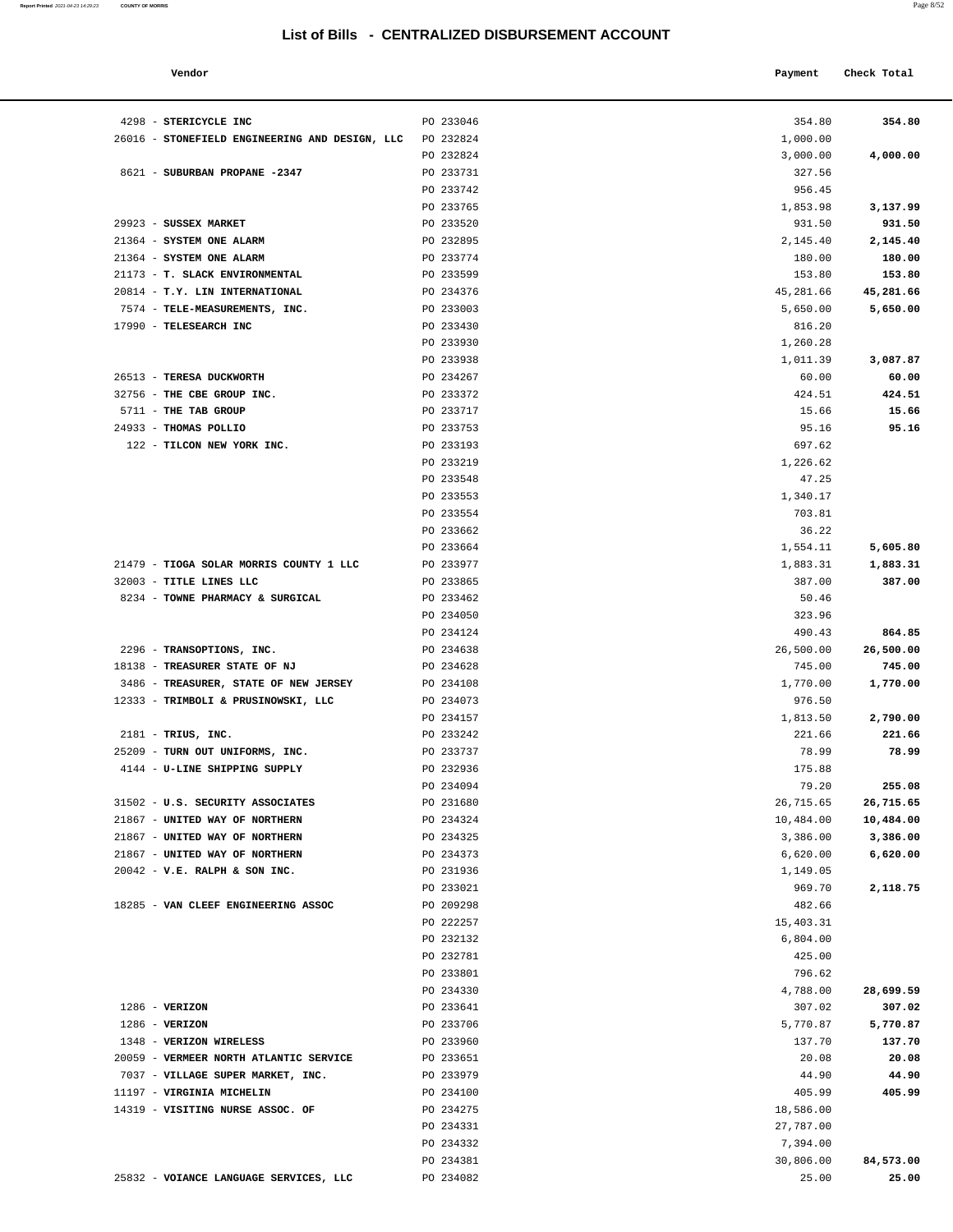| Vendor                             |                        | Payment          | Check Total |
|------------------------------------|------------------------|------------------|-------------|
|                                    |                        |                  |             |
| 6146 - W.B. MASON COMPANY INC      | PO 227305              | 527.57           |             |
|                                    | PO 232932              | 910.07           |             |
|                                    | PO 233125              | 327.87           |             |
|                                    | PO 233166              | 349.68           |             |
|                                    | PO 233335              | 671.86           |             |
|                                    | PO 233363              | 490.74           |             |
|                                    | PO 233569              | 270.03           |             |
| 6146 - W.B. MASON COMPANY INC      | PO 233636              | 30.40            | 3,578.22    |
|                                    | PO 233672<br>PO 233718 | 30.96<br>174.33  |             |
| 6146 - W.B. MASON COMPANY INC      | PO 233727              | 9.16             | 205.29      |
|                                    |                        |                  |             |
|                                    | PO 233728              | 245.40           |             |
|                                    | PO 233729              | 48.85            |             |
|                                    | PO 233730              | 431.55           |             |
|                                    | PO 233732              | 17.82            |             |
|                                    | PO 233733              | 956.64           |             |
|                                    | PO 233740              | 125.16           |             |
|                                    | PO 233745              | 81.41            | 1,915.99    |
| 6146 - W.B. MASON COMPANY INC      | PO 233748              | 94.98            |             |
|                                    | PO 233762              | 53.87            |             |
|                                    | PO 233764              | 60.12            |             |
|                                    | PO 233791              | 89.40            |             |
|                                    | PO 233811              | 120.18           |             |
|                                    | PO 233812<br>PO 233834 | 157.20<br>354.73 | 575.75      |
| 6146 - W.B. MASON COMPANY INC      | PO 233842              | 221.44           |             |
|                                    |                        |                  |             |
|                                    | PO 233849              | 195.41           |             |
|                                    | PO 233864              | 204.44           |             |
| 6146 - W.B. MASON COMPANY INC      | PO 233868<br>PO 233869 | 89.99<br>390.15  | 1,066.01    |
|                                    | PO 233957              | 1,105.29         |             |
|                                    | PO 234101              | 0.95             |             |
|                                    | PO 234112              | 47.71            |             |
|                                    | PO 234117              | 32.24            |             |
|                                    | PO 234118              | 5.42             |             |
|                                    | PO 234164              | 1,294.78         | 2,876.54    |
| 6146 - W.B. MASON COMPANY INC      | PO 234279              | 207.84           | 207.84      |
| 26518 - WALTER JONES               | PO 233823              | 60.00            | 60.00       |
| 29644 - WAYNE MAKIN                | PO 234269              | 60.00            | 60.00       |
| 13392 - WEBSTER PLUMBING &         | PO 228441              | 4,740.00         | 4,740.00    |
| 32695 - WENDY GALINDO              | PO 234181              | 18.65            | 18.65       |
| 13246 - WILLIAM F. BARNISH         | PO 233794              | 4,949.76         | 4,949.76    |
| 26523 - WILLIAM MOTT               | PO 233829              | 60.00            | 60.00       |
| 30874 - WINMO ADVERTISING DATABASE | PO 233778              | 4,250.00         | 4,250.00    |
| 21189 - WITMER-PUBLIC SAFETY GROUP | PO 227510              | 4,540.00         | 4,540.00    |
| 3793 - WOODRUFF ENERGY             | PO 234052              | 23, 148.79       | 23, 148. 79 |
| 29685 - WURTH USA INC.             | PO 234007              | 255.95           | 255.95      |
|                                    |                        |                  |             |

|  |  |  |  | Total to be paid from Fund 13 Dedicated Trust | 310,666.95   |
|--|--|--|--|-----------------------------------------------|--------------|
|  |  |  |  | Total to be paid from Fund 04 County Capital  | 963,423.12   |
|  |  |  |  | Total to be paid from Fund 02 Grant Fund      | 192,707.96   |
|  |  |  |  | Total to be paid from Fund 01 Current Fund    | 7,288,192.92 |

**8,754,990.95** 

TOTAL **8,754,990.95**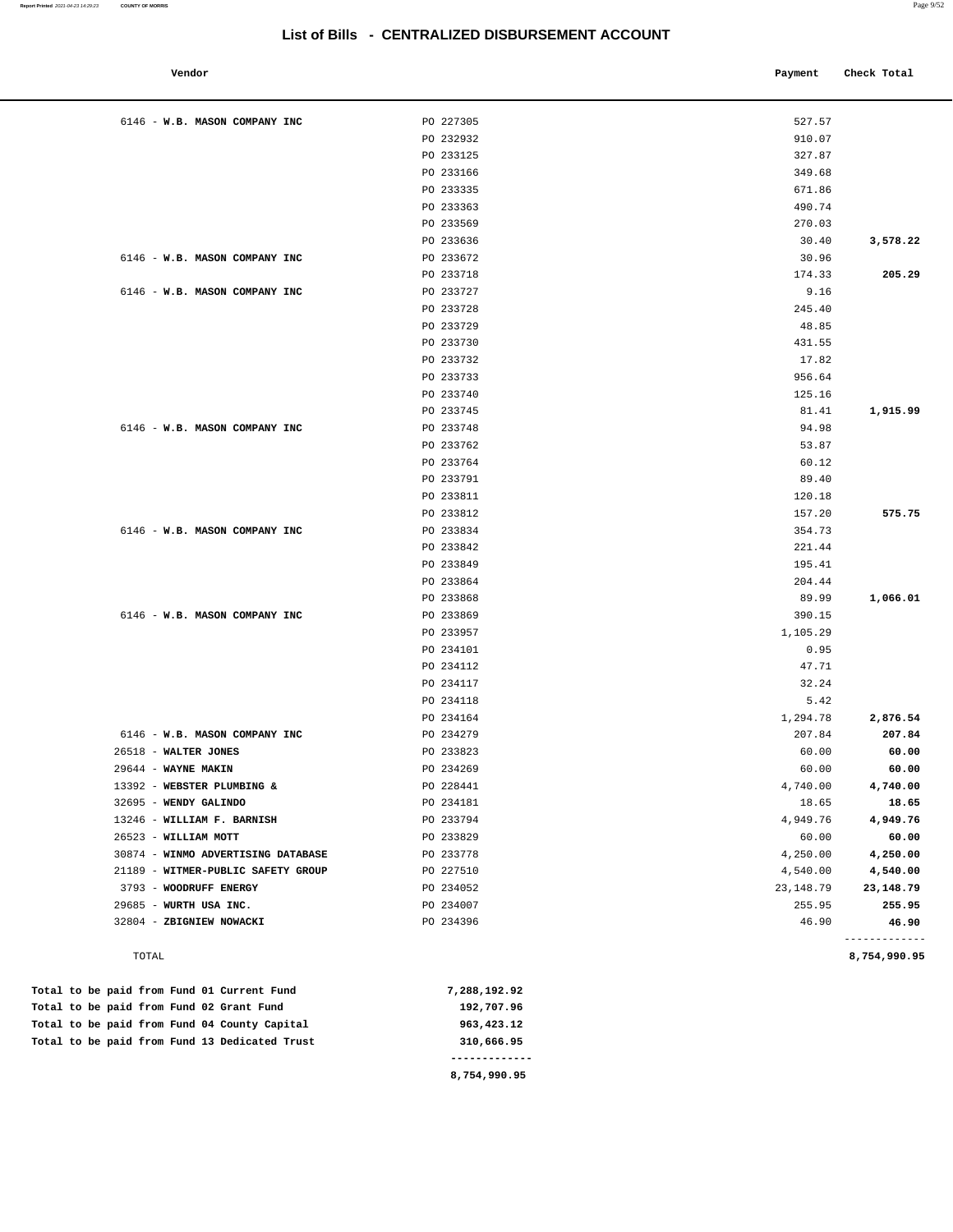**Report Printed** 2021-04-23 14:29:29 **COUNTY OF MORRIS** Page 10/52

### **List of Bills (Department/Account Detail) - CENTRALIZED DISBURSEMENT ACCOUNT**

| Account                     | P0 #                    | Vendor                         | Description         | Payment | Account Total        |
|-----------------------------|-------------------------|--------------------------------|---------------------|---------|----------------------|
| <b>County Administrator</b> |                         |                                | <b>Current Fund</b> |         |                      |
| 01-201-20-100100-068        | 234700 COUNTY OF MORRIS | Postage & Metered Mail         | TOTAL FOR ACCOUNT   | 7.47    | 7.47                 |
|                             |                         | TOTAL for County Administrator |                     |         | ============<br>7.47 |
|                             |                         |                                |                     |         |                      |

#### **Personnel**

| 233864 W.B. MASON COMPANY INC                                   | 101.50            |              |
|-----------------------------------------------------------------|-------------------|--------------|
| 233864 W.B. MASON COMPANY INC                                   | 8.38              |              |
| 233864 W.B. MASON COMPANY INC                                   | 8.11              |              |
| 233864 W.B. MASON COMPANY INC                                   | 0.84              |              |
| 233864 W.B. MASON COMPANY INC                                   | 18.16             |              |
| 233864 W.B. MASON COMPANY INC                                   | 7.94              |              |
| 233864 W.B. MASON COMPANY INC                                   | 9.18              |              |
| 233864 W.B. MASON COMPANY INC                                   | 42.99             |              |
| 233864 W.B. MASON COMPANY INC                                   | 7.34              |              |
| 01-201-20-105100-058<br><i>Office Supplies &amp; Stationery</i> | TOTAL FOR ACCOUNT | 204.44       |
| 234700 COUNTY OF MORRIS                                         | 6.15              |              |
| 01-201-20-105100-068<br>Postage & Metered Mail                  | TOTAL FOR ACCOUNT | 6.15         |
|                                                                 |                   | ------------ |
| TOTAL for Personnel                                             |                   | 210.59       |
|                                                                 |                   |              |

#### **Board of Chosen Freeholders**

| 234700 COUNTY OF MORRIS                                    |                   | 2.82         |
|------------------------------------------------------------|-------------------|--------------|
|                                                            |                   |              |
| 234700 COUNTY OF MORRIS                                    |                   | 28.59        |
| 01-201-20-110100-068<br>Postage & Metered Mail             | TOTAL FOR ACCOUNT | 31.41        |
|                                                            |                   |              |
| 233164 LANDS' END BUSINESS OUTFITTERS                      |                   | 174.00       |
| 234576 MORRIS COUNTY HISTORICAL SOCIETY                    |                   | 3,000.00     |
| 234580 ART IN THE ATRIUM, INC.                             |                   | 3,000.00     |
| $01 - 201 - 20 - 110100 - 079$<br>Special Projects         | TOTAL FOR ACCOUNT | 6,174.00     |
| 233903 RICOH USA, INC.                                     |                   | 961.77       |
| Office Machines - Rental<br>$01 - 201 - 20 - 110100 - 164$ | TOTAL FOR ACCOUNT | 961.77       |
|                                                            |                   | ============ |
| TOTAL for Board of Chosen Freeholders                      |                   | 7,167.18     |

#### **Clerk of the Board**

|  | 234141 GANNETT NJ NEWSPAPERS | 67.68 |  |
|--|------------------------------|-------|--|
|  | 234139 GANNETT NJ NEWSPAPERS | 67.68 |  |
|  | 234138 GANNETT NJ NEWSPAPERS | 93.05 |  |
|  | 234137 GANNETT NJ NEWSPAPERS | 65.96 |  |
|  | 234136 GANNETT NJ NEWSPAPERS | 69.40 |  |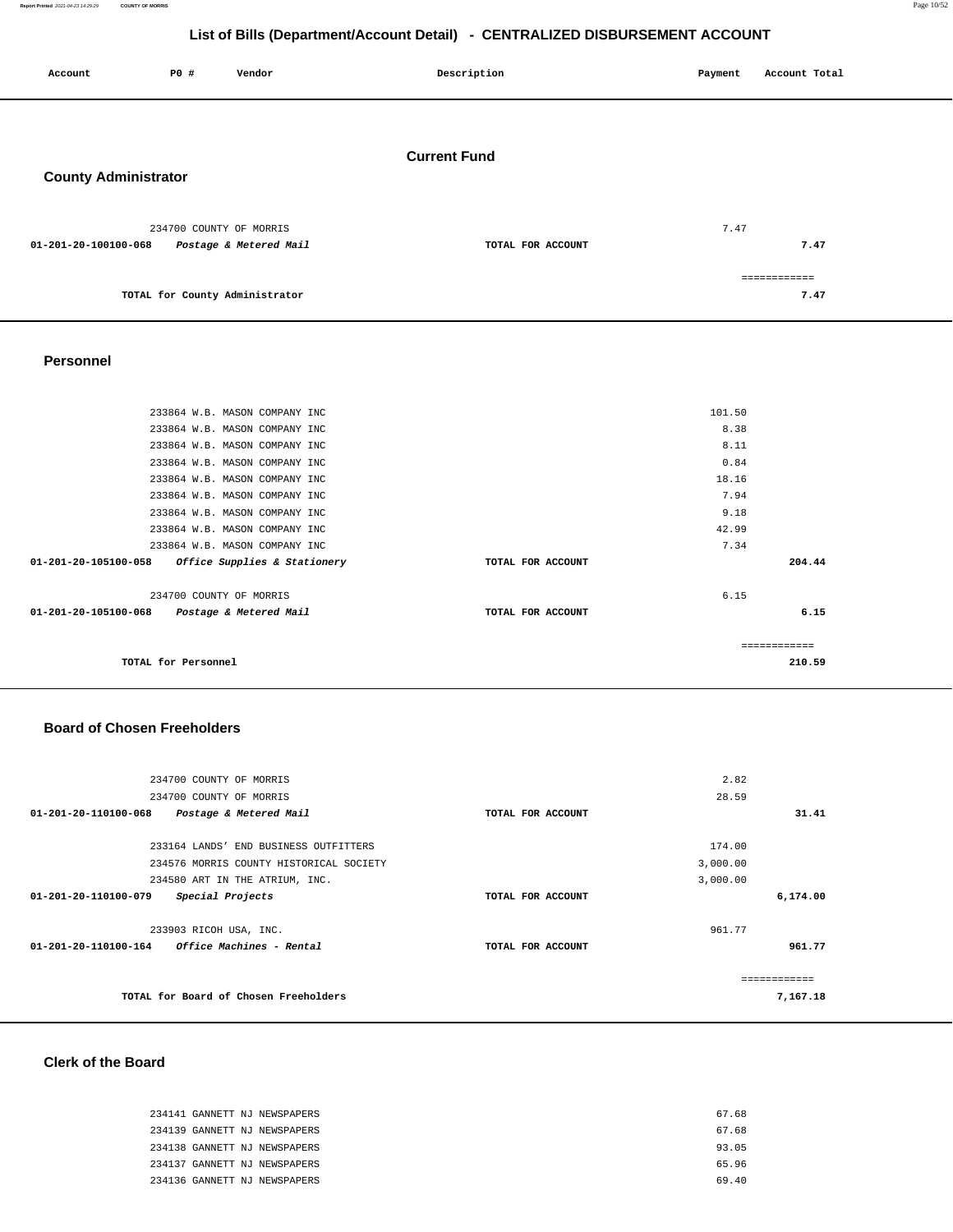| Account<br>. | P0 # | Vendor | Description<br>$\sim$ $\sim$ | Payment | Account Total<br>. |
|--------------|------|--------|------------------------------|---------|--------------------|
|              |      |        |                              |         |                    |

#### **Clerk of the Board**

| 234114 GANNETT NJ NEWSPAPERS<br>234156 GANNETT NJ NEWSPAPERS | 99.50<br>53.06  |  |
|--------------------------------------------------------------|-----------------|--|
| 234122 GANNETT NJ NEWSPAPERS<br>234116 GANNETT NJ NEWSPAPERS | 104.66<br>59.08 |  |
| 234145 GANNETT NJ NEWSPAPERS<br>234151 GANNETT NJ NEWSPAPERS | 75.42<br>70.26  |  |
| 234159 GANNETT NJ NEWSPAPERS                                 | 72.84           |  |
| 234149 GANNETT NJ NEWSPAPERS                                 | 53.06           |  |
| 234147 GANNETT NJ NEWSPAPERS                                 | 52.20           |  |
| 234148 GANNETT NJ NEWSPAPERS                                 | 77.14           |  |
| 234144 GANNETT NJ NEWSPAPERS<br>234146 GANNETT NJ NEWSPAPERS | 75.42<br>77.14  |  |
| 234143 GANNETT NJ NEWSPAPERS                                 | 75.42           |  |
| 234142 GANNETT NJ NEWSPAPERS                                 | 75.42           |  |
| 234155 GANNETT NJ NEWSPAPERS                                 | 51.77           |  |
| 234154 GANNETT NJ NEWSPAPERS                                 | 70.26           |  |
| 234153 GANNETT NJ NEWSPAPERS                                 | 70.26           |  |
| 234152 GANNETT NJ NEWSPAPERS                                 | 70.26           |  |
| 234135 GANNETT NJ NEWSPAPERS<br>234150 GANNETT NJ NEWSPAPERS | 60.80<br>72.84  |  |
|                                                              |                 |  |

# **County Clerk**

|                                          | 233321 COANJ                       |                   | 408.00   |              |
|------------------------------------------|------------------------------------|-------------------|----------|--------------|
| 01-201-20-120100-028 Books & Periodicals |                                    | TOTAL FOR ACCOUNT |          | 408.00       |
|                                          |                                    |                   |          |              |
|                                          | 233719 ANN F. GROSSI               |                   | 57.83    |              |
| 01-201-20-120100-058                     | Office Supplies & Stationery       | TOTAL FOR ACCOUNT |          | 57.83        |
|                                          | 233717 THE TAB GROUP               |                   | 15.66    |              |
| $01 - 201 - 20 - 120100 - 059$           | Other General Expenses             | TOTAL FOR ACCOUNT |          | 15.66        |
|                                          |                                    |                   |          |              |
|                                          | 233505 COUNTY BUSINESS SYSTEMS INC |                   | 580.00   |              |
|                                          | 234700 COUNTY OF MORRIS            |                   | 1,485.41 |              |
| 01-201-20-120100-068                     | Postage & Metered Mail             | TOTAL FOR ACCOUNT |          | 2,065.41     |
|                                          | 232506 KATHY'S KREATIONS           |                   | 376.49   |              |
| 01-201-20-120100-069                     | Printing                           | TOTAL FOR ACCOUNT |          | 376.49       |
|                                          |                                    |                   |          |              |
|                                          | 233718 W.B. MASON COMPANY INC      |                   | 111.75   |              |
|                                          | 233718 W.B. MASON COMPANY INC      |                   | 62.58    |              |
| 01-201-20-120100-095                     | Other Administrative Supplies      | TOTAL FOR ACCOUNT |          | 174.33       |
|                                          |                                    |                   |          | ============ |
|                                          | TOTAL for County Clerk             |                   |          | 3,097.72     |
|                                          |                                    |                   |          |              |

#### **County Board of Elections**

|  | 234120 GANNETT NJ NEWSPAPERS |
|--|------------------------------|
|  | 234120 GANNETT NJ NEWSPAPERS |

**01-201-20-121100-022 Advertising TOTAL FOR ACCOUNT** 

**44.03**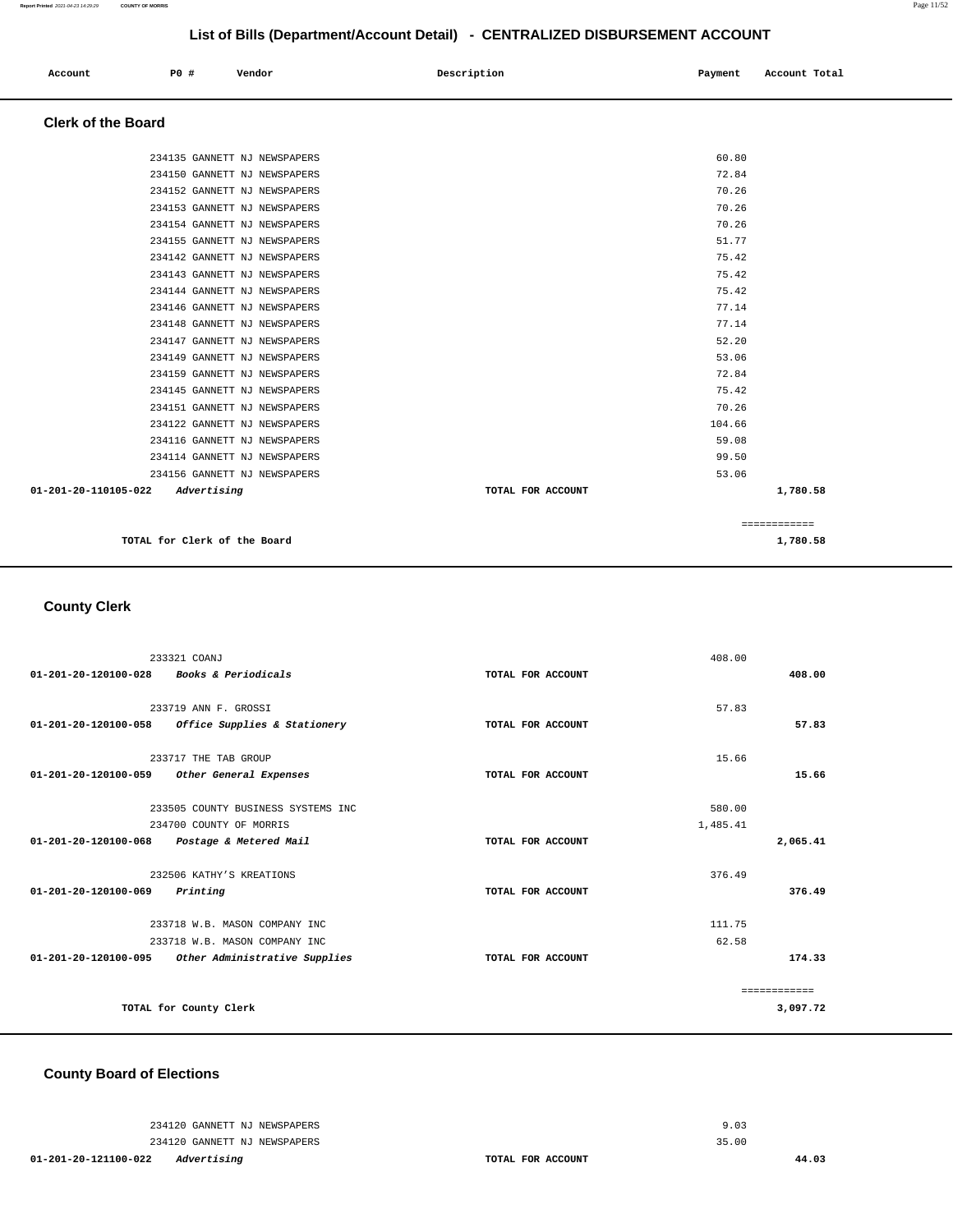|                                  |                          |                                     |             | List of Dins (Department/Negouin Detail) CENTRALIZED DIODOROEMENT AUGUSTIT |         |               |  |
|----------------------------------|--------------------------|-------------------------------------|-------------|----------------------------------------------------------------------------|---------|---------------|--|
| Account                          | P0 #                     | Vendor                              | Description |                                                                            | Payment | Account Total |  |
| <b>County Board of Elections</b> |                          |                                     |             |                                                                            |         |               |  |
|                                  | 233840 D. C. EXPRESS INC |                                     |             |                                                                            | 380.00  |               |  |
|                                  | 233840 D. C. EXPRESS INC |                                     |             |                                                                            | 150.00  |               |  |
| 01-201-20-121100-059             |                          | Other General Expenses              |             | TOTAL FOR ACCOUNT                                                          |         | 530.00        |  |
|                                  | 234700 COUNTY OF MORRIS  |                                     |             |                                                                            | 0.51    |               |  |
| 01-201-20-121100-068             |                          | Postage & Metered Mail              |             | TOTAL FOR ACCOUNT                                                          |         | 0.51          |  |
|                                  | 234392 JOSE M FIGUEROA   |                                     |             |                                                                            | 98.00   |               |  |
|                                  | 234392 JOSE M FIGUEROA   |                                     |             |                                                                            | 98.00   |               |  |
|                                  | 234392 JOSE M FIGUEROA   |                                     |             |                                                                            | 98.00   |               |  |
|                                  | 234392 JOSE M FIGUEROA   |                                     |             |                                                                            | 98.00   |               |  |
|                                  | 234392 JOSE M FIGUEROA   |                                     |             |                                                                            | 98.00   |               |  |
|                                  | 234392 JOSE M FIGUEROA   |                                     |             |                                                                            | 98.00   |               |  |
|                                  | 234392 JOSE M FIGUEROA   |                                     |             |                                                                            | 98.00   |               |  |
|                                  | 234392 JOSE M FIGUEROA   |                                     |             |                                                                            | 98.00   |               |  |
|                                  | 234392 JOSE M FIGUEROA   |                                     |             |                                                                            | 98.00   |               |  |
| 01-201-20-121100-096             | Election Officer         |                                     |             | TOTAL FOR ACCOUNT                                                          |         | 882.00        |  |
|                                  | 233871 RICOH USA, INC.   |                                     |             |                                                                            | 684.40  |               |  |
| 01-201-20-121100-164             |                          | Office Machines - Rental            |             | TOTAL FOR ACCOUNT                                                          |         | 684.40        |  |
|                                  |                          |                                     |             |                                                                            |         | ============  |  |
|                                  |                          | TOTAL for County Board of Elections |             |                                                                            |         | 2,140.94      |  |

#### **Superintendent of Elections**

| 234383 GANNETT NJ NEWSPAPERS                          |                   | 120.40       |        |
|-------------------------------------------------------|-------------------|--------------|--------|
| 234383 GANNETT NJ NEWSPAPERS                          |                   | 35.00        |        |
| $01 - 201 - 20 - 121105 - 022$<br>Advertising         | TOTAL FOR ACCOUNT | 155.40       |        |
|                                                       |                   |              |        |
| 233835 RICOH USA, INC.                                |                   | 512.43       |        |
| 01-201-20-121105-057<br>National Voter Registration   | TOTAL FOR ACCOUNT |              | 512.43 |
|                                                       |                   |              |        |
| 234700 COUNTY OF MORRIS                               |                   | 3, 277.32    |        |
| 01-201-20-121105-068<br>Postage & Metered Mail        | TOTAL FOR ACCOUNT | 3,277.32     |        |
|                                                       |                   |              |        |
| 234118 W.B. MASON COMPANY INC                         |                   | 0.95         |        |
| 234118 W.B. MASON COMPANY INC                         |                   | 4.47         |        |
| 234117 W.B. MASON COMPANY INC                         |                   | 0.95         |        |
| 234117 W.B. MASON COMPANY INC                         |                   | 31.29        |        |
| 234101 W.B. MASON COMPANY INC                         |                   | 0.95         |        |
| 01-201-20-121105-095<br>Other Administrative Supplies | TOTAL FOR ACCOUNT |              | 38.61  |
|                                                       |                   | ------------ |        |
| TOTAL for Superintendent of Elections                 |                   | 3,983.76     |        |

#### **County Elections (Cty Clerk)**

| 233715 COUNTY BUSINESS SYSTEMS INC                   |                   | 270.65 |
|------------------------------------------------------|-------------------|--------|
| 01-201-20-121110-044<br>Equipment Service Agreements | TOTAL FOR ACCOUNT | 270.65 |
|                                                      |                   |        |
| 233335 W.B. MASON COMPANY INC                        |                   | 671.86 |
| Office Supplies & Stationery<br>01-201-20-121110-058 | TOTAL FOR ACCOUNT | 671.86 |
|                                                      |                   |        |
| 234700 COUNTY OF MORRIS                              |                   | 43.52  |
| Postage & Metered Mail<br>01-201-20-121110-068       | TOTAL FOR ACCOUNT | 43.52  |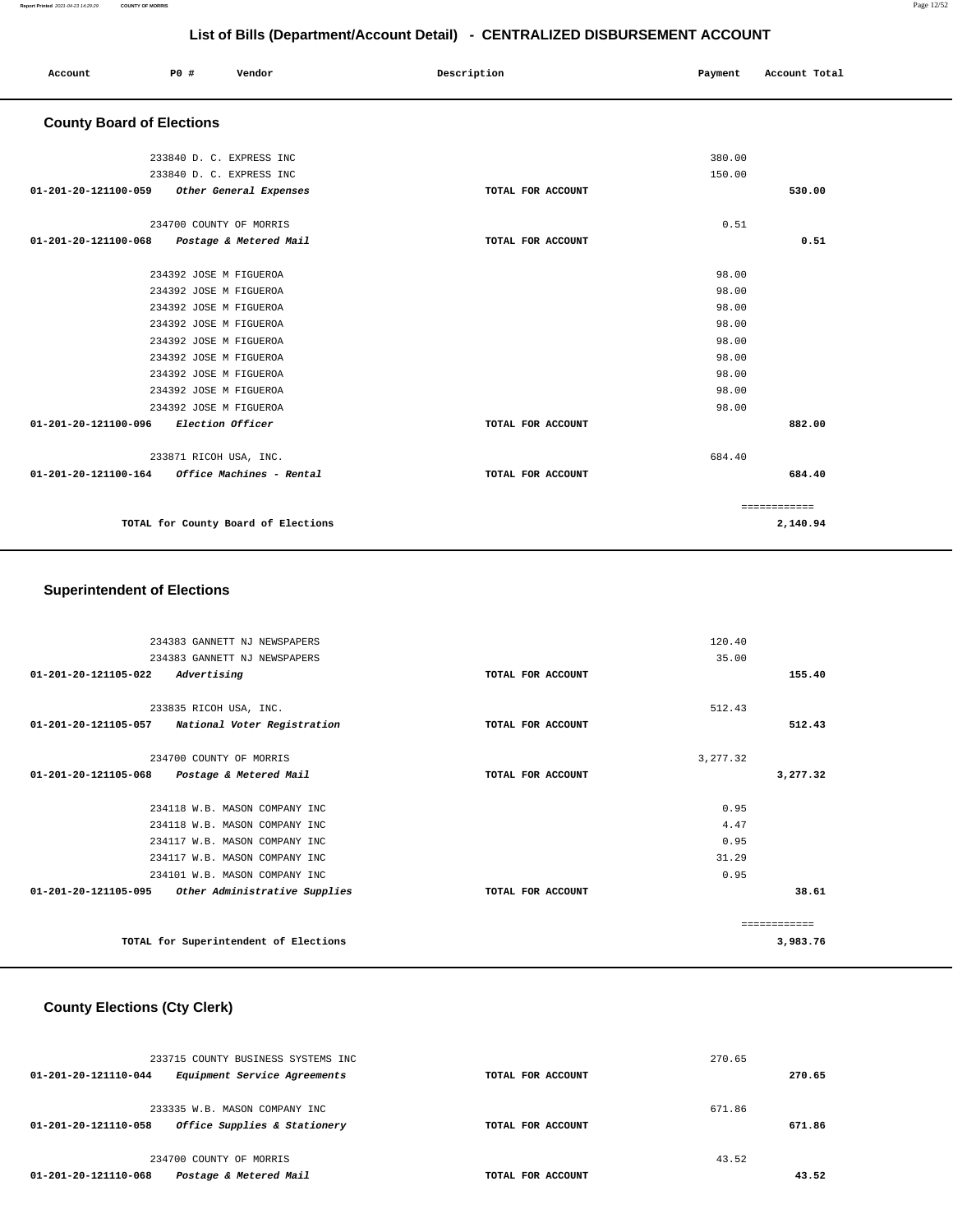| P0 #<br>Account<br>Vendor                                                                            | Description       | Account Total<br>Payment |  |  |  |  |
|------------------------------------------------------------------------------------------------------|-------------------|--------------------------|--|--|--|--|
| <b>County Elections (Cty Clerk)</b>                                                                  |                   |                          |  |  |  |  |
| 232503 ELECTION GRAPHICS, INC.<br>232492 PAPER MART INC                                              |                   | 46,800.00<br>2,681.18    |  |  |  |  |
| 01-201-20-121110-069<br>Printing                                                                     | TOTAL FOR ACCOUNT | 49,481.18                |  |  |  |  |
| 233716 PRINCETON INSTITUTE OF LANGUAGES, INC DBA<br>233716 PRINCETON INSTITUTE OF LANGUAGES, INC DBA |                   | 80.00<br>80.00           |  |  |  |  |
| 01-201-20-121110-084<br>Other Outside Services                                                       | TOTAL FOR ACCOUNT | 160.00                   |  |  |  |  |
| TOTAL for County Elections (Cty Clerk)                                                               |                   | ========<br>50,627.21    |  |  |  |  |
|                                                                                                      |                   |                          |  |  |  |  |

#### **County Treasurer**

| 234396 ZBIGNIEW NOWACKI        |                              |                   | 43.99     |
|--------------------------------|------------------------------|-------------------|-----------|
|                                | 234396 ZBIGNIEW NOWACKI      |                   | 2.91      |
| 01-201-20-130100-058           | Office Supplies & Stationery | TOTAL FOR ACCOUNT | 46.90     |
|                                |                              |                   |           |
|                                | 234700 COUNTY OF MORRIS      |                   | 28.58     |
| $01 - 201 - 20 - 130100 - 068$ | Postage & Metered Mail       | TOTAL FOR ACCOUNT | 28.58     |
|                                |                              |                   |           |
|                                |                              |                   | ========= |
|                                | TOTAL for County Treasurer   |                   | 75.48     |
|                                |                              |                   |           |

#### **Purchasing Division**

|                                                    | 234105 OFFICE CONCEPTS GROUP, INC. |                   | 12.03  |               |
|----------------------------------------------------|------------------------------------|-------------------|--------|---------------|
|                                                    | 234105 OFFICE CONCEPTS GROUP, INC. |                   | 7.06   |               |
|                                                    | 234105 OFFICE CONCEPTS GROUP, INC. |                   | 12.03  |               |
| 01-201-20-130105-058                               | Office Supplies & Stationery       | TOTAL FOR ACCOUNT |        | 31.12         |
| 234700 COUNTY OF MORRIS                            |                                    |                   | 85.26  |               |
| $01 - 201 - 20 - 130105 - 068$                     | Postage & Metered Mail             | TOTAL FOR ACCOUNT |        | 85.26         |
| 234104 PAPER MART INC                              |                                    |                   | 318.00 |               |
|                                                    | 234112 W.B. MASON COMPANY INC      |                   | 0.95   |               |
|                                                    | 234112 W.B. MASON COMPANY INC      |                   | 0.95   |               |
|                                                    | 234112 W.B. MASON COMPANY INC      |                   | 31.29  |               |
|                                                    | 234112 W.B. MASON COMPANY INC      |                   | 14.52  |               |
| 01-201-20-130105-095 Other Administrative Supplies |                                    | TOTAL FOR ACCOUNT |        | 365.71        |
|                                                    |                                    |                   |        | ------------- |
| TOTAL for Purchasing Division                      |                                    |                   |        | 482.09        |
|                                                    |                                    |                   |        |               |

# **Information Technology Div**

| 233382 SHI INTERNATIONAL CORP                                                |                   | 26,725.14 |           |
|------------------------------------------------------------------------------|-------------------|-----------|-----------|
| Contracted Services<br>01-201-20-140100-036                                  | TOTAL FOR ACCOUNT |           | 26,725.14 |
| 233348 ALTERNATIVE MICROGRAPHICS INC<br>Microfilming<br>01-201-20-140100-054 | TOTAL FOR ACCOUNT | 2,327.16  | 2,327.16  |
| 228937 DELL MARKETING L.P.                                                   |                   | 230.00    |           |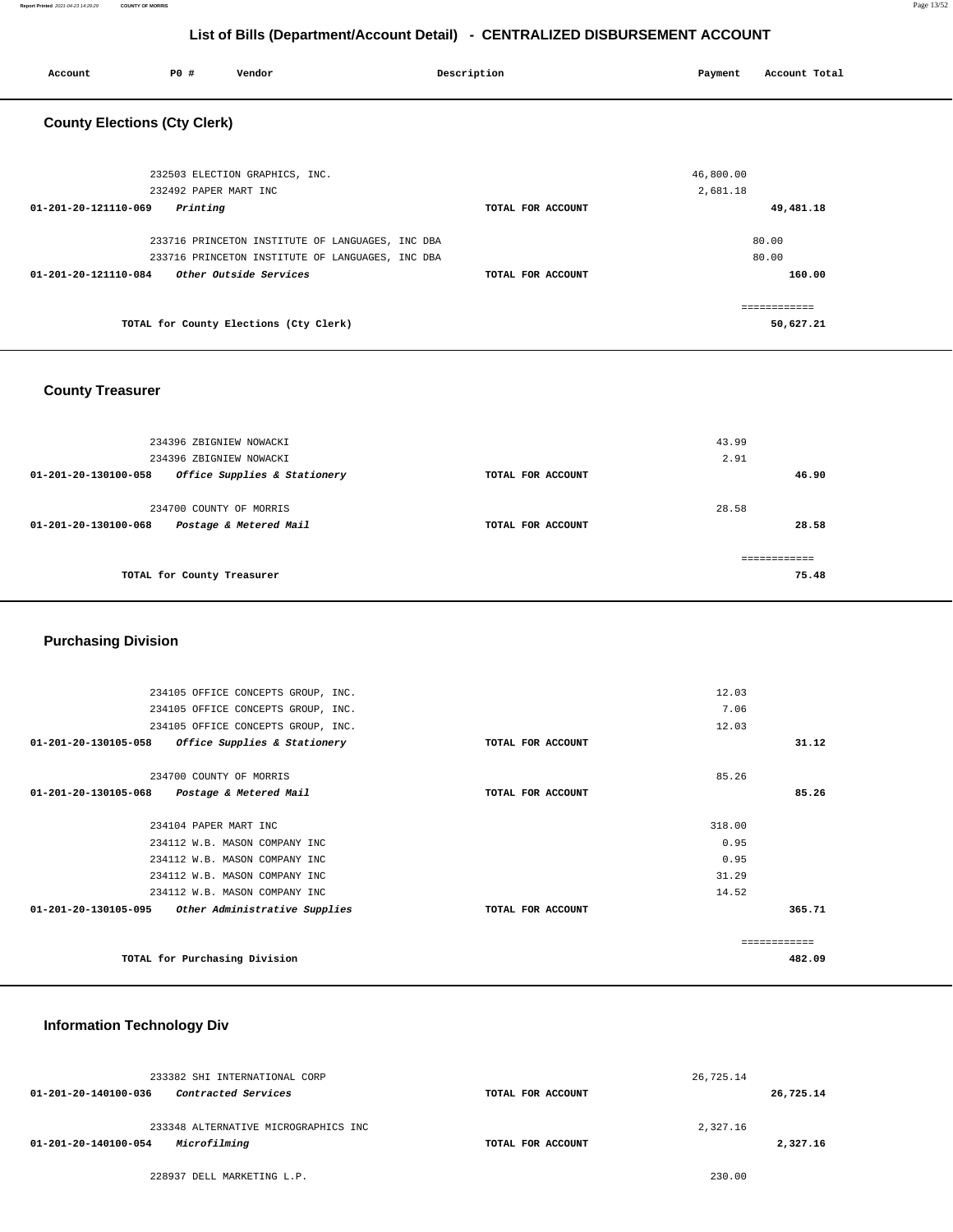| Account                           | <b>PO #</b> | Vendor                               | Description       | Payment | Account Total |  |
|-----------------------------------|-------------|--------------------------------------|-------------------|---------|---------------|--|
| <b>Information Technology Div</b> |             |                                      |                   |         |               |  |
| 01-201-20-140100-098              |             | Other Operating&Repair Supply        | TOTAL FOR ACCOUNT |         | 230.00        |  |
|                                   |             |                                      |                   |         | ============  |  |
|                                   |             | TOTAL for Information Technology Div |                   |         | 29,282.30     |  |

### **County Board of Taxation**

| TOTAL for County Board of Taxation                  |                   | 1,026.53     |
|-----------------------------------------------------|-------------------|--------------|
|                                                     |                   | ============ |
| 01-201-20-150100-068 Postage & Metered Mail         | TOTAL FOR ACCOUNT | 476.39       |
| 234700 COUNTY OF MORRIS                             | 476.39            |              |
| $01-201-20-150100-058$ Office Supplies & Stationery | TOTAL FOR ACCOUNT | 550.14       |
| 233834 W.B. MASON COMPANY INC                       | 2.56              |              |
| 233834 W.B. MASON COMPANY INC                       | 10.27             |              |
| 233834 W.B. MASON COMPANY INC                       | 7.24              |              |
| 233834 W.B. MASON COMPANY INC                       | 187.50            |              |
| 233834 W.B. MASON COMPANY INC                       | 38.78             |              |
| 233834 W.B. MASON COMPANY INC                       | 49.20             |              |
| 233834 W.B. MASON COMPANY INC                       | 24.60             |              |
| 233834 W.B. MASON COMPANY INC                       | 24.60             |              |
| 233834 W.B. MASON COMPANY INC                       | 9.98              |              |
| 233849 W.B. MASON COMPANY INC                       | 10.27             |              |
| 233849 W.B. MASON COMPANY INC                       | 18.64             |              |
| 233849 W.B. MASON COMPANY INC                       | 3.75              |              |
| 233849 W.B. MASON COMPANY INC                       | 14.48             |              |
| 233849 W.B. MASON COMPANY INC                       | 71.96             |              |
| 233849 W.B. MASON COMPANY INC                       | 76.31             |              |

#### **County Counsel**

|                      | 233866 CHASAN, LAMPARELLO, MALLON           |                   | 2,123.50  |           |
|----------------------|---------------------------------------------|-------------------|-----------|-----------|
|                      | 234075 CLEARY GIACOBBE ALFIERI &            |                   | 2,961.20  |           |
|                      | 234075 CLEARY GIACOBBE ALFIERI &            |                   | 19,040.00 |           |
|                      | 234073 TRIMBOLI & PRUSINOWSKI, LLC          |                   | 527.00    |           |
|                      | 234073 TRIMBOLI & PRUSINOWSKI, LLC          |                   | 124.00    |           |
|                      | 234073 TRIMBOLI & PRUSINOWSKI, LLC          |                   | 325.50    |           |
|                      | 234072 PLOSIA COHEN LLC                     |                   | 2,360.10  |           |
|                      | 234071 LAW OFFICE OF ROBERT J. GREENBAUM    |                   | 1,054.00  |           |
|                      | 234071 LAW OFFICE OF ROBERT J. GREENBAUM    |                   | 2,464.50  |           |
|                      | 234071 LAW OFFICE OF ROBERT J. GREENBAUM    |                   | 1,038.50  |           |
|                      | 234157 TRIMBOLI & PRUSINOWSKI, LLC          |                   | 1,813.50  |           |
|                      | 234312 FERNANDEZ GARCIA, LLC                |                   | 1,178.00  |           |
|                      | 234313 JOHNSON & JOHNSON, ESQS              |                   | 2,449.00  |           |
|                      | 234313 JOHNSON & JOHNSON, ESOS              |                   | 774.91    |           |
|                      | 234078 O'DONNELL MCCOY HELENIAK, LLC        |                   | 3,146.50  |           |
| 01-201-20-155100-051 | Legal                                       | TOTAL FOR ACCOUNT |           | 41,380.21 |
|                      | 231108 ALL-STATE INTERNATIONAL INC          |                   | 95.95     |           |
| 01-201-20-155100-058 | Office Supplies & Stationery                | TOTAL FOR ACCOUNT |           | 95.95     |
|                      | 234700 COUNTY OF MORRIS                     |                   | 5.48      |           |
|                      | 01-201-20-155100-068 Postage & Metered Mail | TOTAL FOR ACCOUNT |           | 5.48      |
|                      | 233906 RICOH AMERICAS CORPORATION           |                   | 919.91    |           |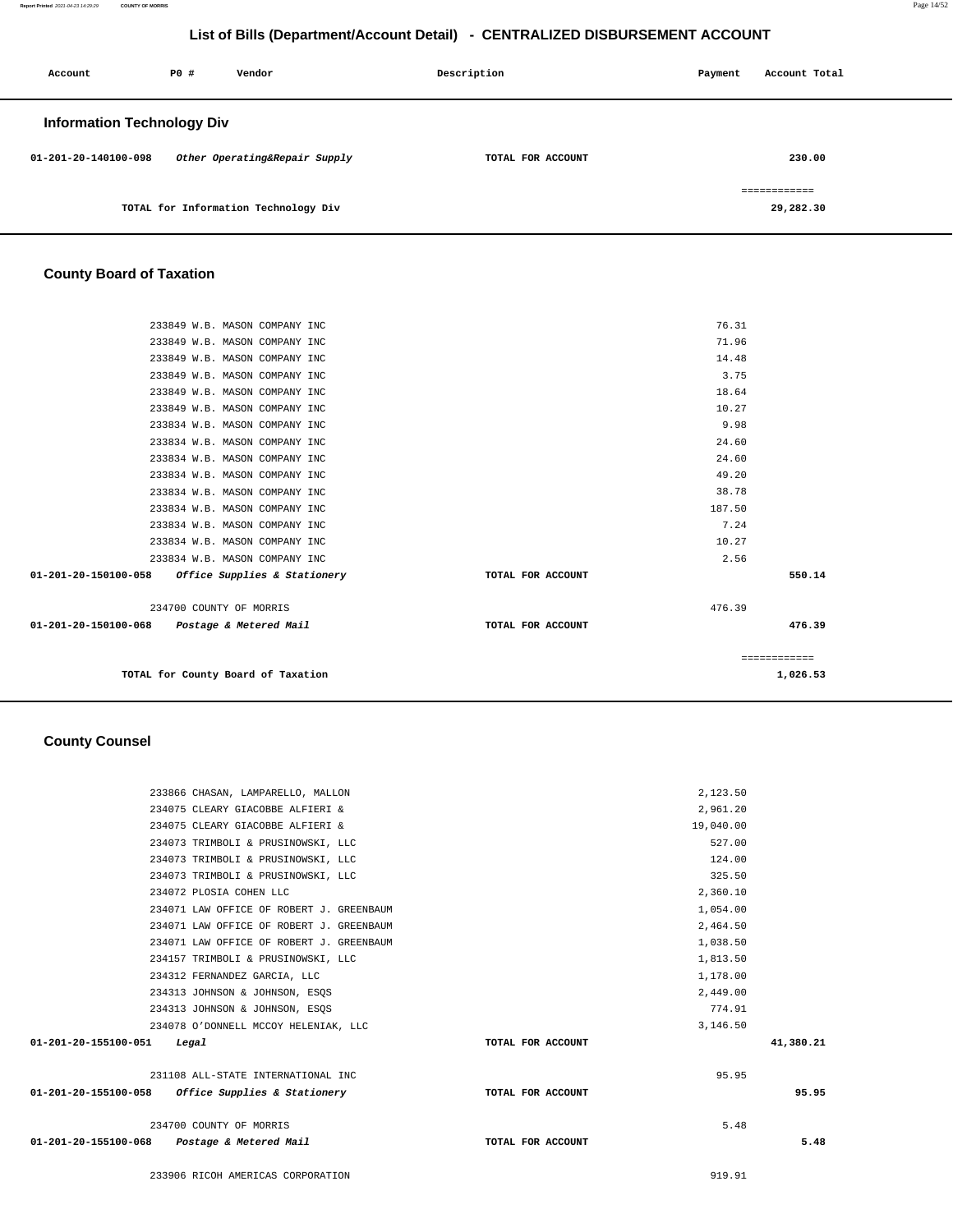#### **Report Printed** 2021-04-23 14:29:29 **COUNTY OF MORRIS** Page 15/52

# **List of Bills (Department/Account Detail) - CENTRALIZED DISBURSEMENT ACCOUNT**

| Account                                       | P0#                      | Vendor                               | Description       | Payment | Account Total |
|-----------------------------------------------|--------------------------|--------------------------------------|-------------------|---------|---------------|
| <b>County Counsel</b>                         |                          |                                      |                   |         |               |
| 01-201-20-155100-163                          | Office Machines          |                                      | TOTAL FOR ACCOUNT |         | 919.91        |
|                                               | 233905 RICOH USA, INC.   |                                      |                   | 919.91  |               |
| 01-201-20-155100-164 Office Machines - Rental |                          |                                      | TOTAL FOR ACCOUNT |         | 919.91        |
|                                               |                          | 229146 LAWYERS DIARY AND MANUAL, LLC |                   | 196.00  |               |
| 01-203-20-155100-050                          | (2020) Law Books         |                                      | TOTAL FOR ACCOUNT |         | 196.00        |
|                                               |                          | 234078 O'DONNELL MCCOY HELENIAK, LLC |                   | 62.00   |               |
| 01-203-20-155100-051                          | (2020) Legal             |                                      | TOTAL FOR ACCOUNT |         | 62.00         |
|                                               |                          |                                      |                   |         | ------------  |
|                                               | TOTAL for County Counsel |                                      |                   |         | 43,579.46     |
|                                               |                          |                                      |                   |         |               |

# **County Surrogate**

| 234119 HEATHER DARLING                              |                   | 25.00  |              |
|-----------------------------------------------------|-------------------|--------|--------------|
| $01-201-20-160100-039$ Education Schools & Training | TOTAL FOR ACCOUNT |        | 25.00        |
|                                                     |                   |        |              |
| 233831 IMAGE ACCESS CORP                            |                   | 610.00 |              |
| 233831 IMAGE ACCESS CORP                            |                   | 30.00  |              |
| 234164 W.B. MASON COMPANY INC                       |                   | 76.80  |              |
| 234164 W.B. MASON COMPANY INC                       |                   | 0.95   |              |
| 234164 W.B. MASON COMPANY INC                       |                   | 31.29  |              |
| 234164 W.B. MASON COMPANY INC                       |                   | 8.99   |              |
| 234164 W.B. MASON COMPANY INC                       |                   | 32.87  |              |
| 234164 W.B. MASON COMPANY INC                       |                   | 430.24 |              |
| 234164 W.B. MASON COMPANY INC                       |                   | 403.04 |              |
| 234164 W.B. MASON COMPANY INC                       |                   | 96.30  |              |
| 234164 W.B. MASON COMPANY INC                       |                   | 214.30 |              |
| 01-201-20-160100-058 Office Supplies & Stationery   | TOTAL FOR ACCOUNT |        | 1,934.78     |
| 234700 COUNTY OF MORRIS                             |                   | 334.06 |              |
| 01-201-20-160100-068 Postage & Metered Mail         | TOTAL FOR ACCOUNT |        | 334.06       |
| 233806 SANCHEZ ENGRAVING LLC                        |                   | 540.00 |              |
| 01-201-20-160100-163 Office Machines                | TOTAL FOR ACCOUNT |        | 540.00       |
|                                                     |                   |        | ============ |
| TOTAL for County Surrogate                          |                   |        | 2,833.84     |

# **Engineering**

| 233324 AMERICAN INSTITUTE OF STEEL                       |                   | 140.00 |
|----------------------------------------------------------|-------------------|--------|
| 01-201-20-165100-023<br>Associations and Memberships     | TOTAL FOR ACCOUNT | 140.00 |
|                                                          |                   |        |
| 233672 W.B. MASON COMPANY INC                            |                   | 30.96  |
| 01-201-20-165100-058<br>Office Supplies & Stationery     | TOTAL FOR ACCOUNT | 30.96  |
|                                                          |                   |        |
| 234700 COUNTY OF MORRIS                                  |                   | 0.51   |
| 234700 COUNTY OF MORRIS                                  |                   | 5.82   |
| 234700 COUNTY OF MORRIS                                  |                   | 8.76   |
| Postage & Metered Mail<br>$01 - 201 - 20 - 165100 - 068$ | TOTAL FOR ACCOUNT | 15.09  |
|                                                          |                   |        |
| 233800 RICHARD JOHNSON                                   |                   | 7.53   |
| 233800 RICHARD JOHNSON                                   |                   | 7.53   |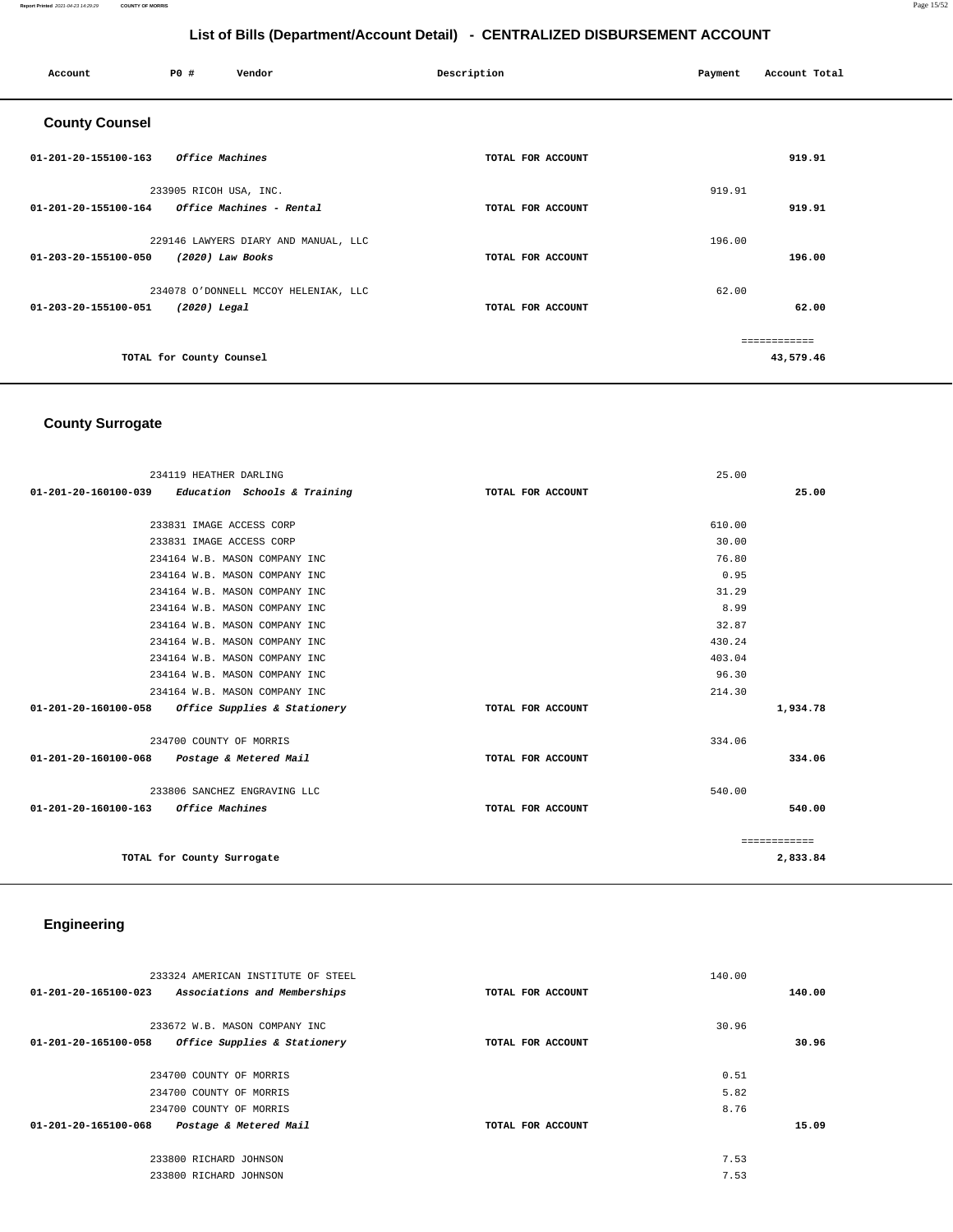| Account              | P0 #                   | Vendor                             | Description       | Payment  | Account Total |
|----------------------|------------------------|------------------------------------|-------------------|----------|---------------|
| Engineering          |                        |                                    |                   |          |               |
|                      | 233800 RICHARD JOHNSON |                                    |                   | 100.00   |               |
| 01-201-20-165100-082 | Travel Expense         |                                    | TOTAL FOR ACCOUNT |          | 115.06        |
|                      |                        | 232781 VAN CLEEF ENGINEERING ASSOC |                   | 425.00   |               |
| 01-201-20-165100-084 |                        | Other Outside Services             | TOTAL FOR ACCOUNT |          | 425.00        |
|                      |                        | 233367 R.S. KNAPP CO. INC.         |                   | 75.00    |               |
| 01-201-20-165100-164 |                        | Office Machines - Rental           | TOTAL FOR ACCOUNT |          | 75.00         |
|                      |                        | 226967 GREENMAN PEDERSEN INC       |                   | 9,000.00 |               |
|                      |                        | 226967 GREENMAN PEDERSEN INC       |                   | 107.50   |               |
| 01-203-20-165100-084 |                        | (2020) Other Outside Services      | TOTAL FOR ACCOUNT |          | 9,107.50      |
|                      |                        |                                    |                   |          | ------------  |
|                      | TOTAL for Engineering  |                                    |                   |          | 9,908.61      |

# **Planning Board**

| 234100 VIRGINIA MICHELIN                                 |                   | 130.00    |              |
|----------------------------------------------------------|-------------------|-----------|--------------|
| 233320 NJCPA                                             |                   | 100.00    |              |
| 01-201-20-180100-023 Associations and Memberships        | TOTAL FOR ACCOUNT |           | 230.00       |
|                                                          |                   |           |              |
| 234100 VIRGINIA MICHELIN                                 |                   | 200.00    |              |
| Education Schools & Training<br>01-201-20-180100-039     | TOTAL FOR ACCOUNT |           | 200.00       |
| 233870 OFFICE CONCEPTS GROUP, INC.                       |                   | 110.81    |              |
| 233870 OFFICE CONCEPTS GROUP, INC.                       |                   | 10.67     |              |
| 233363 W.B. MASON COMPANY INC                            |                   | 99.80     |              |
| 233363 W.B. MASON COMPANY INC                            |                   | 103.24    |              |
| 01-201-20-180100-058 Office Supplies & Stationery        | TOTAL FOR ACCOUNT |           | 324.52       |
|                                                          |                   | 17.34     |              |
| 234700 COUNTY OF MORRIS                                  |                   |           |              |
| 01-201-20-180100-068 Postage & Metered Mail              | TOTAL FOR ACCOUNT |           | 17.34        |
| 234528 LAKE MUSCONETCONG REGIONAL                        |                   | 6,260.00  |              |
| 234578 M. C. ECONOMIC DEVELOPMENT                        |                   | 72,500.00 |              |
| 234578 M. C. ECONOMIC DEVELOPMENT                        |                   | 75,000.00 |              |
| 234579 M. C. ECONOMIC DEVELOPMENT                        |                   | 72,500.00 |              |
| 234638 TRANSOPTIONS, INC.                                |                   | 26,500.00 |              |
| $01-201-20-180100-084$ Other Outside Services            | TOTAL FOR ACCOUNT |           | 252,760.00   |
| 233363 W.B. MASON COMPANY INC                            |                   | 287.70    |              |
| 01-201-20-180100-095 Other Administrative Supplies       | TOTAL FOR ACCOUNT |           | 287.70       |
|                                                          |                   |           |              |
| 234100 VIRGINIA MICHELIN                                 |                   | 75.99     |              |
| 01-203-20-180100-039 (2020) Education Schools & Training | TOTAL FOR ACCOUNT |           | 75.99        |
|                                                          |                   |           | ============ |
| TOTAL for Planning Board                                 |                   |           | 253,895.55   |
|                                                          |                   |           |              |

#### **County Weights & Measures**

| 233746 DANIEL S. DRAKE | 28.49 |
|------------------------|-------|
| 233746 DANIEL S. DRAKE | 4.88  |
| 233746 DANIEL S. DRAKE | 29.84 |
| 233746 DANIEL S. DRAKE | 1.07  |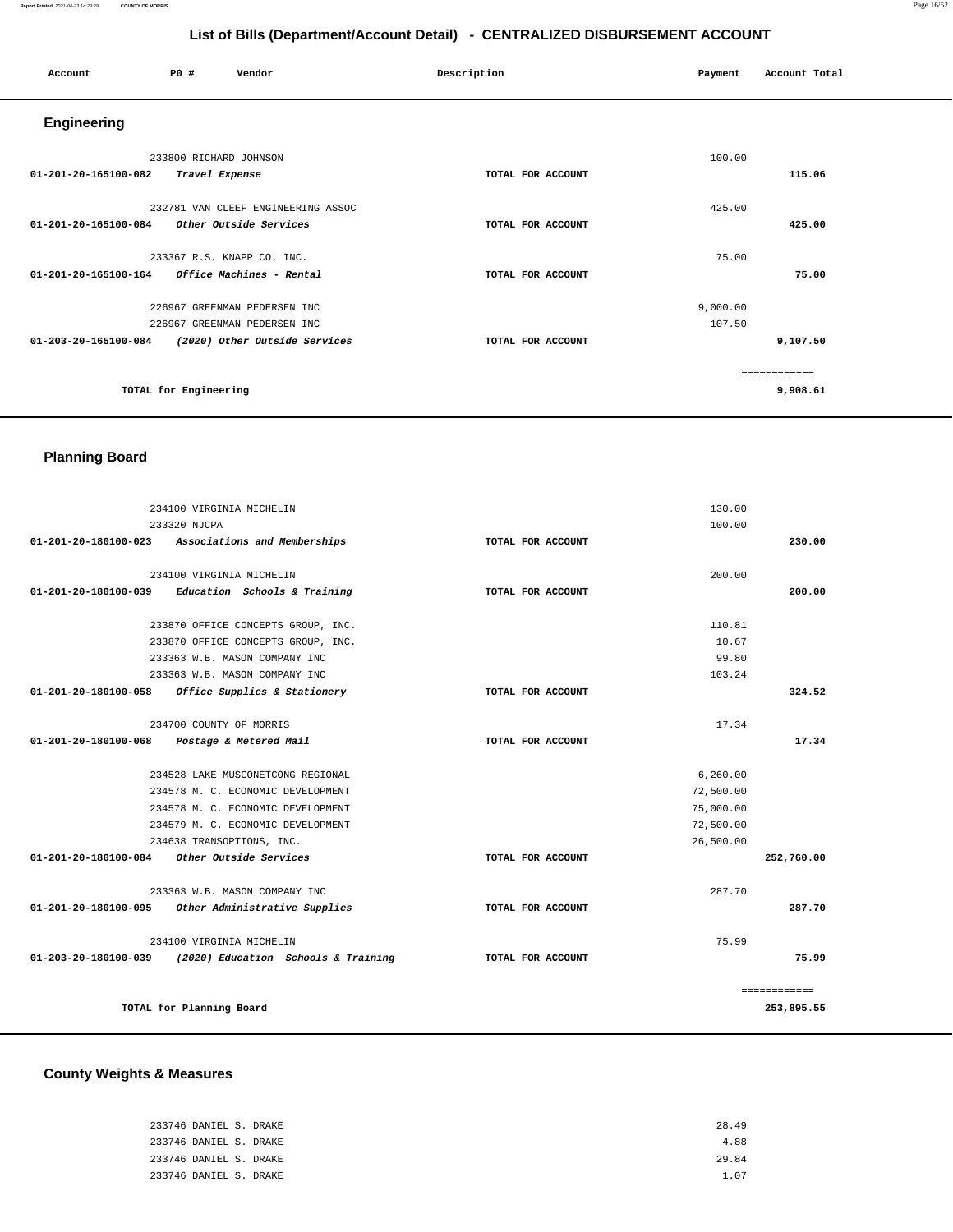| Account                                     | PO# |               | Vendor                                  | Description       | Payment  | Account Total |  |
|---------------------------------------------|-----|---------------|-----------------------------------------|-------------------|----------|---------------|--|
| <b>County Weights &amp; Measures</b>        |     |               |                                         |                   |          |               |  |
|                                             |     |               | 233746 DANIEL S. DRAKE                  |                   | 24.77    |               |  |
|                                             |     |               | 233746 DANIEL S. DRAKE                  |                   | 46.90    |               |  |
|                                             |     |               | 233746 DANIEL S. DRAKE                  |                   | 2.65     |               |  |
|                                             |     |               | 233746 DANIEL S. DRAKE                  |                   | 18.10    |               |  |
|                                             |     |               | 233746 DANIEL S. DRAKE                  |                   | 32.29    |               |  |
| 01-201-22-201100-059                        |     |               | Other General Expenses                  | TOTAL FOR ACCOUNT |          | 188.99        |  |
|                                             |     |               |                                         |                   |          |               |  |
| 01-201-22-201100-068 Postage & Metered Mail |     |               | 234700 COUNTY OF MORRIS                 | TOTAL FOR ACCOUNT | 21.71    | 21.71         |  |
|                                             |     |               |                                         |                   |          |               |  |
|                                             |     |               | 233430 TELESEARCH INC                   |                   | 816.20   |               |  |
| 01-201-22-201100-084                        |     |               | Other Outside Services                  | TOTAL FOR ACCOUNT |          | 816.20        |  |
|                                             |     |               |                                         |                   |          |               |  |
|                                             |     |               | 234723 NATIONAL FUEL OIL INC.           |                   | 56.10    |               |  |
| 01-201-22-201100-140                        |     | Gas Purchases |                                         | TOTAL FOR ACCOUNT |          | 56.10         |  |
|                                             |     |               | 234054 DIRECT ENERGY BUSINESS MARKETING |                   | 707.55   |               |  |
| 01-201-22-201100-141                        |     |               |                                         | TOTAL FOR ACCOUNT |          | 707.55        |  |
|                                             |     | Natural Gas   |                                         |                   |          |               |  |
|                                             |     |               | 233322 RICCIARDI BROTHERS, INC          |                   | 70.97    |               |  |
| 01-201-22-201100-258                        |     | Equipment     |                                         | TOTAL FOR ACCOUNT |          | 70.97         |  |
|                                             |     |               | 232895 SYSTEM ONE ALARM                 |                   | 268.00   |               |  |
|                                             |     |               | 232895 SYSTEM ONE ALARM                 |                   | 1,877.40 |               |  |
| 01-203-22-201100-262                        |     |               | (2020) Machinery Repairs & Parts        | TOTAL FOR ACCOUNT |          | 2,145.40      |  |
|                                             |     |               |                                         |                   |          |               |  |
|                                             |     |               |                                         |                   |          | ============  |  |
|                                             |     |               | TOTAL for County Weights & Measures     |                   |          | 4,006.92      |  |

#### **Employee Group Insurance**

|                      | 233783 DELTA DENTAL INSURANCE COMPANY   |                   | 12,613.49    |              |
|----------------------|-----------------------------------------|-------------------|--------------|--------------|
|                      | 233783 DELTA DENTAL INSURANCE COMPANY   |                   | 362.39       |              |
|                      | 233783 DELTA DENTAL INSURANCE COMPANY   |                   | 292.53       |              |
|                      | 233789 FLAGSHIP HEALTH SYSTEMS, INC.    |                   | 2,322.00     |              |
|                      | 233789 FLAGSHIP HEALTH SYSTEMS, INC.    |                   | 32.25        |              |
|                      | 233789 FLAGSHIP HEALTH SYSTEMS, INC.    |                   | 32.25        |              |
| 233782 CHLIC         |                                         |                   | 1,924,486.94 |              |
| 233782 CHLIC         |                                         |                   | $-12,707.58$ |              |
| 233782 CHLIC         |                                         |                   | 2,073,092.32 |              |
| 233782 CHLIC         |                                         |                   | 12,875.52    |              |
|                      | 233810 PAYFLEX SYSTEMS USA, INC.        |                   | 483.55       |              |
|                      | 233810 PAYFLEX SYSTEMS USA, INC.        |                   | 150.00       |              |
|                      | 233785 DELTA DENTAL OF NEW JERSEY, INC. |                   | 12,831.58    |              |
|                      | 233785 DELTA DENTAL OF NEW JERSEY, INC. |                   | 1,282.48     |              |
|                      | 233785 DELTA DENTAL OF NEW JERSEY, INC. |                   | 5,322.02     |              |
|                      | 233785 DELTA DENTAL OF NEW JERSEY, INC. |                   | $-29.56$     |              |
|                      | 233785 DELTA DENTAL OF NEW JERSEY, INC. |                   | 254.24       |              |
|                      | 233987 PAYFLEX SYSTEMS USA, INC.        |                   | 150.00       |              |
|                      | 233987 PAYFLEX SYSTEMS USA, INC.        |                   | 476.35       |              |
|                      | 233987 PAYFLEX SYSTEMS USA, INC.        |                   | 892.80       |              |
| 01-201-23-220100-090 | Employee Group Insurance Expenditures   | TOTAL FOR ACCOUNT |              | 4,035,215.57 |
|                      |                                         |                   |              |              |
|                      | 230402 MARIE MAGLOIRE                   |                   | 1,626.00     |              |
|                      | 221533 MARGARET PALOVITZ                |                   | 867.60       |              |
|                      | 230498 MARGARET PALOVITZ                |                   | 867.60       |              |
|                      | 230225 HANNAH GILBERT                   |                   | 629.40       |              |
|                      | 230137 RONALD FISHER                    |                   | 804.00       |              |
|                      | 230554 ALBINA RETEMIAH                  |                   | 997.20       |              |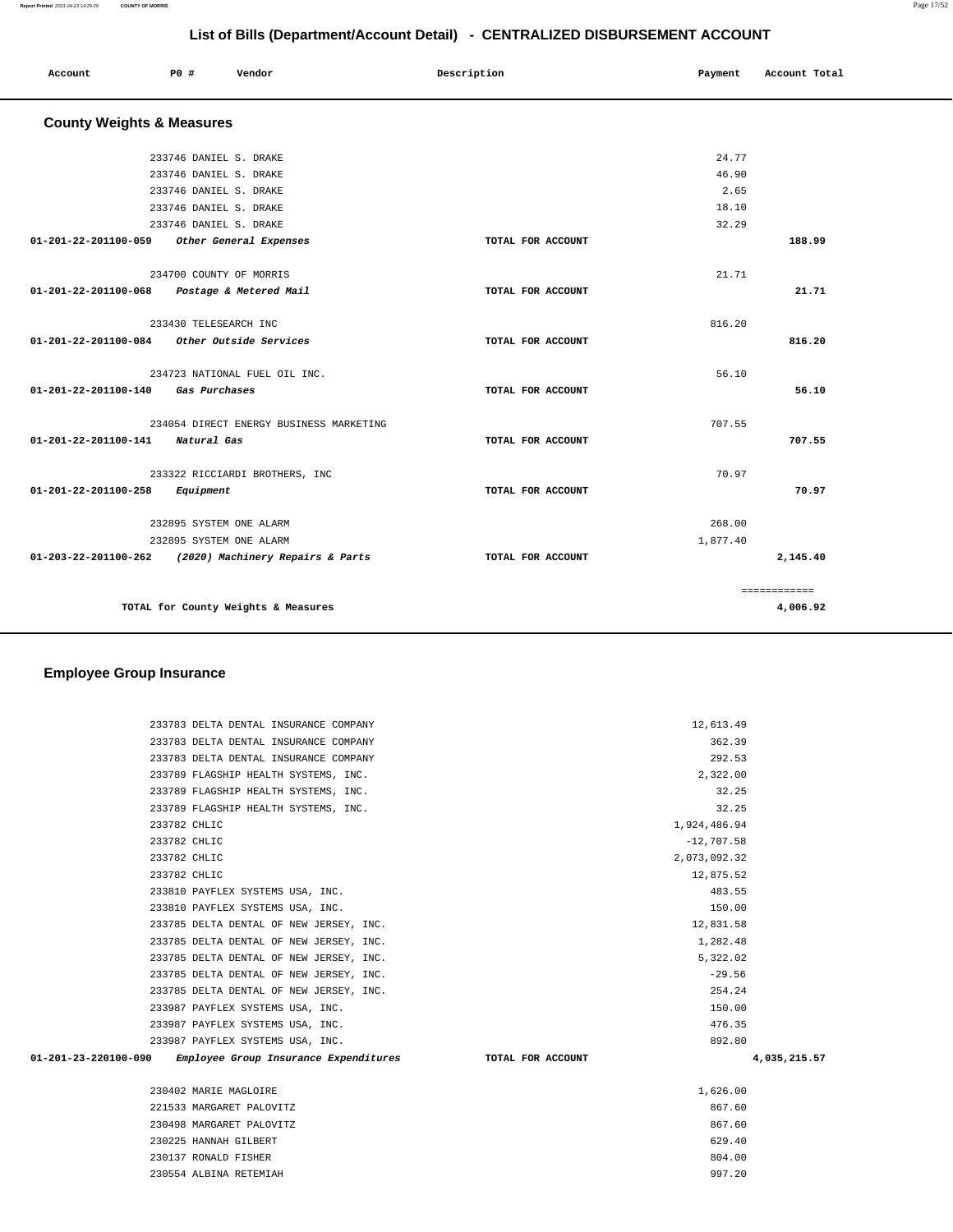| Account                         | P0 #                   | Vendor                             |                                              | Description       |  | Payment  | Account Total |  |
|---------------------------------|------------------------|------------------------------------|----------------------------------------------|-------------------|--|----------|---------------|--|
| <b>Employee Group Insurance</b> |                        |                                    |                                              |                   |  |          |               |  |
|                                 | 230574 MARGARET ROMANO |                                    |                                              |                   |  | 1,360.20 |               |  |
| 01-203-23-220100-090            |                        |                                    | (2020) Employee Group Insurance Expenditures | TOTAL FOR ACCOUNT |  |          | 7,152.00      |  |
|                                 |                        |                                    |                                              |                   |  |          | ============  |  |
|                                 |                        | TOTAL for Employee Group Insurance |                                              |                   |  |          | 4,042,367.57  |  |

# **Office of Emergency Management**

|                                             | 233747 QUENCH USA, INC.                            |                   | 49.44     |              |
|---------------------------------------------|----------------------------------------------------|-------------------|-----------|--------------|
|                                             | 233762 W.B. MASON COMPANY INC                      |                   | 53.87     |              |
| 01-201-25-252100-058                        | Office Supplies & Stationery                       | TOTAL FOR ACCOUNT |           | 103.31       |
|                                             |                                                    |                   |           |              |
|                                             | 233021 V.E. RALPH & SON INC.                       |                   | 969.70    |              |
|                                             | 233754 DTN, LLC                                    |                   | 4.872.00  |              |
|                                             | 234095 DIRECT TV INC                               |                   | 186.48    |              |
|                                             | 234081 OPTIMUM                                     |                   | 258.18    |              |
|                                             | 234080 OPTIMUM                                     |                   | 819.36    |              |
| 01-201-25-252100-059 Other General Expenses |                                                    | TOTAL FOR ACCOUNT |           | 7,105.72     |
|                                             |                                                    |                   |           |              |
|                                             | 234700 COUNTY OF MORRIS                            |                   | 2.55      |              |
| $01 - 201 - 25 - 252100 - 068$              | Postage & Metered Mail                             | TOTAL FOR ACCOUNT |           | 2.55         |
|                                             | 234134 FIRE FIGHTERS EQUIPMENT CO INC              |                   | 96.00     |              |
|                                             | 234140 JEFFREY PAUL                                |                   | 345.19    |              |
|                                             | 231936 V.E. RALPH & SON INC.                       |                   | 922.13    |              |
|                                             | 231936 V.E. RALPH & SON INC.                       |                   | 226.92    |              |
| 01-201-25-252100-090                        | Program Expenditures                               | TOTAL FOR ACCOUNT |           | 1,590.24     |
|                                             | 234082 VOIANCE LANGUAGE SERVICES, LLC              |                   | 25.00     |              |
| 01-201-25-252100-146                        | Telephone                                          | TOTAL FOR ACCOUNT |           | 25.00        |
|                                             | 228457 DELL MARKETING L.P.                         |                   | 17,513.39 |              |
|                                             | 228481 DRAEGER INC                                 |                   | 80,000.00 |              |
|                                             | 228441 WEBSTER PLUMBING &                          |                   | 4,740.00  |              |
|                                             | 01-203-25-252100-059 (2020) Other General Expenses | TOTAL FOR ACCOUNT |           | 102,253.39   |
|                                             |                                                    |                   |           | ============ |
|                                             | TOTAL for Office of Emergency Management           |                   |           | 111,080.21   |
|                                             |                                                    |                   |           |              |

#### **Communications Center**

| 233714 NENA                                          |                   | 300.00    |  |
|------------------------------------------------------|-------------------|-----------|--|
| 01-201-25-252105-039<br>Education Schools & Training | TOTAL FOR ACCOUNT | 300.00    |  |
|                                                      |                   |           |  |
| 232089 POSITIVE PROMOTIONS, INC.                     |                   | 382.50    |  |
| 232089 POSITIVE PROMOTIONS, INC.                     |                   | 40.16     |  |
| 233709 QUENCH USA, INC.                              |                   | 99.00     |  |
| 01-201-25-252105-058<br>Office Supplies & Stationery | TOTAL FOR ACCOUNT | 521.66    |  |
|                                                      |                   |           |  |
| 230877 SHI INTERNATIONAL CORP                        |                   | 1,694.00  |  |
| 230877 SHI INTERNATIONAL CORP                        |                   | 3,871.00  |  |
| 233707 KEYSTONE PUBLIC SAFETY INC.                   |                   | 1,829.00  |  |
| 233707 KEYSTONE PUBLIC SAFETY INC.                   |                   | 945.00    |  |
| 233707 KEYSTONE PUBLIC SAFETY INC.                   |                   | 1,669.00  |  |
| 233707 KEYSTONE PUBLIC SAFETY INC.                   |                   | 14,317.00 |  |
| 230876 KEYSTONE PUBLIC SAFETY INC.                   |                   | 2,400.00  |  |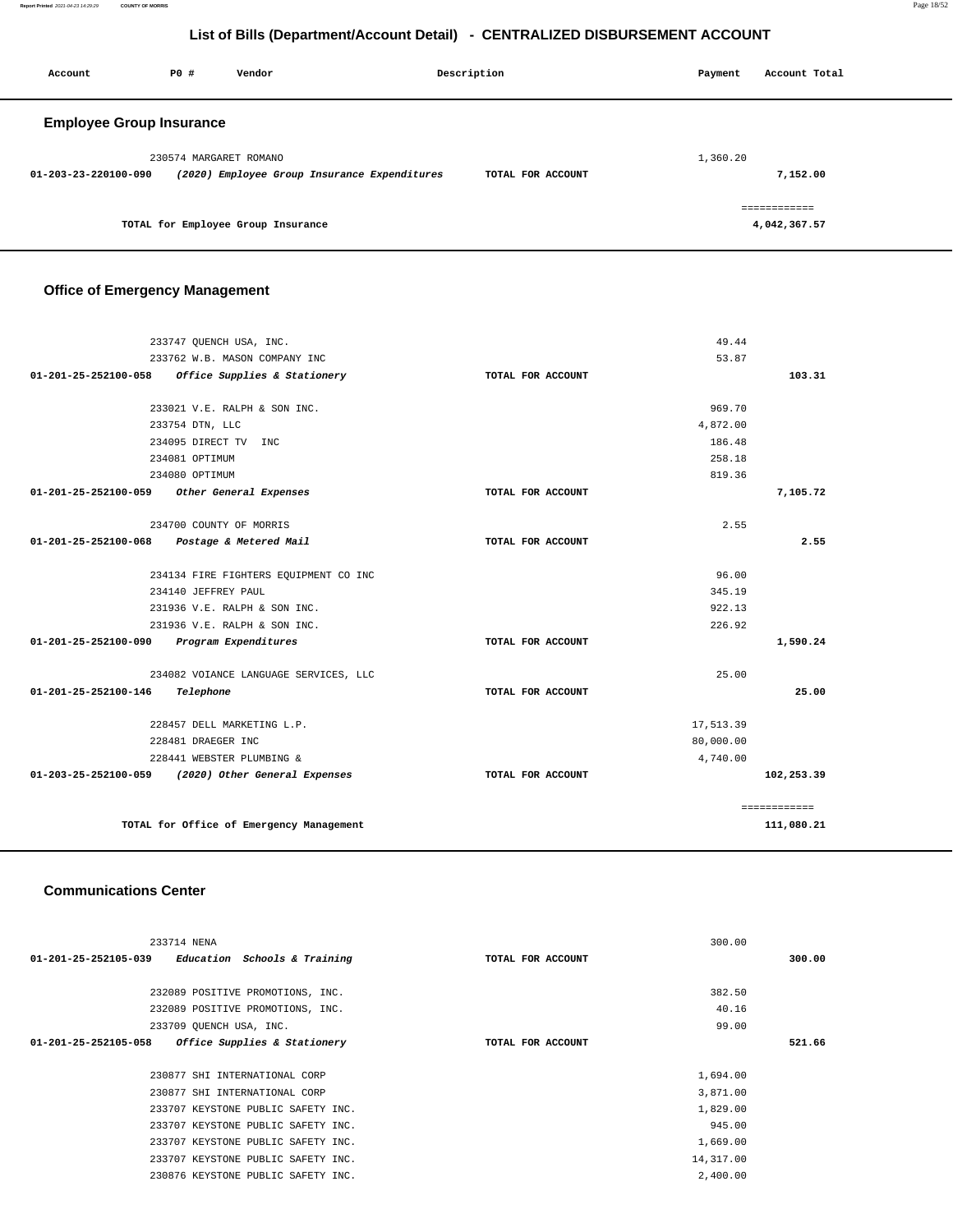| Account | <b>PO</b> # | Vendor | Description | Payment | Account Total |
|---------|-------------|--------|-------------|---------|---------------|
|         |             |        |             |         |               |

#### **Communications Center**

| 232088 KEYSTONE PUBLIC SAFETY INC.                |                   | 300.00     |              |
|---------------------------------------------------|-------------------|------------|--------------|
| 233708 KEYSTONE PUBLIC SAFETY INC.                |                   | 348,380.00 |              |
| Software Maintenance<br>01-201-25-252105-078      | TOTAL FOR ACCOUNT |            | 375,405.00   |
|                                                   |                   |            |              |
| 233710 AMERICAN TOWER CORPORATION                 |                   | 2,108.98   |              |
| 01-201-25-252105-131<br>County Wide Radio System  | TOTAL FOR ACCOUNT |            | 2,108.98     |
|                                                   |                   |            |              |
| 233713 DIRECT TV INC                              |                   | 54.75      |              |
| $01 - 201 - 25 - 252105 - 148$<br>Other Utilities | TOTAL FOR ACCOUNT |            | 54.75        |
|                                                   |                   |            |              |
| 232091 NATIONAL OFFICE FURNITURE, INC.            |                   | 794.00     |              |
| 01-201-25-252105-162 Furniture & Fixtures         | TOTAL FOR ACCOUNT |            | 794.00       |
|                                                   |                   |            |              |
| 233255 CDW GOVERNMENT                             |                   | 460.20     |              |
| 233712 NORTHEAST COMMUNICATIONS, INC.             |                   | 75.00      |              |
| $01 - 201 - 25 - 252105 - 258$<br>Equipment       | TOTAL FOR ACCOUNT |            | 535.20       |
|                                                   |                   |            |              |
|                                                   |                   |            | ------------ |
| TOTAL for Communications Center                   |                   |            | 379,719.59   |
|                                                   |                   |            |              |

#### **County Medical Examiner Office**

|                      | 234096 LORA K RAYNER                                 |                   | 200.00    |              |
|----------------------|------------------------------------------------------|-------------------|-----------|--------------|
| 01-201-25-254100-036 | Contracted Services                                  | TOTAL FOR ACCOUNT |           | 200.00       |
|                      |                                                      |                   |           |              |
|                      | 233441 DI WANG                                       |                   | 380.00    |              |
|                      | $01-201-25-254100-039$ Education, Schools & Training | TOTAL FOR ACCOUNT |           | 380.00       |
|                      | 234700 COUNTY OF MORRIS                              |                   | 12.90     |              |
| 01-201-25-254100-068 | Postage & Metered Mail                               | TOTAL FOR ACCOUNT |           | 12.90        |
|                      | 234174 NMS LABS                                      |                   | 3,480.00  |              |
|                      | 234174 NMS LABS                                      |                   | 1,986.00  |              |
|                      | 234174 NMS LABS                                      |                   | 860.00    |              |
|                      | 234174 NMS LABS                                      |                   | $-115.00$ |              |
|                      | 01-201-25-254100-084 Other Outside Services          | TOTAL FOR ACCOUNT |           | 6,211.00     |
|                      | 234094 U-LINE SHIPPING SUPPLY                        |                   | 70.00     |              |
|                      | 234094 U-LINE SHIPPING SUPPLY                        |                   | 9.20      |              |
|                      | 232936 U-LINE SHIPPING SUPPLY                        |                   | 100.00    |              |
|                      | 232936 U-LINE SHIPPING SUPPLY                        |                   | 72.00     |              |
|                      | 232936 U-LINE SHIPPING SUPPLY                        |                   | 24.00     |              |
|                      | 232936 U-LINE SHIPPING SUPPLY                        |                   | 13.08     |              |
|                      | 232936 U-LINE SHIPPING SUPPLY                        |                   | $-33.20$  |              |
|                      | 01-201-25-254100-203 X-Ray & Medical Supplies        | TOTAL FOR ACCOUNT |           | 255.08       |
|                      |                                                      |                   |           | ============ |
|                      | TOTAL for County Medical Examiner Office             |                   |           | 7,058.98     |

# **County Sheriff's Department**

| 233584 M C POLICE CHIEF'S ASSOCIATION                |                   | 100.00 |        |
|------------------------------------------------------|-------------------|--------|--------|
| Education Schools & Training<br>01-201-25-270100-039 | TOTAL FOR ACCOUNT |        | 100.00 |
| 230150 LEXIS NEXIS/ MATTHEW BENDER                   |                   | 88.27  |        |
| 01-201-25-270100-050<br>Law Books                    | TOTAL FOR ACCOUNT |        | 88.27  |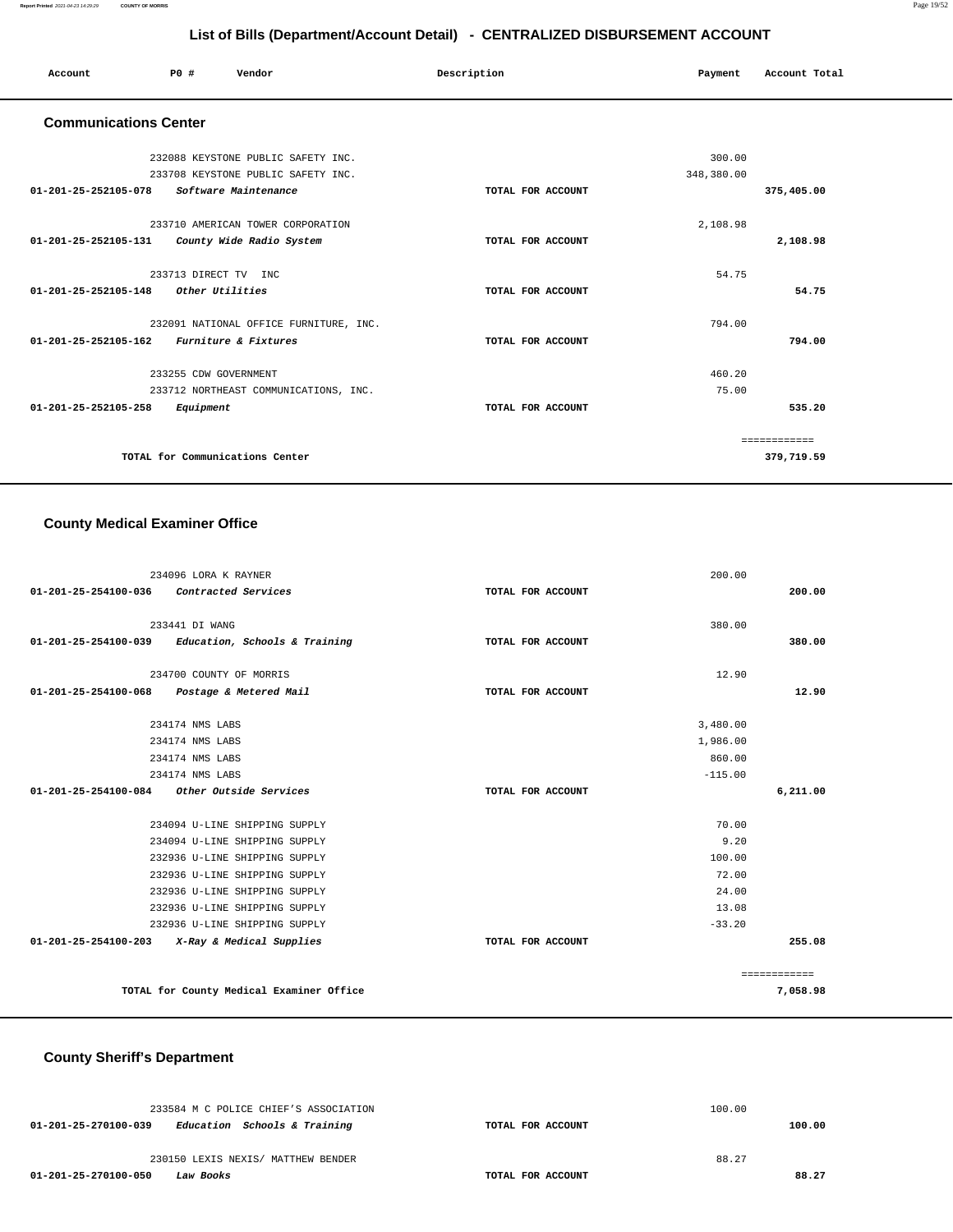#### **Account P0 # Vendor Description Payment Account Total County Sheriff's Department** 234066 STATEWIDE COMMUNICATIONS INC 234066 STATEWIDE COMMUNICATIONS INC 234066 STATEWIDE COMMUNICATIONS INC 234194 DAVID KENNY **01-201-25-270100-059 Other General Expenses TOTAL FOR ACCOUNT**  112.50 100.00 28.00 22.97 **263.47** 234700 COUNTY OF MORRIS **01-201-25-270100-068 Postage & Metered Mail TOTAL FOR ACCOUNT**  265.29 **265.29** 233848 CRITICAL RESPONSE GROUP., INC. 233586 KEYSTONE PUBLIC SAFETY INC. 233586 KEYSTONE PUBLIC SAFETY INC. **01-201-25-270100-078 Software Maintenance TOTAL FOR ACCOUNT**  1,305.00 2,870.00 16,077.00 **20,252.00** 233832 INVESTIGATIVE FORENSICS CONSULTING 233950 INVESTIGATIVE FORENSICS CONSULTING **01-201-25-270100-084 Other Outside Services TOTAL FOR ACCOUNT**  912.00 418.00 **1,330.00** 233166 W.B. MASON COMPANY INC 233166 W.B. MASON COMPANY INC 233125 W.B. MASON COMPANY INC 233125 W.B. MASON COMPANY INC 233125 W.B. MASON COMPANY INC 233125 W.B. MASON COMPANY INC 233125 W.B. MASON COMPANY INC 233125 W.B. MASON COMPANY INC 233125 W.B. MASON COMPANY INC 233125 W.B. MASON COMPANY INC 233125 W.B. MASON COMPANY INC **01-201-25-270100-095 Other Administrative Supplies TOTAL FOR ACCOUNT**  68.20 281.48 62.98 164.46 38.68 2.16 14.42 0.57 11.98 7.47 25.15 **677.55** 230114 AARDVARK 230114 AARDVARK **01-201-25-270100-115 Ammunition TOTAL FOR ACCOUNT**  1,190.00 49.00 **1,239.00** 231448 PET GOODS ROXBURY, LLC 231448 PET GOODS ROXBURY, LLC **01-201-25-270100-185 Food TOTAL FOR ACCOUNT**  1,271.76 -105.98 **1,165.78** 233797 HVG LLC 233797 HVG LLC 36.00 438.98

233797 HVG LLC 233797 HVG LLC

 231003 GALLS, LLC 231003 GALLS, LLC 231003 GALLS, LLC 231003 GALLS, LLC

**01-201-25-270100-189 Medical TOTAL FOR ACCOUNT** 

**01-201-25-270100-202 Uniform And Accessories TOTAL FOR ACCOUNT** 

**01-203-25-270100-059 (2020) Other General Expenses TOTAL FOR ACCOUNT** 

233583 STATE TOXICOLOGY LABORATORY

**TOTAL for County Sheriff's Department** 

**List of Bills (Department/Account Detail) - CENTRALIZED DISBURSEMENT ACCOUNT**

**Report Printed** 2021-04-23 14:29:29 **COUNTY OF MORRIS** Page 20/52

42.00 251.55

58.25 140.00 -53.06 58.25

450.00

**768.53**

**203.44**

**450.00**

============ **26,803.33**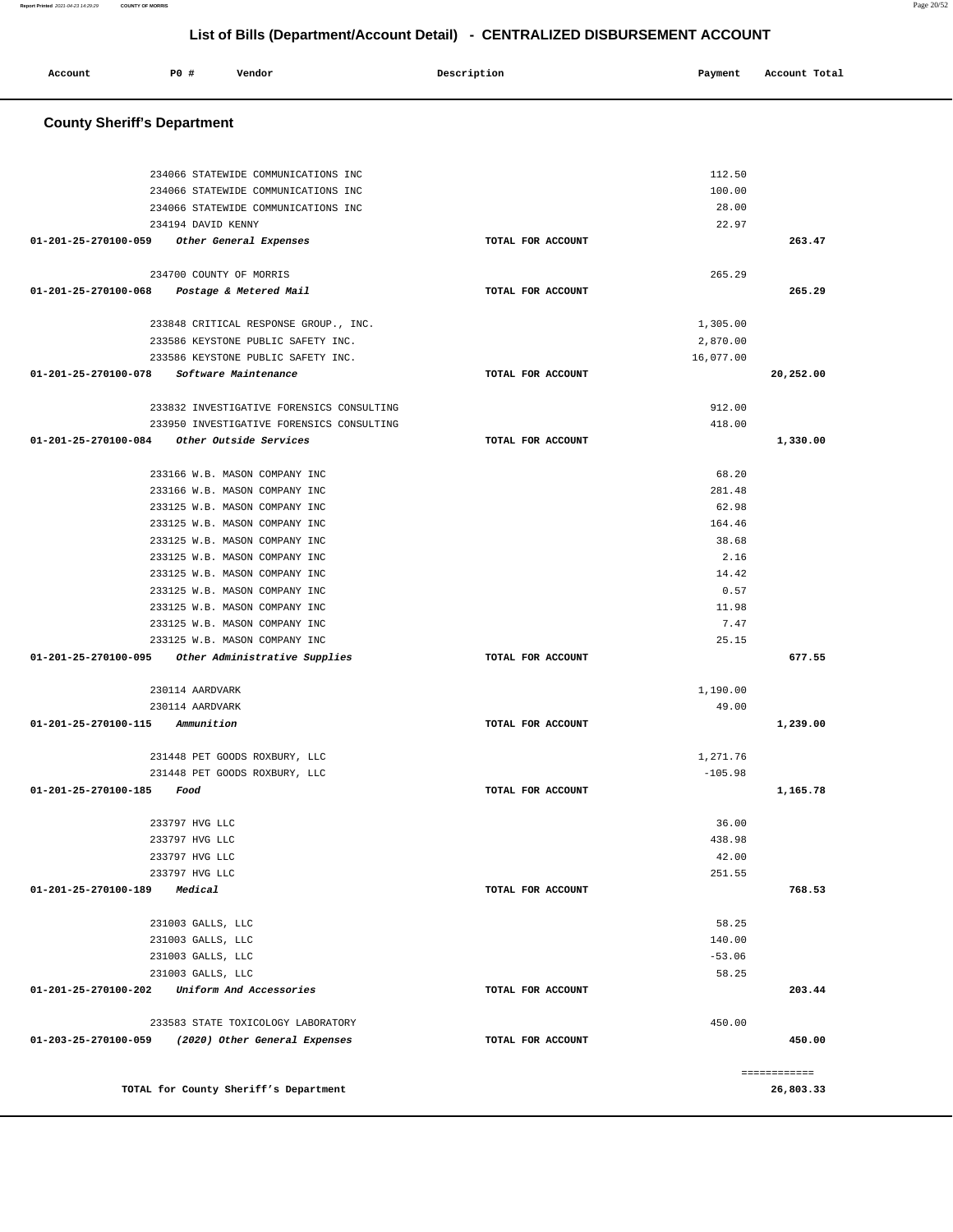#### **Report Printed** 2021-04-23 14:29:29 **COUNTY OF MORRIS** Page 21/52

# **List of Bills (Department/Account Detail) - CENTRALIZED DISBURSEMENT ACCOUNT**

| Account | P0 # | Vendor | Description | Payment | Account Total |
|---------|------|--------|-------------|---------|---------------|
|         |      |        |             |         |               |

# **County Prosecutor's Office**

|                                     | 233632 JAIME SHANAPHY                             |                   | 88.80    |              |
|-------------------------------------|---------------------------------------------------|-------------------|----------|--------------|
|                                     | 233634 JUNE WITTY                                 |                   | 69.80    |              |
|                                     | 01-201-25-275100-016 Outside Salaries & Wages     | TOTAL FOR ACCOUNT |          | 158.60       |
|                                     |                                                   |                   |          |              |
|                                     | 232836 NATIONAL INTERNAL AFFAIRS                  |                   | 100.00   |              |
|                                     | 233635 P O M A                                    |                   | 240.00   |              |
|                                     | 01-201-25-275100-023 Associations and Memberships | TOTAL FOR ACCOUNT |          | 340.00       |
|                                     | 231072 CDW GOVERNMENT                             |                   | 662.94   |              |
|                                     | 01-201-25-275100-037 Data Processing Supplies     | TOTAL FOR ACCOUNT |          | 662.94       |
|                                     |                                                   |                   |          |              |
|                                     | 233615 CAREER DEVELOPMENT INSTITUTE INC           |                   | 389.00   |              |
|                                     | 233642 CONNELL CONSULTING, LLC                    |                   | 149.00   |              |
|                                     | 01-201-25-275100-039 Education Schools & Training | TOTAL FOR ACCOUNT |          | 538.00       |
|                                     | 233639 ALPHAGRAPHICS                              |                   | 410.00   |              |
|                                     | 01-201-25-275100-058 Office Supplies & Stationery | TOTAL FOR ACCOUNT |          | 410.00       |
|                                     |                                                   |                   |          |              |
|                                     | 233610 FEDEX                                      |                   | 218.74   |              |
|                                     | 233640 FEDEX                                      |                   | 97.98    |              |
|                                     | 234700 COUNTY OF MORRIS                           |                   | 525.59   |              |
| 01-201-25-275100-068                | Postage & Metered Mail                            | TOTAL FOR ACCOUNT |          | 842.31       |
|                                     |                                                   |                   |          |              |
|                                     | 233607 ELITE TRANSCRIPTS INC.                     |                   | 329.94   |              |
| 01-201-25-275100-081                | Transcripts                                       | TOTAL FOR ACCOUNT |          | 329.94       |
|                                     |                                                   |                   |          |              |
|                                     | 233611 OPTIMUM                                    |                   | 211.80   |              |
|                                     | 233612 OPTIMUM                                    |                   | 212.69   |              |
|                                     | 233613 OPTIMUM                                    |                   | 128.89   |              |
|                                     | 233638 FLOWERS FROM HANNAH                        |                   | 200.00   |              |
|                                     | 233641 VERIZON                                    |                   | 307.02   |              |
| 01-201-25-275100-118                | Investigation Expense                             | TOTAL FOR ACCOUNT |          | 1,060.40     |
|                                     | 233621 LOUIS B SCHLESINGER                        |                   | 7,625.00 |              |
| 01-201-25-275100-121                | Witness Fees And Mileage                          | TOTAL FOR ACCOUNT |          | 7,625.00     |
|                                     |                                                   |                   |          |              |
|                                     | 233690 ROBERT CARROLL                             |                   | 300.00   |              |
| 01-201-25-275100-126                | Court Expenses-Extradition                        | TOTAL FOR ACCOUNT |          | 300.00       |
|                                     | 233636 W.B. MASON COMPANY INC                     |                   | 0.95     |              |
|                                     | 233636 W.B. MASON COMPANY INC                     |                   | 6.65     |              |
|                                     | 233636 W.B. MASON COMPANY INC                     |                   | 6.65     |              |
|                                     | 233636 W.B. MASON COMPANY INC                     |                   | 0.95     |              |
|                                     | 233636 W.B. MASON COMPANY INC                     |                   | 6.65     |              |
|                                     | 233636 W.B. MASON COMPANY INC                     |                   | 0.95     |              |
|                                     | 233636 W.B. MASON COMPANY INC                     |                   | 0.95     |              |
|                                     | 233636 W.B. MASON COMPANY INC                     |                   | 6.65     |              |
| 01-201-25-275100-147                | Water                                             | TOTAL FOR ACCOUNT |          | 30.40        |
|                                     |                                                   |                   |          |              |
|                                     | 227510 WITMER-PUBLIC SAFETY GROUP                 |                   | 4,540.00 |              |
|                                     | 01-203-25-275100-118 (2020) Investigation Expense | TOTAL FOR ACCOUNT |          | 4,540.00     |
|                                     | 233647 INSTITUTE FOR FORENSIC PSYCHOLOGY          |                   | 2,000.00 |              |
| 01-203-25-275100-189 (2020) Medical |                                                   | TOTAL FOR ACCOUNT |          | 2,000.00     |
|                                     |                                                   |                   |          |              |
|                                     |                                                   |                   |          | ============ |
|                                     | TOTAL for County Prosecutor's Office              |                   |          | 18,837.59    |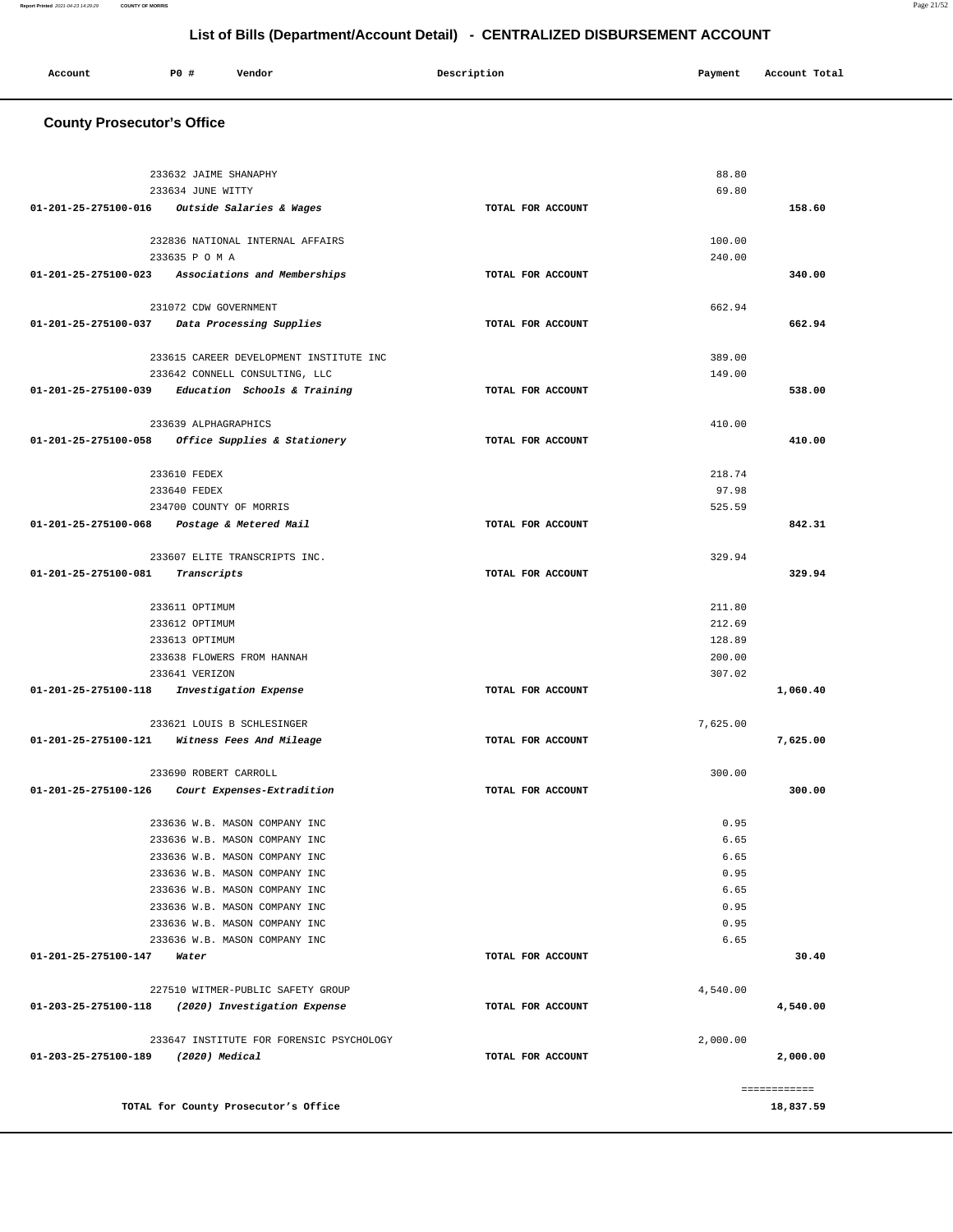Account 20 **P** Pomdor Payment Recount Potal

| <b>County Jail</b>             |                                                                |                   |                |           |
|--------------------------------|----------------------------------------------------------------|-------------------|----------------|-----------|
|                                |                                                                |                   |                |           |
|                                | 232148 JONES & BARTLETT LEARNING, LLC                          |                   | 111.39         |           |
| $01 - 201 - 25 - 280100 - 028$ | Books & Periodicals                                            | TOTAL FOR ACCOUNT |                | 111.39    |
|                                |                                                                |                   |                |           |
|                                | 233092 PASSAIC COUNTY POLICE ACADEMY                           |                   | 250.00         |           |
| 01-201-25-280100-039           | Education Schools & Training                                   | TOTAL FOR ACCOUNT |                | 250.00    |
|                                |                                                                |                   |                |           |
|                                | 233957 W.B. MASON COMPANY INC                                  |                   | 1,105.29       |           |
| $01 - 201 - 25 - 280100 - 058$ | Office Supplies & Stationery                                   | TOTAL FOR ACCOUNT |                | 1,105.29  |
|                                | 232024 LANGUAGE LINE SERVICES                                  |                   | 312.20         |           |
|                                | 233960 VERIZON WIRELESS                                        |                   | 137.70         |           |
| 01-201-25-280100-059           | Other General Expenses                                         | TOTAL FOR ACCOUNT |                | 449.90    |
|                                |                                                                |                   |                |           |
|                                | 234700 COUNTY OF MORRIS                                        |                   | 66.39          |           |
| 01-201-25-280100-068           | Postage & Metered Mail                                         | TOTAL FOR ACCOUNT |                | 66.39     |
|                                |                                                                |                   |                |           |
|                                | 232262 BLACK CREEK INTEGRATED                                  |                   | 2.615.65       |           |
| 01-201-25-280100-084           | Other Outside Services                                         | TOTAL FOR ACCOUNT |                | 2,615.65  |
|                                | 233197 BERKELEY VARITRONICS SYSTEMS                            |                   | 1,280.00       |           |
|                                | 233425 CY DRAKE LOCKSMITHS, INC.                               |                   | 35.00          |           |
| 01-201-25-280100-128           | Security Equipment                                             | TOTAL FOR ACCOUNT |                | 1,315.00  |
|                                |                                                                |                   |                |           |
|                                | 233756 ARAMARK DALLAS LOCKBOX                                  |                   | 11,703.50      |           |
|                                | 233756 ARAMARK DALLAS LOCKBOX                                  |                   | 156.25         |           |
|                                | 233756 ARAMARK DALLAS LOCKBOX                                  |                   | 90.00          |           |
|                                | 233756 ARAMARK DALLAS LOCKBOX                                  |                   | 52.50<br>71.00 |           |
|                                | 233756 ARAMARK DALLAS LOCKBOX<br>233756 ARAMARK DALLAS LOCKBOX |                   | 45.00          |           |
|                                | 233756 ARAMARK DALLAS LOCKBOX                                  |                   | 11,428.30      |           |
|                                | 233971 ARAMARK DALLAS LOCKBOX                                  |                   | 46.00          |           |
|                                | 233971 ARAMARK DALLAS LOCKBOX                                  |                   | 156.25         |           |
|                                | 233971 ARAMARK DALLAS LOCKBOX                                  |                   | 46.00          |           |
|                                | 233971 ARAMARK DALLAS LOCKBOX                                  |                   | 11,396.14      |           |
| 01-201-25-280100-185           | Food                                                           | TOTAL FOR ACCOUNT |                | 35,190.94 |
|                                | 233432 BOUND TREE MEDICAL LLC                                  |                   | 37.12          |           |
|                                | 233432 BOUND TREE MEDICAL LLC                                  |                   | 26.24          |           |
|                                | 233432 BOUND TREE MEDICAL LLC                                  |                   | 16.46          |           |
|                                | 233432 BOUND TREE MEDICAL LLC                                  |                   | 124.09         |           |
|                                | 233432 BOUND TREE MEDICAL LLC                                  |                   | 4.60           |           |
|                                | 233432 BOUND TREE MEDICAL LLC                                  |                   | 201.24         |           |
|                                | 233046 STERICYCLE INC                                          |                   | 354.80         |           |
| 01-201-25-280100-189           | Medical                                                        | TOTAL FOR ACCOUNT |                | 764.55    |
|                                | 233428 MORRISTOWN LUMBER &                                     |                   | 100.08         |           |
|                                | 233968 MORRISTOWN LUMBER &                                     |                   | 73.54          |           |
|                                | 233969 MORRISTOWN LUMBER &                                     |                   | 128.40         |           |
|                                | 233965 MORRISTOWN LUMBER &                                     |                   | 140.34         |           |
|                                | 233567 SIGN A RAMA LEDGEWOOD                                   |                   | 522.00         |           |
| 01-201-25-280100-249           | Bldg Maintenance Supplies                                      | TOTAL FOR ACCOUNT |                | 964.36    |
|                                |                                                                |                   |                |           |
|                                | 233570 HOME DEPOT USA, INC.                                    |                   | 2,968.60       |           |
| 01-201-25-280100-252           | 233569 W.B. MASON COMPANY INC<br>Janitorial Supplies           | TOTAL FOR ACCOUNT | 270.03         | 3,238.63  |
|                                |                                                                |                   |                |           |
|                                | 233427 FOWLER EQUIP CO INC.                                    |                   | 430.00         |           |
|                                | 233090 R & J CONTROL, INC.                                     |                   | 155.00         |           |
| 01-201-25-280100-262           | Machinery Repairs & Parts                                      | TOTAL FOR ACCOUNT |                | 585.00    |
|                                |                                                                |                   |                |           |
|                                | 229460 BFI                                                     |                   | 1,883.52       |           |

**Report Printed** 2021-04-23 14:29:29 **COUNTY OF MORRIS** Page 22/52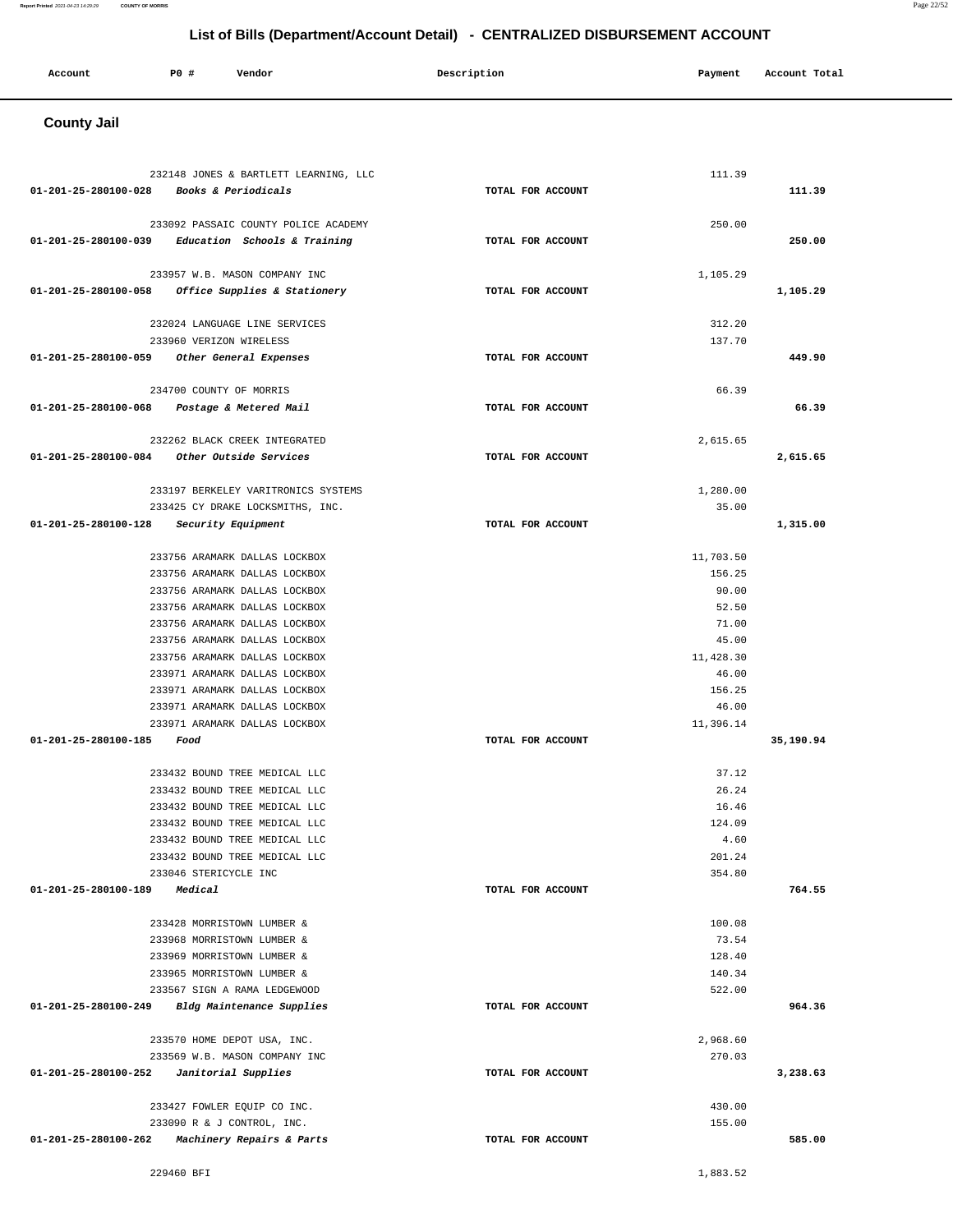#### **Report Printed** 2021-04-23 14:29:29 **COUNTY OF MORRIS** Page 23/52

### **List of Bills (Department/Account Detail) - CENTRALIZED DISBURSEMENT ACCOUNT**

| Account              | P0 #                  | Vendor                             | Description       | Payment  | Account Total |
|----------------------|-----------------------|------------------------------------|-------------------|----------|---------------|
| <b>County Jail</b>   |                       |                                    |                   |          |               |
| 01-203-25-280100-162 |                       | (2020) Furniture & Fixtures        | TOTAL FOR ACCOUNT |          | 1,883.52      |
|                      |                       | 227809 MORRISTOWN ER MED ASSOC LLC |                   | 1,378.00 |               |
|                      |                       | 233099 ANESTHESIA ASSOCIATES OF    |                   | 3,443.86 |               |
| 01-203-25-280100-189 | (2020) Medical        |                                    | TOTAL FOR ACCOUNT |          | 4,821.86      |
|                      |                       |                                    |                   |          | ------------  |
|                      | TOTAL for County Jail |                                    |                   |          | 53,362.48     |

# **County Youth Detention Facilit**

| TOTAL for County Youth Detention Facilit             |                   | -------------<br>919.45 |
|------------------------------------------------------|-------------------|-------------------------|
| 01-201-25-281100-189<br>Medical                      | TOTAL FOR ACCOUNT | 510.43                  |
| 234124 TOWNE PHARMACY & SURGICAL                     |                   | 490.43                  |
| 233371 FASTER URGENT CARE LLC                        |                   | 20.00                   |
| 01-201-25-281100-068<br>Postage & Metered Mail       | TOTAL FOR ACCOUNT | 18.87                   |
| 234700 COUNTY OF MORRIS                              |                   | 18.87                   |
| 01-201-25-281100-058<br>Office Supplies & Stationery | TOTAL FOR ACCOUNT | 390.15                  |
| 233869 W.B. MASON COMPANY INC                        |                   | 3.53                    |
| 233869 W.B. MASON COMPANY INC                        |                   | 29.54                   |
| 233869 W.B. MASON COMPANY INC                        |                   | 68.50                   |
| 233869 W.B. MASON COMPANY INC                        |                   | 0.88                    |
| 233869 W.B. MASON COMPANY INC                        |                   | 287.70                  |
|                                                      |                   |                         |

#### **Road Repairs**

|                                    | 234020 RICOH USA, INC.                            |                   | 520.61   |          |
|------------------------------------|---------------------------------------------------|-------------------|----------|----------|
|                                    | 234021 RICOH USA, INC.                            |                   | 347.08   |          |
|                                    | 01-201-26-290100-058 Office Supplies & Stationery | TOTAL FOR ACCOUNT |          | 867.69   |
|                                    |                                                   |                   |          |          |
|                                    | 234700 COUNTY OF MORRIS                           |                   | 18.12    |          |
|                                    | 01-201-26-290100-068 Postage & Metered Mail       | TOTAL FOR ACCOUNT |          | 18.12    |
|                                    |                                                   |                   |          |          |
|                                    | 234723 NATIONAL FUEL OIL INC.                     |                   | 4,527.44 |          |
| 01-201-26-290100-140 Gas Purchases |                                                   | TOTAL FOR ACCOUNT |          | 4,527.44 |
|                                    |                                                   |                   |          |          |
|                                    | 233520 SUSSEX MARKET                              |                   | 810.00   |          |
|                                    | 233520 SUSSEX MARKET                              |                   | 121.50   |          |
| 01-201-26-290100-188               | Meals                                             | TOTAL FOR ACCOUNT |          | 931.50   |
|                                    |                                                   |                   |          |          |
|                                    | 233913 JOHN BOWER                                 |                   | 90.00    |          |
|                                    | 234129 KENNETH POST                               |                   | 49.44    |          |
|                                    | 01-201-26-290100-207 Uniform & Clothing Allowance | TOTAL FOR ACCOUNT |          | 139.44   |
|                                    |                                                   |                   |          |          |
|                                    | 233554 TILCON NEW YORK INC.                       |                   | 83.50    |          |
|                                    | 233554 TILCON NEW YORK INC.                       |                   | 82.67    |          |
|                                    | 233554 TILCON NEW YORK INC.                       |                   | 86.00    |          |
|                                    |                                                   |                   |          |          |
|                                    | 233554 TILCON NEW YORK INC.                       |                   | 86.00    |          |
|                                    | 233554 TILCON NEW YORK INC.                       |                   | 84.33    |          |
|                                    | 233554 TILCON NEW YORK INC.                       |                   | 83.50    |          |
|                                    | 233554 TILCON NEW YORK INC.                       |                   | 197.81   |          |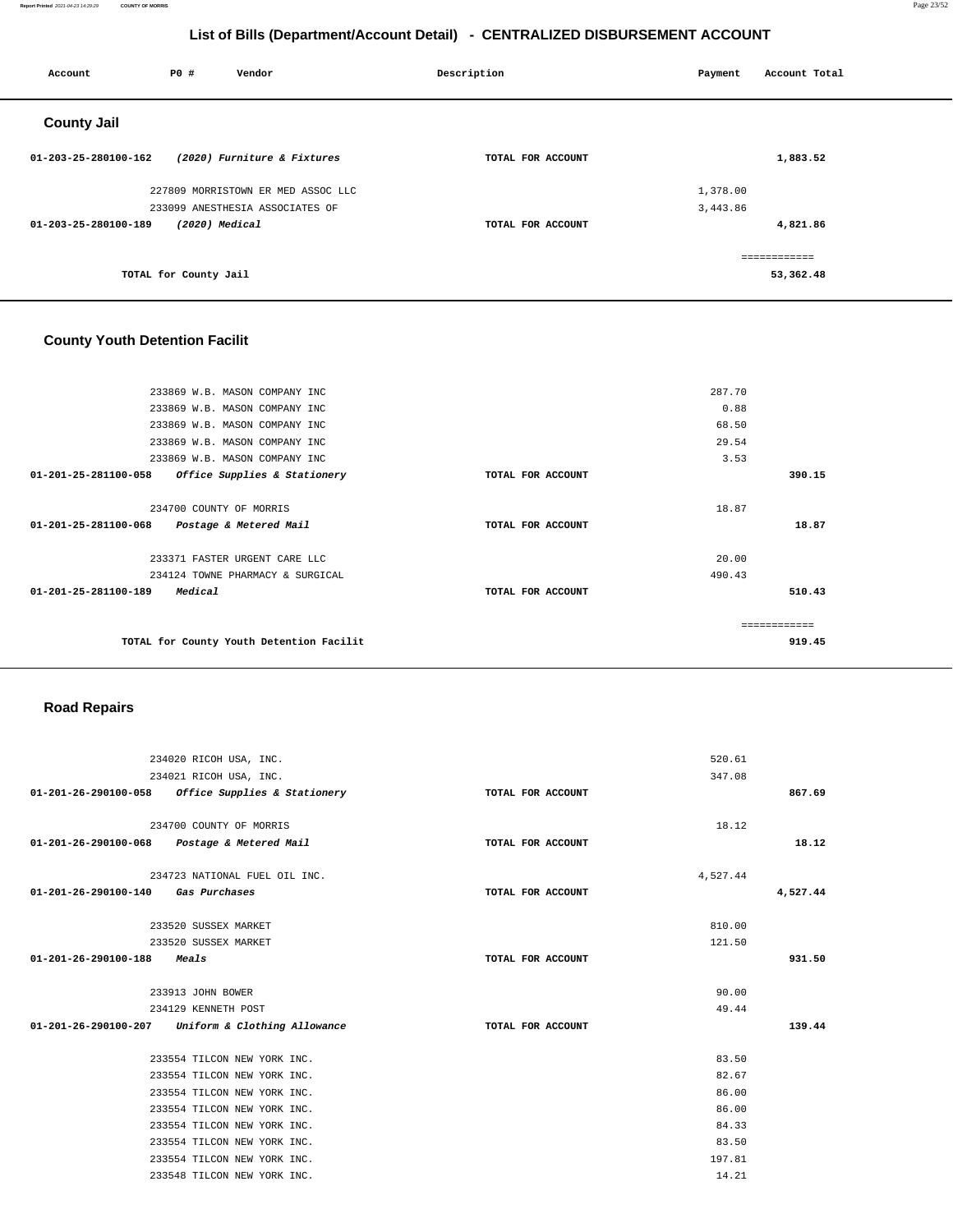**Account** 20 **P P**  $\bullet$  **P P P Vendor Payment Payment Payment Payment Payment Payment Payment Payment Payment** 

| <b>Road Repairs</b>                                         |                      |            |
|-------------------------------------------------------------|----------------------|------------|
|                                                             |                      |            |
| 233548 TILCON NEW YORK INC.                                 | 21.68                |            |
| 233548 TILCON NEW YORK INC.                                 | 5.68                 |            |
| 233548 TILCON NEW YORK INC.                                 | 1.94                 |            |
| 233548 TILCON NEW YORK INC.                                 | 3.74                 |            |
| 233193 TILCON NEW YORK INC.                                 | 27.62                |            |
| 233193 TILCON NEW YORK INC.                                 | 335.00               |            |
| 233193 TILCON NEW YORK INC.                                 | 335.00               |            |
| 233219 TILCON NEW YORK INC.                                 | 1,226.62             |            |
| 233553 TILCON NEW YORK INC.                                 | 167.00<br>167.00     |            |
| 233553 TILCON NEW YORK INC.<br>233553 TILCON NEW YORK INC.  | 125.25               |            |
| 233553 TILCON NEW YORK INC.                                 | 82.67                |            |
| 233553 TILCON NEW YORK INC.                                 | 167.00               |            |
| 233553 TILCON NEW YORK INC.                                 | 167.00               |            |
| 233553 TILCON NEW YORK INC.                                 | 85.17                |            |
| 233553 TILCON NEW YORK INC.                                 | 126.08               |            |
| 233553 TILCON NEW YORK INC.                                 | 86.00                |            |
| 233553 TILCON NEW YORK INC.                                 | 167.00               |            |
| 233664 TILCON NEW YORK INC.                                 | 85.17                |            |
| 233664 TILCON NEW YORK INC.                                 | 86.00                |            |
| 233664 TILCON NEW YORK INC.                                 | 85.17                |            |
| 233664 TILCON NEW YORK INC.                                 | 85.17                |            |
| 233664 TILCON NEW YORK INC.                                 | 86.00                |            |
| 233664 TILCON NEW YORK INC.                                 | 84.33                |            |
| 233664 TILCON NEW YORK INC.                                 | 125.25               |            |
| 233664 TILCON NEW YORK INC.                                 | 167.00               |            |
| 233664 TILCON NEW YORK INC.                                 | 84.33                |            |
| 233664 TILCON NEW YORK INC.                                 | 125.25               |            |
| 233664 TILCON NEW YORK INC.                                 | 85.17                |            |
| 233664 TILCON NEW YORK INC.                                 | 86.84                |            |
| 233664 TILCON NEW YORK INC.                                 | 84.33                |            |
| 233664 TILCON NEW YORK INC.                                 | 84.33                |            |
| 233664 TILCON NEW YORK INC.                                 | 68.12                |            |
| 233664 TILCON NEW YORK INC.                                 | 131.65               |            |
| 233662 TILCON NEW YORK INC.                                 | 30.49                |            |
| 233662 TILCON NEW YORK INC.                                 | 5.73                 |            |
| 01-201-26-290100-222<br>Bituminous Concrete                 | TOTAL FOR ACCOUNT    | 5,605.80   |
|                                                             |                      |            |
| 233189 FREUND CONTRACTING, INC.                             | 28,250.00            |            |
| 233189 FREUND CONTRACTING, INC.                             | 4,875.00             |            |
| 233189 FREUND CONTRACTING, INC.                             | 4,500.00             |            |
| Contracted Snow/Ice Removal<br>01-201-26-290100-228         | TOTAL FOR ACCOUNT    | 37,625.00  |
|                                                             |                      |            |
| 233196 MORTON SALT, INC.<br>233196 MORTON SALT, INC.        | 2,416.21<br>4,323.08 |            |
| 233195 MORTON SALT, INC.                                    | 7,191.78             |            |
| 233195 MORTON SALT, INC.                                    | 6,430.80             |            |
| 233195 MORTON SALT, INC.                                    | 7,410.33             |            |
| 233195 MORTON SALT, INC.                                    | 5,508.59             |            |
| 233195 MORTON SALT, INC.                                    | 6,382.80             |            |
| 233195 MORTON SALT, INC.                                    | 5,385.10             |            |
| 233216 MORTON SALT, INC.                                    | 45,819.92            |            |
| 233331 MORTON SALT, INC.                                    | 8,657.81             |            |
| 233336 MORTON SALT, INC.                                    | 2,649.68             |            |
| 233337 MORTON SALT, INC.                                    | 3,912.07             |            |
| 01-201-26-290100-242<br>Snow Removal & Ice Control          | TOTAL FOR ACCOUNT    | 106,088.17 |
|                                                             |                      |            |
| 234021 RICOH USA, INC.                                      | 173.53               |            |
| 01-203-26-290100-058<br>(2020) Office Supplies & Stationery | TOTAL FOR ACCOUNT    | 173.53     |
|                                                             |                      |            |
| 233189 FREUND CONTRACTING, INC.                             | 13,500.00            |            |

 **01-203-26-290100-228 (2020) Contracted Snow/Ice Removal TOTAL FOR ACCOUNT 13,500.00**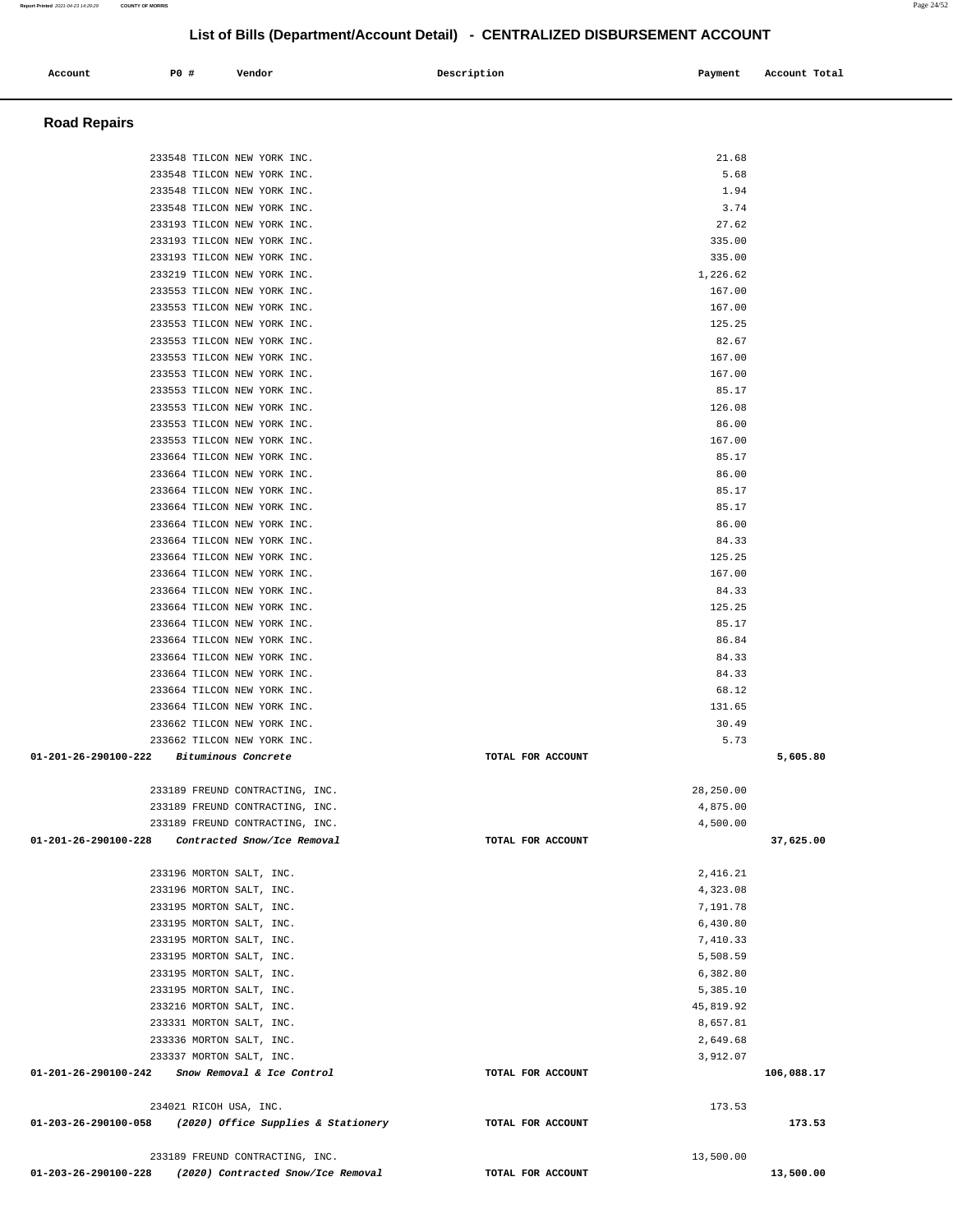| Account              | P0 #                     | Vendor                            | Description       | Payment   | Account Total |
|----------------------|--------------------------|-----------------------------------|-------------------|-----------|---------------|
| <b>Road Repairs</b>  |                          |                                   |                   |           |               |
|                      | 233325 MORTON SALT, INC. |                                   |                   | 42,101.99 |               |
|                      | 233330 MORTON SALT, INC. |                                   |                   | 22,499.15 |               |
|                      | 233326 MORTON SALT, INC. |                                   |                   | 38,912.68 |               |
|                      | 233327 MORTON SALT, INC. |                                   |                   | 3,023.72  |               |
| 01-203-26-290100-242 |                          | (2020) Snow Removal & Ice Control | TOTAL FOR ACCOUNT |           | 106,537.54    |
|                      |                          |                                   |                   |           | ============  |
|                      | TOTAL for Road Repairs   |                                   |                   |           | 276,014.23    |

# **Bridges and Culverts**

| TOTAL for Bridges and Culverts                      |                   | ============<br>3,330.90 |  |
|-----------------------------------------------------|-------------------|--------------------------|--|
|                                                     |                   |                          |  |
| 01-203-26-292100-239 (2020) Small Tools             | TOTAL FOR ACCOUNT | 62.56                    |  |
| 233355 POWER PLACE INC                              |                   | 9.35                     |  |
| 233355 POWER PLACE INC                              |                   | 27.55                    |  |
| 233355 POWER PLACE INC                              |                   | 25.66                    |  |
| $01-201-26-292100-248$ Welding-Oxygen-Acetylene Etc | TOTAL FOR ACCOUNT | 38.35                    |  |
| 233354 COUNTY WELDING SUPPLY CO                     |                   | 14.75                    |  |
| 233354 COUNTY WELDING SUPPLY CO                     |                   | 2.95                     |  |
| 233354 COUNTY WELDING SUPPLY CO                     |                   | 2.95                     |  |
| 233354 COUNTY WELDING SUPPLY CO                     |                   | 11.80                    |  |
| 233354 COUNTY WELDING SUPPLY CO                     |                   | 2.95                     |  |
| 233354 COUNTY WELDING SUPPLY CO                     |                   | 2.95                     |  |
| $01 - 201 - 26 - 292100 - 234$ Paint                | TOTAL FOR ACCOUNT | 79.73                    |  |
| 233227 SHERWIN WILLIAMS                             |                   | $-1.39$                  |  |
| 233227 SHERWIN WILLIAMS                             |                   | 3.98                     |  |
| 233227 SHERWIN WILLIAMS                             |                   | $-1.25$                  |  |
| 233227 SHERWIN WILLIAMS                             |                   | 3.58                     |  |
| 233227 SHERWIN WILLIAMS                             |                   | $-40.28$                 |  |
| 233227 SHERWIN WILLIAMS                             |                   | 115.09                   |  |
| 01-201-26-292100-227 Concrete                       | TOTAL FOR ACCOUNT | 3,150.26                 |  |
| 233390 HD SUPPLY CONSTRUCTION &                     |                   | 100.00                   |  |
| 233390 HD SUPPLY CONSTRUCTION &                     |                   | 150.76                   |  |
| 233390 HD SUPPLY CONSTRUCTION &                     |                   | 1,399.50                 |  |
| 233390 HD SUPPLY CONSTRUCTION &                     |                   | 1,500.00                 |  |

#### **Buildings & Grounds**

| 233816 CLIFTON ELEVATOR SERVICE CO INC                                                                     |                   | 2,703.00 |          |
|------------------------------------------------------------------------------------------------------------|-------------------|----------|----------|
| Contracted Services<br>$01 - 201 - 26 - 310100 - 036$                                                      | TOTAL FOR ACCOUNT |          | 2,703.00 |
| 234340 ASSOCIATED WATER CONDITIONERS INC<br>Equipment Service Agreements<br>$01 - 201 - 26 - 310100 - 044$ | TOTAL FOR ACCOUNT | 370.33   | 370.33   |
|                                                                                                            |                   |          |          |
| 234279 W.B. MASON COMPANY INC                                                                              |                   | 7.72     |          |
| 234279 W.B. MASON COMPANY INC                                                                              |                   | 29.34    |          |
| 234279 W.B. MASON COMPANY INC.                                                                             |                   | 170.78   |          |
| Office Supplies & Stationery<br>$01 - 201 - 26 - 310100 - 058$                                             | TOTAL FOR ACCOUNT |          | 207.84   |
|                                                                                                            |                   |          |          |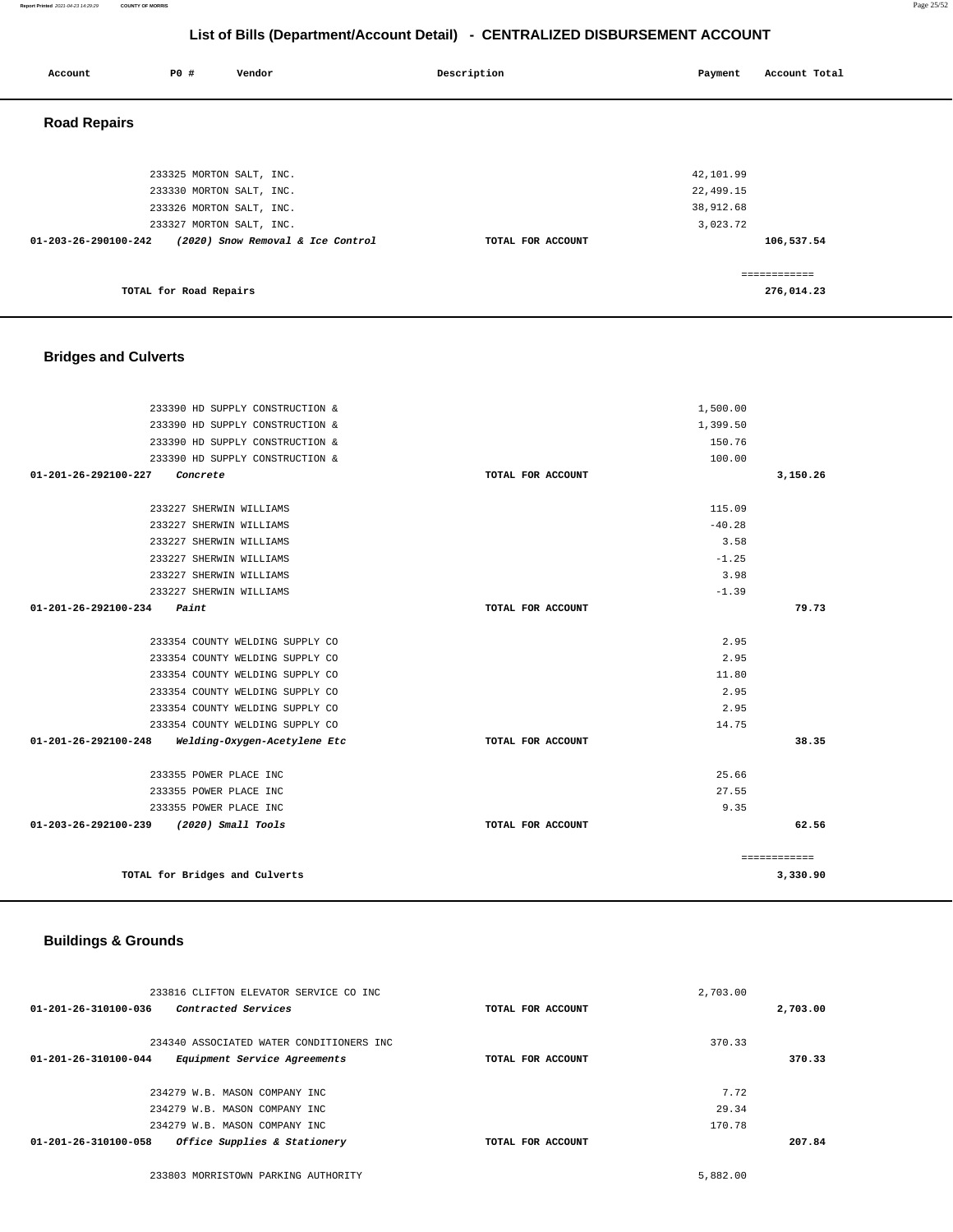| Account<br>. | P0# | Vendor | Description | Payment | Account Total |
|--------------|-----|--------|-------------|---------|---------------|
|              |     |        |             |         |               |

# **Buildings & Grounds**

| 01-201-26-310100-062<br>Parking Lot Rental                                       | TOTAL FOR ACCOUNT  | 5,882.00  |
|----------------------------------------------------------------------------------|--------------------|-----------|
|                                                                                  |                    |           |
| 233816 CLIFTON ELEVATOR SERVICE CO INC                                           | 318.00             |           |
| 233816 CLIFTON ELEVATOR SERVICE CO INC                                           | 1,908.00           |           |
| 233816 CLIFTON ELEVATOR SERVICE CO INC                                           | 1,266.00           |           |
| 233816 CLIFTON ELEVATOR SERVICE CO INC<br>233816 CLIFTON ELEVATOR SERVICE CO INC | 318.00<br>318.00   |           |
| 233816 CLIFTON ELEVATOR SERVICE CO INC                                           | 778.00             |           |
| 233816 CLIFTON ELEVATOR SERVICE CO INC                                           | 752.00             |           |
| 233816 CLIFTON ELEVATOR SERVICE CO INC                                           | 636.00             |           |
| 233816 CLIFTON ELEVATOR SERVICE CO INC                                           | 318.00             |           |
| 233816 CLIFTON ELEVATOR SERVICE CO INC                                           | 408.00             |           |
| 233882 FLOORMAT MANAGEMENT, INC.                                                 | 125.01             |           |
| 233951 MORRIS COUNTY OVERHEAD DOOR CO                                            | 405.00             |           |
| 234065 EMPLOYMENT HORIZONS ENTERPRISES INC                                       | 70,941.00          |           |
| 234108 TREASURER, STATE OF NEW JERSEY                                            | 885.00             |           |
| 234108 TREASURER, STATE OF NEW JERSEY                                            | 885.00             |           |
| 01-201-26-310100-084<br><i>Other Outside Services</i>                            | TOTAL FOR ACCOUNT  | 80,261.01 |
| 233979 VILLAGE SUPER MARKET, INC.                                                | 44.90              |           |
| 01-201-26-310100-095 Other Administrative Supplies                               | TOTAL FOR ACCOUNT  | 44.90     |
|                                                                                  |                    |           |
| 234328 CARROT-TOP INDUSTRIES INC                                                 | 650.19             |           |
| 01-201-26-310100-098<br>Other Operating&Repair Supply                            | TOTAL FOR ACCOUNT  | 650.19    |
|                                                                                  |                    |           |
| 233817 MOE DISTRIBUTORS INC.                                                     | 601.60             |           |
| 01-201-26-310100-128<br>Security Equipment                                       | TOTAL FOR ACCOUNT  | 601.60    |
|                                                                                  |                    |           |
| 234060 MORRIS COUNTY MUA                                                         | 6,344.94           |           |
| 234057 MORRIS COUNTY MUA<br>234055 MORRIS COUNTY MUNICIPAL                       | 1,505.25<br>260.85 |           |
| 01-201-26-310100-143 Rubbish & Trash Removal                                     | TOTAL FOR ACCOUNT  | 8,111.04  |
|                                                                                  |                    |           |
| 233880 COMMERCIAL FURNITURE RESOURCE INC.                                        | 395.00             |           |
| 01-201-26-310100-162<br><i>Furniture &amp; Fixtures</i>                          | TOTAL FOR ACCOUNT  | 395.00    |
|                                                                                  |                    |           |
| 233843 R & J CONTROL, INC.                                                       | 155.00             |           |
| 233843 R & J CONTROL, INC.                                                       | 155.00             |           |
| 01-201-26-310100-204 Plant Operations                                            | TOTAL FOR ACCOUNT  | 310.00    |
|                                                                                  |                    |           |
| 234315 GRAINGER                                                                  | 83.24              |           |
| 234327 ESMERALDA GONZALES                                                        | 85.00              |           |
| 01-201-26-310100-207<br>Uniform & Clothing Allowance                             | TOTAL FOR ACCOUNT  | 168.24    |
| 233980 GLAS-TINT, LLC                                                            | 336.00             |           |
| 01-201-26-310100-223<br>Building Repairs                                         | TOTAL FOR ACCOUNT  | 336.00    |
|                                                                                  |                    |           |
| 233976 SHERWIN WILLIAMS                                                          | 107.58             |           |
| 234282 RICCIARDI BROTHERS, INC                                                   | 77.97              |           |
| 234282 RICCIARDI BROTHERS, INC                                                   | 291.42             |           |
| 234282 RICCIARDI BROTHERS, INC                                                   | 294.90             |           |
| 234282 RICCIARDI BROTHERS, INC                                                   | 54.73              |           |
| 01-201-26-310100-234<br>Paint                                                    | TOTAL FOR ACCOUNT  | 826.60    |
|                                                                                  |                    |           |
| 233952 CROSSTOWN PLUMBING SUPPLY INC.                                            | 5,377.55<br>141.71 |           |
| 234315 GRAINGER<br>234315 GRAINGER                                               | 33.70              |           |
| $01-201-26-310100-235$ Pipes - Others                                            | TOTAL FOR ACCOUNT  | 5,552.96  |
|                                                                                  |                    |           |
| 234315 GRAINGER                                                                  | 3,020.46           |           |
| 234315 GRAINGER                                                                  | 37.18              |           |
| 234315 GRAINGER                                                                  | 199.92             |           |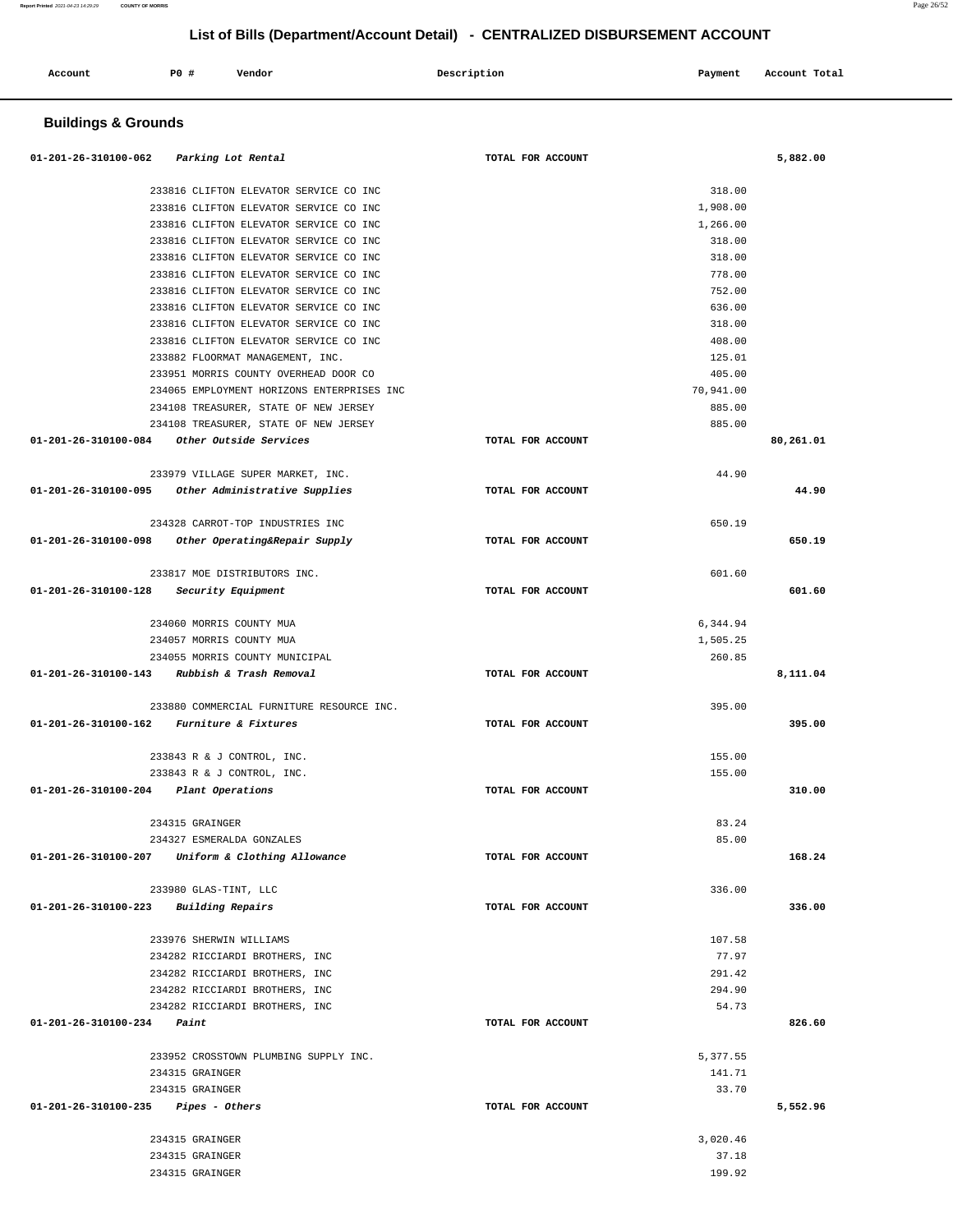| Account                        | P0 #                             | Vendor                                                   | Description       | Payment          | Account Total |
|--------------------------------|----------------------------------|----------------------------------------------------------|-------------------|------------------|---------------|
| <b>Buildings &amp; Grounds</b> |                                  |                                                          |                   |                  |               |
|                                | 234315 GRAINGER                  |                                                          |                   | 274.44           |               |
| 01-201-26-310100-249           |                                  | Bldg Maintenance Supplies                                | TOTAL FOR ACCOUNT |                  | 3,532.00      |
|                                |                                  |                                                          |                   |                  |               |
| 01-201-26-310100-251           | 234163 POWER PLACE INC           | Ground Maintenance Supplies                              | TOTAL FOR ACCOUNT | 50.00            | 50.00         |
|                                |                                  |                                                          |                   |                  |               |
|                                | 234315 GRAINGER                  |                                                          |                   | 1,001.56         |               |
| 01-201-26-310100-252           |                                  | Janitorial Supplies                                      | TOTAL FOR ACCOUNT |                  | 1,001.56      |
|                                |                                  |                                                          |                   |                  |               |
| 01-201-26-310100-258           | 233982 HERC RENTALS<br>Equipment |                                                          | TOTAL FOR ACCOUNT | 4,723.89         | 4,723.89      |
|                                |                                  |                                                          |                   |                  |               |
|                                |                                  | 234107 R & J CONTROL, INC.                               |                   | 155.00           |               |
|                                |                                  | 234107 R & J CONTROL, INC.                               |                   | 155.00           |               |
|                                |                                  | 234107 R & J CONTROL, INC.                               |                   | 155.00           |               |
|                                |                                  | 234107 R & J CONTROL, INC.                               |                   | 155.00           |               |
|                                |                                  | 234107 R & J CONTROL, INC.                               |                   | 155.00           |               |
|                                |                                  | 234107 R & J CONTROL, INC.                               |                   | 155.00           |               |
|                                |                                  | 234107 R & J CONTROL, INC.                               |                   | 155.00<br>155.00 |               |
|                                |                                  | 234107 R & J CONTROL, INC.<br>234107 R & J CONTROL, INC. |                   | 155.00           |               |
|                                |                                  | 234107 R & J CONTROL, INC.                               |                   | 155.00           |               |
|                                |                                  | 234107 R & J CONTROL, INC.                               |                   | 155.00           |               |
|                                |                                  | 234107 R & J CONTROL, INC.                               |                   | 155.00           |               |
|                                |                                  | 234107 R & J CONTROL, INC.                               |                   | 155.00           |               |
|                                |                                  | 234107 R & J CONTROL, INC.                               |                   | 155.00           |               |
|                                |                                  | 234107 R & J CONTROL, INC.                               |                   | 155.00           |               |
|                                |                                  | 234107 R & J CONTROL, INC.                               |                   | 155.00           |               |
|                                |                                  | 234107 R & J CONTROL, INC.                               |                   | 155.00           |               |
|                                |                                  | 234107 R & J CONTROL, INC.                               |                   | 155.00           |               |
|                                |                                  | 234107 R & J CONTROL, INC.<br>234107 R & J CONTROL, INC. |                   | 155.00<br>310.00 |               |
|                                |                                  | 234107 R & J CONTROL, INC.                               |                   | 155.00           |               |
|                                |                                  | 234107 R & J CONTROL, INC.                               |                   | 155.00           |               |
| 01-201-26-310100-262           |                                  | Machinery Repairs & Parts                                | TOTAL FOR ACCOUNT |                  | 3,565.00      |
|                                |                                  | 233892 BINSKY SERVICE LLC                                |                   | 1,350.00         |               |
|                                |                                  | 234161 JOHNSTONE SUPPLY                                  |                   | 53.39            |               |
|                                |                                  | 234161 JOHNSTONE SUPPLY                                  |                   | 235.40           |               |
|                                |                                  | 234161 JOHNSTONE SUPPLY                                  |                   | 198.78           |               |
|                                |                                  | 234161 JOHNSTONE SUPPLY                                  |                   | 448.32           |               |
|                                |                                  | 234161 JOHNSTONE SUPPLY                                  |                   | 70.41            |               |
|                                |                                  | 234161 JOHNSTONE SUPPLY                                  |                   | 44.16            |               |
|                                |                                  | 234161 JOHNSTONE SUPPLY                                  |                   | 14.55            |               |
|                                |                                  | 234316 BINSKY SERVICE LLC                                |                   | 1,144.50         |               |
| 01-201-26-310100-264           | Heat & $A/C$                     |                                                          | TOTAL FOR ACCOUNT |                  | 3,559.51      |
|                                |                                  | 233893 MAGIC TOUCH CONSTRUCTION CO., INC.                |                   | 2,827.03         |               |
|                                |                                  | 233893 MAGIC TOUCH CONSTRUCTION CO., INC.                |                   | 1,496.16         |               |
| 01-203-26-310100-044           |                                  | (2020) Equipment Service Agreements                      | TOTAL FOR ACCOUNT |                  | 4,323.19      |
|                                | 234348 REDICARE LLC              |                                                          |                   | 60.83            |               |
| 01-203-26-310100-098           |                                  | (2020) Other Operating&Repair Supply                     | TOTAL FOR ACCOUNT |                  | 60.83         |
|                                |                                  |                                                          |                   |                  | ============  |
|                                |                                  | TOTAL for Buildings & Grounds                            |                   |                  | 127,236.69    |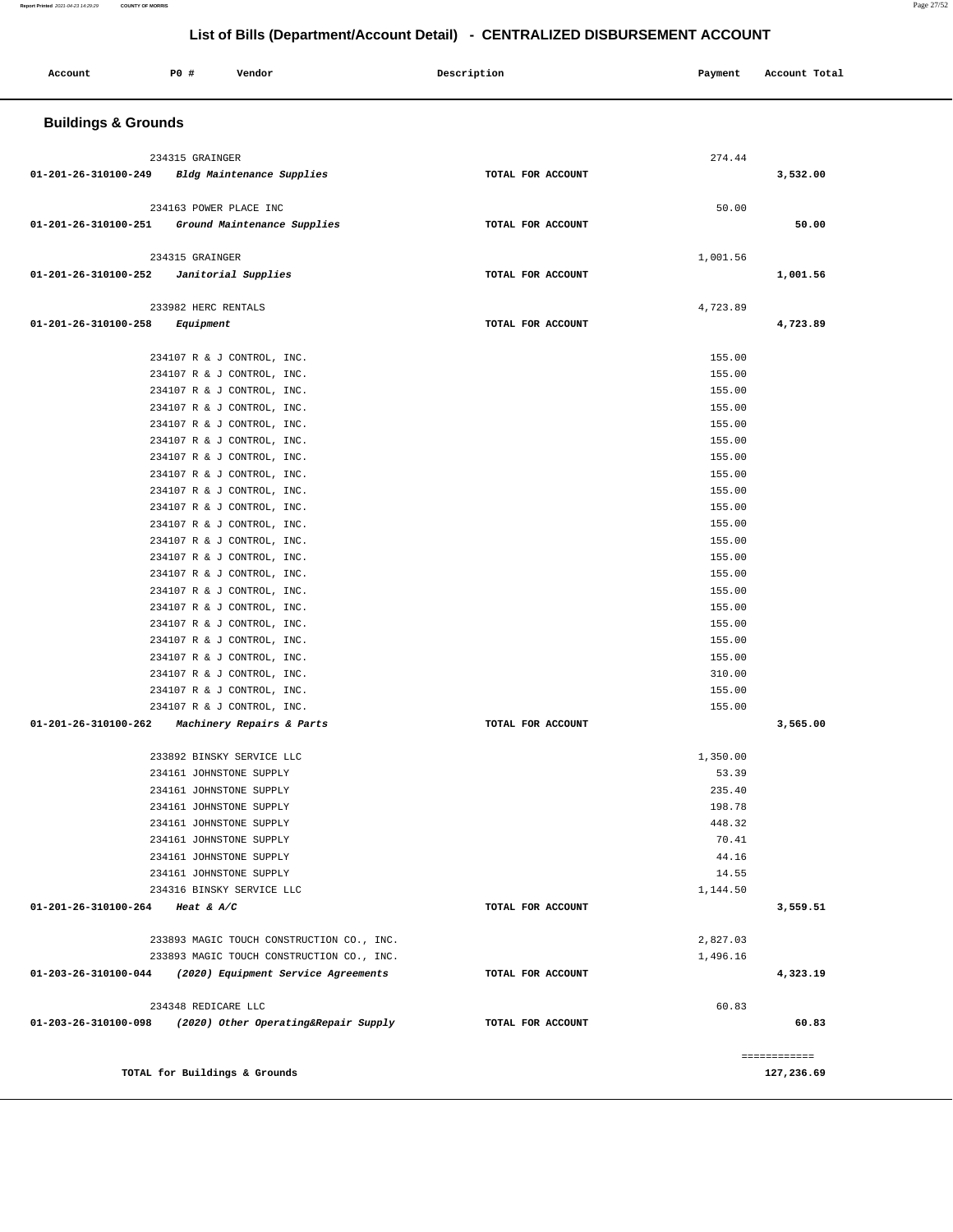| 233129 LORCO PETROLEUM SERVICES                                              |                   | 99.00            |          |
|------------------------------------------------------------------------------|-------------------|------------------|----------|
| 233129 LORCO PETROLEUM SERVICES                                              |                   | 198.00           |          |
| 233599 T. SLACK ENVIRONMENTAL                                                |                   | 153.80           |          |
| 233176 GRAINGER                                                              |                   | 24.51            |          |
| 233176 GRAINGER                                                              |                   | 52.44            |          |
| 233177 GRAINGER                                                              |                   | 6.08             |          |
| 233177 GRAINGER                                                              |                   | 21.12            |          |
| 233177 GRAINGER                                                              |                   | 76.82            |          |
| 233488 ONE SOURCE OF NEW JERSEY LLC                                          |                   | 288.76           |          |
| 233488 ONE SOURCE OF NEW JERSEY LLC                                          |                   | 389.65<br>93.15  |          |
| 233488 ONE SOURCE OF NEW JERSEY LLC                                          |                   |                  |          |
| 233416 GRAINGER<br>233416 GRAINGER                                           |                   | 10.79<br>28.02   |          |
|                                                                              |                   | 285.00           |          |
| 233700 LORCO PETROLEUM SERVICES<br>234007 WURTH USA INC.                     |                   | 130.00           |          |
| 234007 WURTH USA INC.                                                        |                   | 69.50            |          |
| 234007 WURTH USA INC.                                                        |                   | 70.45            |          |
| 234007 WURTH USA INC.                                                        |                   | $-14.00$         |          |
| 01-201-26-315100-098<br>Other Operating&Repair Supply                        | TOTAL FOR ACCOUNT |                  | 1,983.09 |
|                                                                              |                   |                  |          |
| 233403 AMERICAN WEAR INC.                                                    |                   | 273.35           |          |
| 233589 AMERICAN WEAR INC.                                                    |                   | 263.56           |          |
| 233937 JERRY S SEIER                                                         |                   | 90.00            |          |
| 01-201-26-315100-207<br>Uniform & Clothing Allowance                         | TOTAL FOR ACCOUNT |                  | 626.91   |
|                                                                              |                   |                  |          |
| 233592 D&B AUTO SUPPLY                                                       |                   | 28.19            |          |
| 233592 D&B AUTO SUPPLY                                                       |                   | 21.56            |          |
| 233174 GRAINGER                                                              |                   | 17.44            |          |
| 233174 GRAINGER                                                              |                   | 14.76            |          |
| 233605 NAPA OF ROCKAWAY                                                      |                   | 23.11            |          |
| 233605 NAPA OF ROCKAWAY                                                      |                   | 45.31            |          |
| 233399 GRAINGER                                                              |                   | 247.03           |          |
| 233399 GRAINGER                                                              |                   | 15.18            |          |
| 233399 GRAINGER                                                              |                   | 10.02            |          |
| 01-201-26-315100-239<br>Small Tools                                          | TOTAL FOR ACCOUNT |                  | 422.60   |
|                                                                              |                   |                  |          |
| 233597 SMITH BROTHERS SERVICES LLC                                           |                   | 930.96           |          |
| 233597 SMITH BROTHERS SERVICES LLC                                           |                   | 13.45            |          |
| 01-201-26-315100-241<br>Snow Plowing Parts                                   | TOTAL FOR ACCOUNT |                  | 944.41   |
|                                                                              |                   |                  |          |
| 233449 BARNWELL HOUSE OF TIRES, INC.                                         |                   | 318.72           |          |
| 233450 BARNWELL HOUSE OF TIRES, INC.                                         |                   | 13.00            |          |
| 233450 BARNWELL HOUSE OF TIRES, INC.                                         |                   | 26.00            |          |
| 233448 BARNWELL HOUSE OF TIRES, INC.                                         |                   | 445.52           |          |
| 233944 BARNWELL HOUSE OF TIRES, INC.                                         |                   | 540.08           |          |
| 233944 BARNWELL HOUSE OF TIRES, INC.                                         |                   | 262.20<br>460.08 |          |
| 233944 BARNWELL HOUSE OF TIRES, INC.                                         |                   | 1,251.30         |          |
| 233989 BARNWELL HOUSE OF TIRES, INC.                                         |                   | 388.64           |          |
| 233989 BARNWELL HOUSE OF TIRES, INC.<br>233989 BARNWELL HOUSE OF TIRES, INC. |                   | 445.52           |          |
| 01-201-26-315100-245<br>Tires                                                | TOTAL FOR ACCOUNT |                  | 4,151.06 |
|                                                                              |                   |                  |          |
| 233853 PRAXAIR DISTRIBUTION                                                  |                   | 335.01           |          |
| 01-201-26-315100-248<br>Welding-Oxygen-Acetylene Etc                         | TOTAL FOR ACCOUNT |                  | 335.01   |
|                                                                              |                   |                  |          |
| 233472 HOOVER TRUCK CENTERS INC                                              |                   | 99.97            |          |
| 233472 HOOVER TRUCK CENTERS INC                                              |                   | 48.66            |          |
| 233472 HOOVER TRUCK CENTERS INC                                              |                   | 21.63            |          |
| 233594 HOOVER TRUCK CENTERS INC                                              |                   | 509.96           |          |
| 233475 HOOVER TRUCK CENTERS INC                                              |                   | 118.18           |          |
| 233475 HOOVER TRUCK CENTERS INC                                              |                   | 131.78           |          |
|                                                                              |                   |                  |          |

 **Motor Services Center** 

 **Account P0 # Vendor Description Payment Account Total**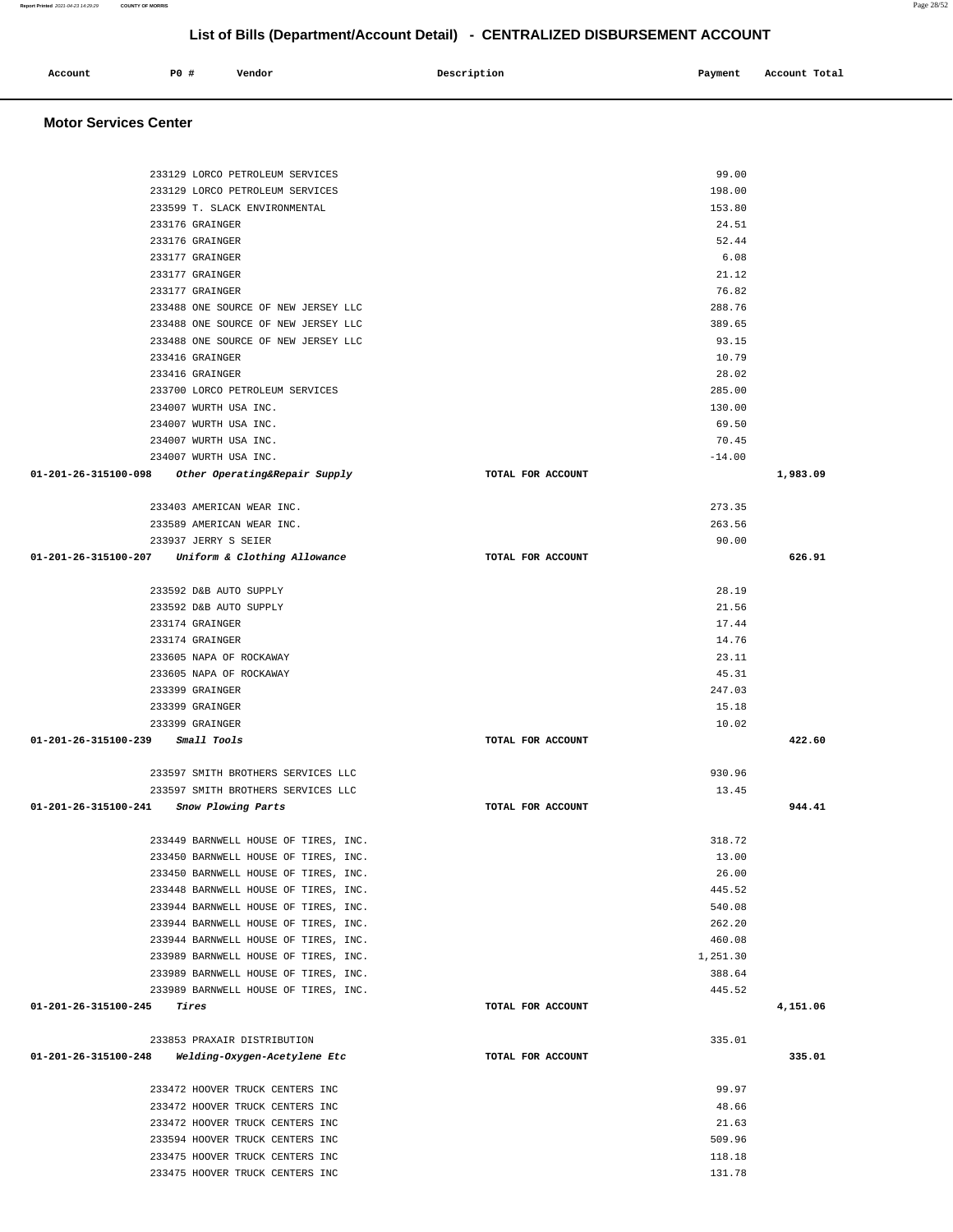| Account<br>. | <b>PO #</b> | Vendor | Description | Payment<br>$\sim$ $\sim$ | Account Total |
|--------------|-------------|--------|-------------|--------------------------|---------------|
|              |             |        |             |                          |               |
|              |             |        |             |                          |               |

#### **Motor Services Center**

|                      | 233475 HOOVER TRUCK CENTERS INC       | 34.74             |           |
|----------------------|---------------------------------------|-------------------|-----------|
|                      | 233487 JESCO, INC.                    | 77.00             |           |
|                      | 233596 MID-ATLANTIC TRUCK CENTRE INC  | 523.16            |           |
|                      | 233595 MID-ATLANTIC TRUCK CENTRE INC  | 69.78             |           |
|                      | 233595 MID-ATLANTIC TRUCK CENTRE INC  | 53.67             |           |
|                      | 233595 MID-ATLANTIC TRUCK CENTRE INC  | 34.14             |           |
|                      | 232821 MID-ATLANTIC TRUCK CENTRE INC  | 71.58             |           |
|                      | 233238 SMITH MOTOR CO., INC.          | 285.54            |           |
|                      | 233242 TRIUS, INC.                    | 149.33            |           |
|                      | 233242 TRIUS, INC.                    | 72.33             |           |
|                      | 233402 AMERICAN HOSE & HYDRAULICS     | 8.12              |           |
|                      | 233402 AMERICAN HOSE & HYDRAULICS     | 40.00             |           |
|                      | 233402 AMERICAN HOSE & HYDRAULICS     | 69.42             |           |
|                      | 233402 AMERICAN HOSE & HYDRAULICS     | 34.70             |           |
|                      | 233445 ABSOLUTE AUTO AND FLAT GLASS   | 311.80            |           |
|                      | 233446 ABSOLUTE AUTO AND FLAT GLASS   | 218.29            |           |
|                      | 233455 BOBCAT OF NORTH JERSEY-EAST    | 51.92             |           |
|                      | 233455 BOBCAT OF NORTH JERSEY-EAST    | 43.69             |           |
|                      | 232581 GROFF TRACTOR MID ATLANTIC LLC | 190.40            |           |
|                      | 232609 GROFF TRACTOR MID ATLANTIC LLC | 275.60            |           |
|                      | 232610 GROFF TRACTOR MID ATLANTIC LLC | 185.00            |           |
|                      | 232610 GROFF TRACTOR MID ATLANTIC LLC | 0.61              |           |
|                      | 233486 INTER CITY TIRE                | 458.45            |           |
|                      | 232650 POWER PLACE INC                | 151.96            |           |
|                      | 232650 POWER PLACE INC                | 241.92            |           |
|                      | 232650 POWER PLACE INC                | 220.85            |           |
|                      | 232650 POWER PLACE INC                | 203.25            |           |
|                      | 233451 BEYER FORD                     | 125.00            |           |
|                      | 233454 BEYER FORD                     | 317.06            |           |
|                      | 233456 BUNKY'S HEAVY TOWING, LLC      | 300.00            |           |
|                      | 233130 JESCO, INC.                    | 480.00            |           |
|                      | 233130 JESCO, INC.                    | 670.00            |           |
|                      | 233491 NAPA OF ROCKAWAY               | 109.05            |           |
|                      | 233491 NAPA OF ROCKAWAY               | 186.86            |           |
|                      | 233491 NAPA OF ROCKAWAY               | 31.69             |           |
|                      | 233491 NAPA OF ROCKAWAY               | 58.40             |           |
|                      | 233208 GROFF TRACTOR MID ATLANTIC LLC | 23.00             |           |
|                      | 233208 GROFF TRACTOR MID ATLANTIC LLC | 27.00             |           |
|                      | 233208 GROFF TRACTOR MID ATLANTIC LLC | 36.00             |           |
|                      | 233208 GROFF TRACTOR MID ATLANTIC LLC | 38.00             |           |
|                      | 233208 GROFF TRACTOR MID ATLANTIC LLC | 80.00             |           |
|                      | 232611 HIAB USA INC                   | 3,982.17          |           |
|                      | 232611 HIAB USA INC                   | 3,965.68          |           |
|                      | 232611 HIAB USA INC                   | 3,859.53          |           |
|                      | 233650 NAPA OF ROCKAWAY               | 186.30            |           |
|                      | 233650 NAPA OF ROCKAWAY               | 56.53             |           |
|                      | 233650 NAPA OF ROCKAWAY               | 258.67            |           |
|                      | 233650 NAPA OF ROCKAWAY               | 67.92             |           |
|                      | 233650 NAPA OF ROCKAWAY               | 77.02             |           |
|                      | 233650 NAPA OF ROCKAWAY               | 94.50             |           |
|                      | 233651 VERMEER NORTH ATLANTIC SERVICE | 9.18              |           |
|                      | 233651 VERMEER NORTH ATLANTIC SERVICE | 10.90             |           |
|                      | 234002 NAPA OF ROCKAWAY               | 3.21              |           |
|                      | 234002 NAPA OF ROCKAWAY               | 199.42            |           |
|                      | 234002 NAPA OF ROCKAWAY               | 477.05            |           |
|                      | 234003 NAPA OF ROCKAWAY               | 3.64              |           |
|                      | 234003 NAPA OF ROCKAWAY               | 56.72             |           |
|                      | 234003 NAPA OF ROCKAWAY               | 306.93            |           |
| 01-201-26-315100-261 | Spare Parts for Equipment             | TOTAL FOR ACCOUNT | 21,104.86 |
|                      |                                       |                   |           |
|                      | 233603 REDICARE LLC                   | 53.52             |           |
|                      | 233603 REDICARE LLC                   | 36.13             |           |
|                      |                                       |                   |           |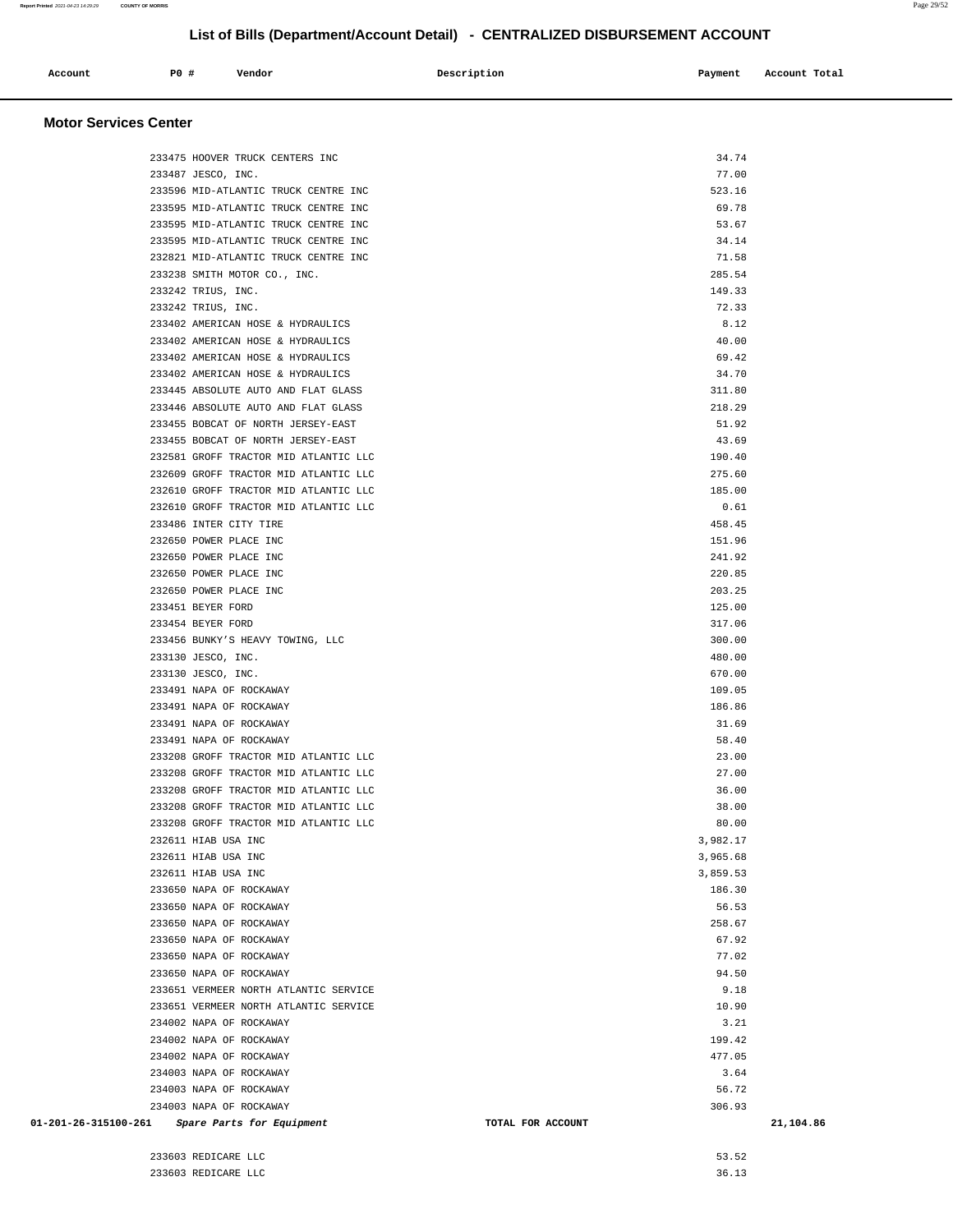| Account<br>. | <b>PO #</b> | Vendor | Description<br>. | Payment | Account Total<br>.<br>. |
|--------------|-------------|--------|------------------|---------|-------------------------|
|              |             |        |                  |         |                         |

#### **Motor Services Center**

| 233489 ONE SOURCE OF NEW JERSEY LLC                      |                   | 76.00     |              |
|----------------------------------------------------------|-------------------|-----------|--------------|
| 01-201-26-315100-266 Safety Items                        | TOTAL FOR ACCOUNT |           | 165.65       |
|                                                          |                   |           |              |
| 233593 FLEMINGTON BUICK CHEVROLET                        |                   | 419.85    |              |
| 233241 SMITH MOTOR CO., INC.                             |                   | 58.14     |              |
| 233241 SMITH MOTOR CO., INC.                             |                   | 49.87     |              |
| 233241 SMITH MOTOR CO., INC.                             |                   | 50.52     |              |
| 233241 SMITH MOTOR CO., INC.                             |                   | 119.60    |              |
| 233492 SMITH MOTOR CO., INC.                             |                   | 6.79      |              |
| 233492 SMITH MOTOR CO., INC.                             |                   | 13.04     |              |
| 233492 SMITH MOTOR CO., INC.                             |                   | 45.08     |              |
| 233493 SMITH MOTOR CO., INC.                             |                   | 24.16     |              |
| 233493 SMITH MOTOR CO., INC.                             |                   | 3.90      |              |
| 233493 SMITH MOTOR CO., INC.                             |                   | 98.26     |              |
| 233493 SMITH MOTOR CO., INC.                             |                   | 47.45     |              |
| 233493 SMITH MOTOR CO., INC.                             |                   | 5.90      |              |
| 233493 SMITH MOTOR CO., INC.                             |                   | 15.68     |              |
| 233493 SMITH MOTOR CO., INC.                             |                   | 8.27      |              |
| 233444 ABSOLUTE AUTO AND FLAT GLASS                      |                   | 74.95     |              |
| 233457 BUY WISE AUTO PARTS                               |                   | $-64.00$  |              |
| 233457 BUY WISE AUTO PARTS                               |                   | $-36.00$  |              |
| 233457 BUY WISE AUTO PARTS                               |                   | 609.40    |              |
| 233591 D&B AUTO SUPPLY                                   |                   | $-27.78$  |              |
| 233591 D&B AUTO SUPPLY                                   |                   | $-49.75$  |              |
| 233591 D&B AUTO SUPPLY                                   |                   | $-295.54$ |              |
| 233591 D&B AUTO SUPPLY                                   |                   | 475.27    |              |
| 233591 D&B AUTO SUPPLY                                   |                   | 562.35    |              |
| 233591 D&B AUTO SUPPLY                                   |                   | 146.52    |              |
| 233452 BEYER FORD                                        |                   | 58.46     |              |
| 233452 BEYER FORD                                        |                   | 46.23     |              |
| 233452 BEYER FORD                                        |                   | 16.16     |              |
| 233483 FLEMINGTON BUICK CHEVROLET                        |                   | 144.92    |              |
| 233483 FLEMINGTON BUICK CHEVROLET                        |                   | 155.27    |              |
| 233483 FLEMINGTON BUICK CHEVROLET                        |                   | 129.30    |              |
| 233994 D&B AUTO SUPPLY                                   |                   | $-49.99$  |              |
| 233994 D&B AUTO SUPPLY                                   |                   | 703.41    |              |
| 233994 D&B AUTO SUPPLY                                   |                   | 73.81     |              |
| 233994 D&B AUTO SUPPLY                                   |                   | 883.71    |              |
| 233994 D&B AUTO SUPPLY                                   |                   | 406.08    |              |
| 233994 D&B AUTO SUPPLY                                   |                   | 321.24    |              |
| 233994 D&B AUTO SUPPLY                                   |                   | 13.93     |              |
| 233590 BUY WISE AUTO PARTS                               |                   | $-64.00$  |              |
|                                                          |                   | 367.60    |              |
| 233590 BUY WISE AUTO PARTS<br>233590 BUY WISE AUTO PARTS |                   | 92.60     |              |
| 233998 NIELSEN DODGE - C-J-R                             |                   | 114.72    |              |
| 233998 NIELSEN DODGE - C-J-R                             |                   | 50.64     |              |
|                                                          |                   |           |              |
| 233999 NIELSEN DODGE - C-J-R                             |                   | 75.04     |              |
| 01-201-26-315100-291    Vehicle Repairs                  | TOTAL FOR ACCOUNT |           | 5,901.06     |
| 227710 CLIFFSIDE BODY CORP                               |                   | 574.90    |              |
| 227712 CLIFFSIDE BODY CORP                               |                   | 574.90    |              |
| 233133 GRAINGER                                          |                   | 51.45     |              |
| 233660 PROGRESSIVE HYDRAULICS INC                        |                   | 217.36    |              |
| 233660 PROGRESSIVE HYDRAULICS INC                        |                   | 898.99    |              |
| 233660 PROGRESSIVE HYDRAULICS INC                        |                   | 16.34     |              |
| 01-203-26-315100-261 (2020) Spare Parts for Equipment    | TOTAL FOR ACCOUNT |           | 2,333.94     |
|                                                          |                   |           |              |
| 233132 GRAINGER                                          |                   | 2.63      |              |
| 01-203-26-315100-291<br>(2020) Vehicle Repairs           | TOTAL FOR ACCOUNT |           | 2.63         |
|                                                          |                   |           | ============ |
| TOTAL for Motor Services Center                          |                   |           | 37,971.22    |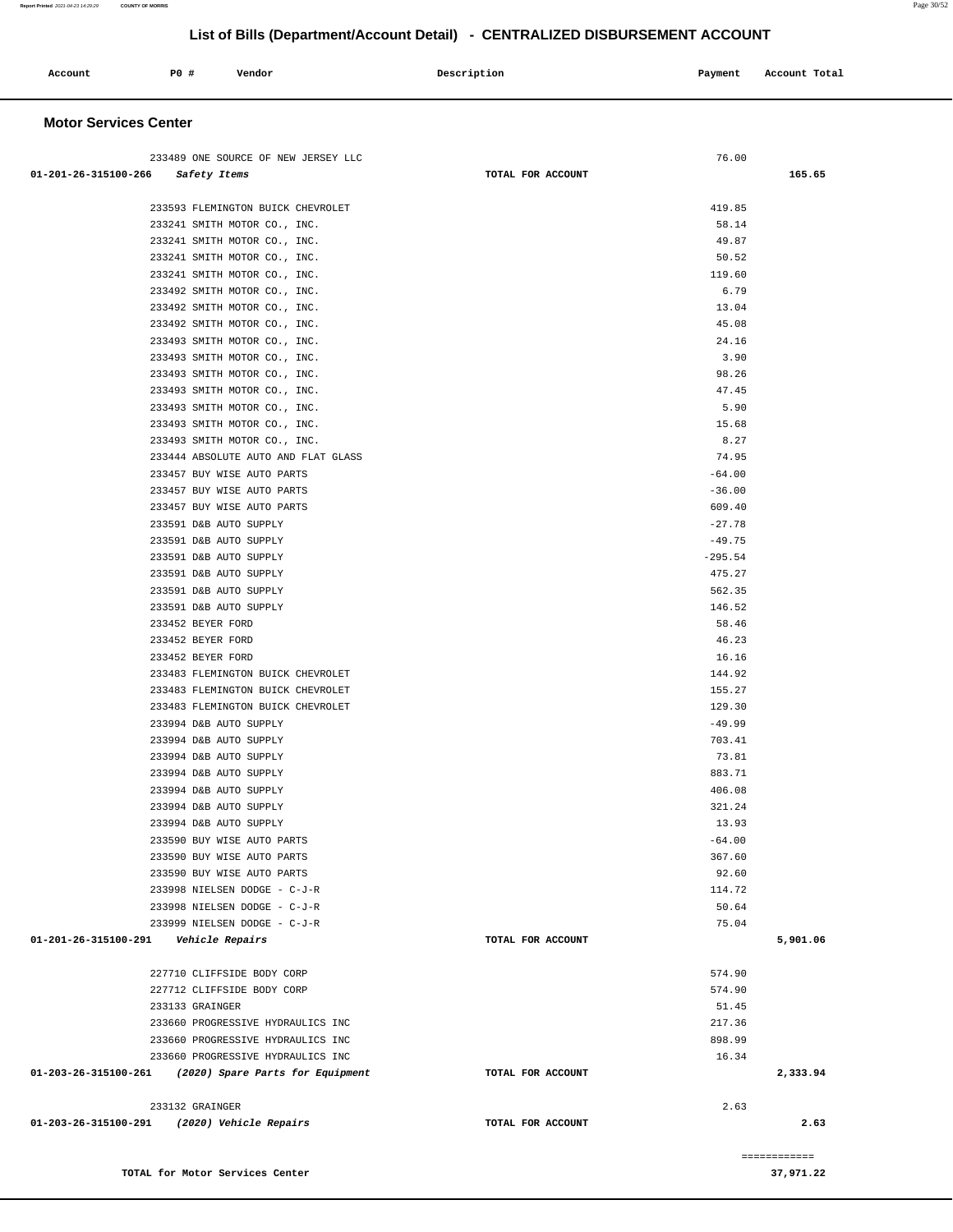| 233830 JOHN ZEGERS                                       |                   | 60.00    |          |
|----------------------------------------------------------|-------------------|----------|----------|
| 233829 WILLIAM MOTT                                      |                   | 60.00    |          |
| 233828 CHARLES MOORE                                     |                   | 60.00    |          |
| 233827 KRISTIAN MCMORLAND                                |                   | 60.00    |          |
| 233825 ANTHONY LYNN                                      |                   | 60.00    |          |
| 233824 ASHLEY KEREKGYARTO                                |                   | 60.00    |          |
| 234266 ALEX ZARUSINSKI                                   |                   | 60.00    |          |
| 234265 ERROL WOLLARY                                     |                   | 60.00    |          |
| 234268 GERARD PORCELLA                                   |                   | 60.00    |          |
| 233820 JUSTIN CHUPLIS                                    |                   | 60.00    |          |
| 233822 MICHAEL HENDERSON                                 |                   | 60.00    |          |
| 233819 RUSSELL BERGER                                    |                   | 60.00    |          |
| 233821 SEAN DEL BENE                                     |                   | 60.00    |          |
| 234267 TERESA DUCKWORTH                                  |                   | 60.00    |          |
| 233823 WALTER JONES                                      |                   | 60.00    |          |
| 234269 WAYNE MAKIN                                       |                   | 60.00    |          |
| 233826 MELISSA MARTIN                                    |                   | 60.00    |          |
| 01-201-26-320100-031<br>Cellular Phones/Pagers           | TOTAL FOR ACCOUNT |          | 1,020.00 |
|                                                          |                   |          |          |
| 233680 LONGFELLOWS SANDWICH DELI                         |                   | 190.00   |          |
| 233079 NJ MOSQUITO CONTROL ASSO.                         |                   | 75.00    |          |
| 233079 NJ MOSQUITO CONTROL ASSO.                         |                   | 75.00    |          |
| 233079 NJ MOSQUITO CONTROL ASSO.                         |                   | 75.00    |          |
| 233079 NJ MOSQUITO CONTROL ASSO.                         |                   | 75.00    |          |
| 233079 NJ MOSQUITO CONTROL ASSO.                         |                   | 75.00    |          |
| 233079 NJ MOSQUITO CONTROL ASSO.                         |                   | 75.00    |          |
| 233079 NJ MOSQUITO CONTROL ASSO.                         |                   | 75.00    |          |
| 233079 NJ MOSQUITO CONTROL ASSO.                         |                   | 75.00    |          |
| 233079 NJ MOSQUITO CONTROL ASSO.                         |                   | 75.00    |          |
| 233079 NJ MOSQUITO CONTROL ASSO.                         |                   | 75.00    |          |
| 233079 NJ MOSQUITO CONTROL ASSO.                         |                   | 75.00    |          |
| 233079 NJ MOSQUITO CONTROL ASSO.                         |                   | 75.00    |          |
| 233079 NJ MOSQUITO CONTROL ASSO.                         |                   | 75.00    |          |
| 233079 NJ MOSQUITO CONTROL ASSO.                         |                   | 75.00    |          |
| 233079 NJ MOSQUITO CONTROL ASSO.                         |                   | 75.00    |          |
| 233079 NJ MOSQUITO CONTROL ASSO.                         |                   | 75.00    |          |
| 233318 NJ MOSQUITO CONTROL ASSO.                         |                   | 75.00    |          |
| 01-201-26-320100-039<br>Education Schools & Training     | TOTAL FOR ACCOUNT |          | 1,465.00 |
|                                                          |                   |          |          |
| 233791 W.B. MASON COMPANY INC                            |                   | 134.10   |          |
| 233791 W.B. MASON COMPANY INC                            |                   | $-44.70$ |          |
| 01-201-26-320100-058<br>Office Supplies & Stationery     | TOTAL FOR ACCOUNT |          | 89.40    |
|                                                          |                   |          |          |
| 234374 ERROL WOLLARY                                     |                   | 100.00   |          |
| 01-201-26-320100-098<br>Other Operating & Repair Supply  | TOTAL FOR ACCOUNT |          | 100.00   |
|                                                          |                   |          |          |
| 233005 ACUITY SPECIALTY PRODUCTS, INC                    |                   | 169.96   |          |
| 233005 ACUITY SPECIALTY PRODUCTS, INC                    |                   | 52.98    |          |
| 233005 ACUITY SPECIALTY PRODUCTS, INC                    |                   | 169.96   |          |
| 233005 ACUITY SPECIALTY PRODUCTS, INC                    |                   | 49.99    |          |
| 01-201-26-320100-249<br><b>Bldg Maintenance Supplies</b> | TOTAL FOR ACCOUNT |          | 442.89   |
|                                                          |                   |          |          |
| 233555 AMERICAN WEAR INC.                                |                   | 73.21    |          |
| 233555 AMERICAN WEAR INC.                                |                   | 73.21    |          |
| 233555 AMERICAN WEAR INC.                                |                   | 73.21    |          |
| 233555 AMERICAN WEAR INC.                                |                   | 73.21    |          |
| 234377 ASHLEY KEREKGYARTO                                |                   | 72.99    |          |
| 234375 MICHAEL HENDERSON                                 |                   | 100.00   |          |
| 01-201-26-320100-251<br>Ground Maintenance Supplies      | TOTAL FOR ACCOUNT |          | 465.83   |

#### **Mosquito Extermination**

 **Account P0 # Vendor Description Payment Account Total**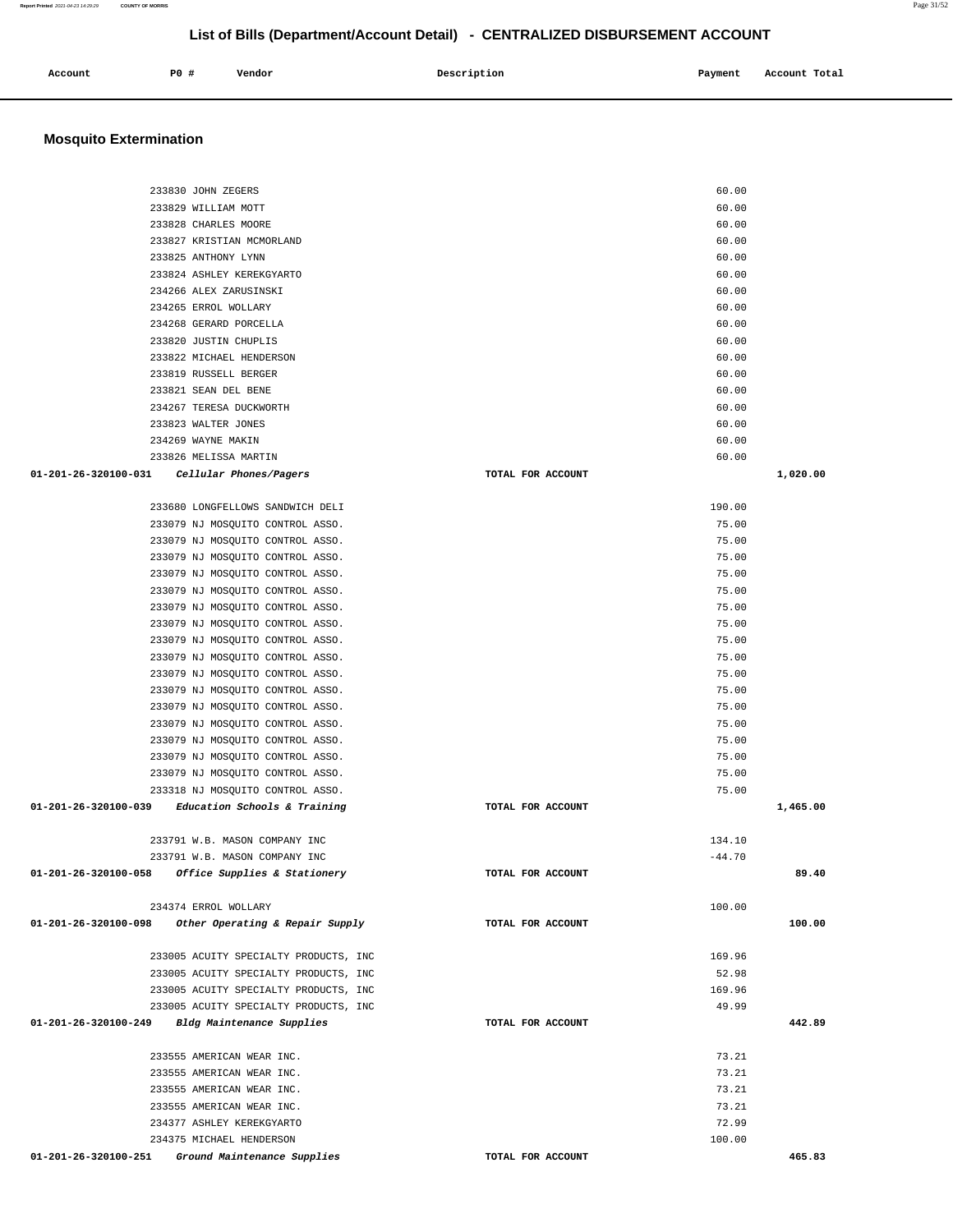# **List of Bills (Department**

| List of Bills (Department/Account Detail) - CENTRALIZED DISBURSEMENT ACCOUNT |     |        |             |         |               |
|------------------------------------------------------------------------------|-----|--------|-------------|---------|---------------|
| Account                                                                      | PO# | Vendor | Description | Payment | Account Total |
| Mocaulto Extermination                                                       |     |        |             |         |               |

|  | <b>Mosquito Extermination</b> |
|--|-------------------------------|
|--|-------------------------------|

| 233342 GRAINGER                                           |                   | 54.06    |              |
|-----------------------------------------------------------|-------------------|----------|--------------|
| 233342 GRAINGER                                           |                   | 27.09    |              |
| 233342 GRAINGER                                           |                   | 29.83    |              |
| 233342 GRAINGER                                           |                   | 39.24    |              |
| 233342 GRAINGER                                           |                   | 68.60    |              |
| 233342 GRAINGER                                           |                   | 28.32    |              |
| 233342 GRAINGER                                           |                   | 44.28    |              |
| 01-201-26-320100-258<br>Equipment                         | TOTAL FOR ACCOUNT |          | 291.42       |
| 231367 NAPA OF ROCKAWAY                                   |                   | 97.98    |              |
| 231367 NAPA OF ROCKAWAY                                   |                   | 18.00    |              |
| 231367 NAPA OF ROCKAWAY                                   |                   | $-18.00$ |              |
| 231367 NAPA OF ROCKAWAY                                   |                   | 12.71    |              |
| 231367 NAPA OF ROCKAWAY                                   |                   | 15.20    |              |
| 231367 NAPA OF ROCKAWAY                                   |                   | 167.76   |              |
| 231367 NAPA OF ROCKAWAY                                   |                   | 5.70     |              |
| 231367 NAPA OF ROCKAWAY                                   |                   | 5.70     |              |
| 231367 NAPA OF ROCKAWAY                                   |                   | 5.70     |              |
| 231367 NAPA OF ROCKAWAY                                   |                   | 40.56    |              |
| 01-201-26-320100-291<br>Vehicle Repairs                   | TOTAL FOR ACCOUNT |          | 351.31       |
| 227305 W.B. MASON COMPANY INC                             |                   | 111.96   |              |
| 227305 W.B. MASON COMPANY INC                             |                   | 142.50   |              |
| 227305 W.B. MASON COMPANY INC                             |                   | 89.97    |              |
| 227305 W.B. MASON COMPANY INC                             |                   | 23.16    |              |
| 227305 W.B. MASON COMPANY INC                             |                   | 116.00   |              |
| 227305 W.B. MASON COMPANY INC                             |                   | 43.98    |              |
| 01-203-26-320100-095 (2020) Other Administrative Supplies | TOTAL FOR ACCOUNT |          | 527.57       |
|                                                           |                   |          | ============ |
| TOTAL for Mosquito Extermination                          |                   |          | 4,753.42     |

#### **Health Management**

**TOTAL for Health Management** 

| 233938 TELESEARCH INC                              |                   | 510.16       |
|----------------------------------------------------|-------------------|--------------|
| 233938 TELESEARCH INC                              |                   | 501.23       |
| 233930 TELESEARCH INC                              |                   | 637.70       |
| 233930 TELESEARCH INC                              |                   | 622.58       |
| 01-201-27-330100-016 Outside Salaries & Wages      | TOTAL FOR ACCOUNT | 2,271.67     |
|                                                    |                   |              |
| 233842 W.B. MASON COMPANY INC                      |                   | 221.44       |
| 232932 W.B. MASON COMPANY INC                      |                   | 968.89       |
| 232932 W.B. MASON COMPANY INC                      |                   | $-13.79$     |
| 232932 W.B. MASON COMPANY INC                      |                   | $-7.75$      |
| 232932 W.B. MASON COMPANY INC                      |                   | $-37.28$     |
| 233745 W.B. MASON COMPANY INC                      |                   | 80.46        |
| 233733 W.B. MASON COMPANY INC                      |                   | 956.64       |
| 01-201-27-330100-084 Other Outside Services        | TOTAL FOR ACCOUNT | 2,168.61     |
|                                                    |                   |              |
| 233743 MORRISTOWN LUMBER &                         |                   | 23.98        |
| 233743 MORRISTOWN LUMBER &                         |                   | 15.99        |
| 234700 COUNTY OF MORRIS                            |                   | 27.46        |
| 01-201-27-330100-210<br>Environmental Compliance   | TOTAL FOR ACCOUNT | 67.43        |
|                                                    |                   |              |
| 233745 W.B. MASON COMPANY INC                      |                   | 0.95         |
| 01-203-27-330100-084 (2020) Other Outside Services | TOTAL FOR ACCOUNT | 0.95         |
|                                                    |                   |              |
|                                                    |                   | ============ |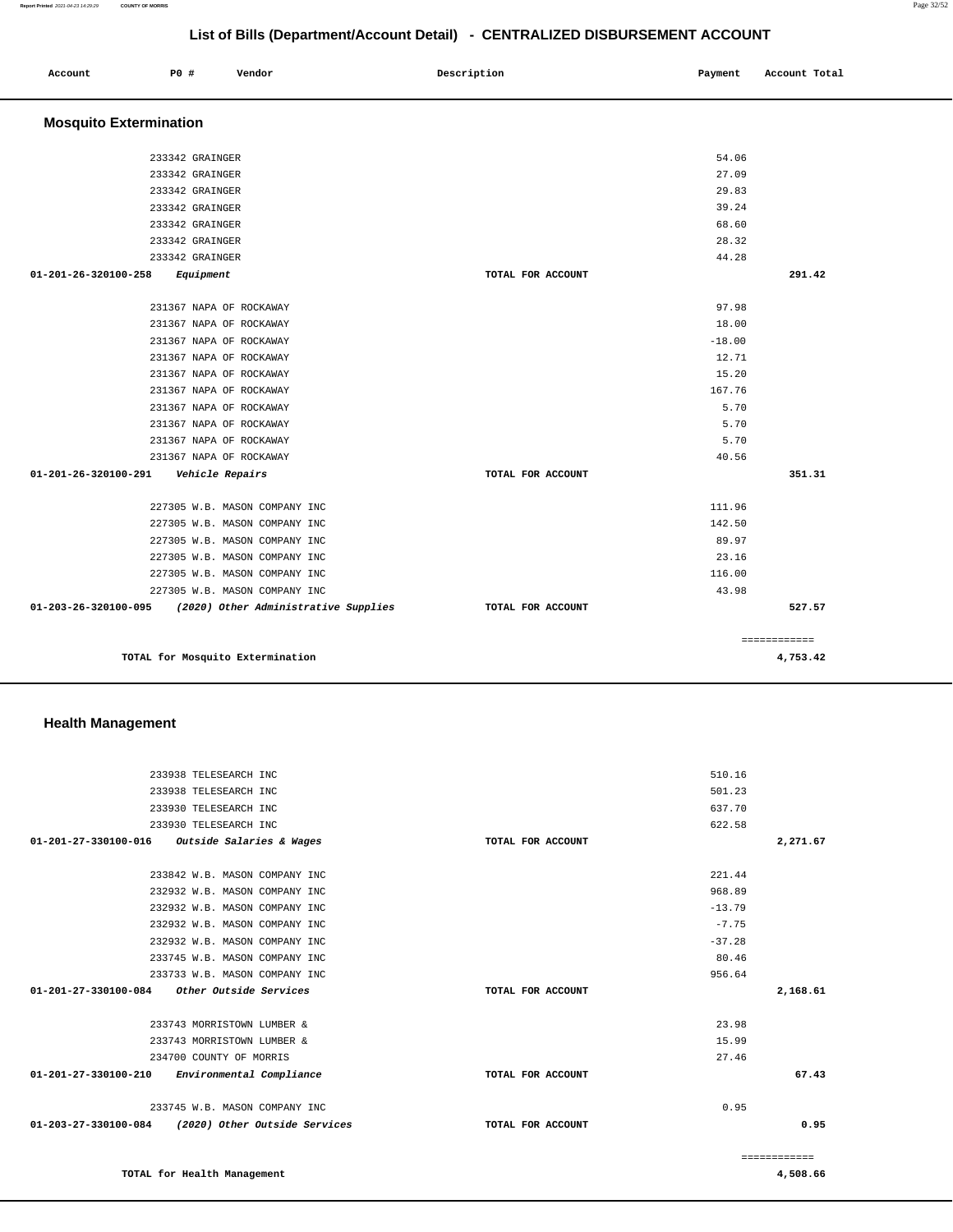233863 OFFICE CONCEPTS GROUP, INC. 233749 OFFICE CONCEPTS GROUP, INC. **01-201-27-331110-058 Office Supplies & Stationery TOTAL FOR ACCOUNT**  57.29 229.16 **286.45** 233868 W.B. MASON COMPANY INC 233753 THOMAS POLLIO 233753 THOMAS POLLIO 233753 THOMAS POLLIO 234049 ALLEN PAPER & SUPPLY CO 234048 OFFICE CONCEPTS GROUP, INC. 234048 OFFICE CONCEPTS GROUP, INC. 234048 OFFICE CONCEPTS GROUP, INC. **01-201-27-331110-059 Other General Expenses TOTAL FOR ACCOUNT**  89.99 32.99 38.17 24.00 149.25 20.50 85.29 46.32 **486.51** 234700 COUNTY OF MORRIS **01-201-27-331110-068 Postage and Metered Mail TOTAL FOR ACCOUNT**  0.51 **0.51** 233867 RICOH USA, INC. **01-201-27-331110-164 Office Machines - Rental TOTAL FOR ACCOUNT**  949.08 **949.08** 233877 NU-WAY CONCESSIONAIRES INC 233877 NU-WAY CONCESSIONAIRES INC 233877 NU-WAY CONCESSIONAIRES INC 233877 NU-WAY CONCESSIONAIRES INC **01-201-27-331110-185 Food TOTAL FOR ACCOUNT**  392.70 314.07 248.22 55.74 **1,010.73** 233876 ATLANTIC CORPORATE HEALTH 234050 TOWNE PHARMACY & SURGICAL 233462 TOWNE PHARMACY & SURGICAL 233462 TOWNE PHARMACY & SURGICAL 233462 TOWNE PHARMACY & SURGICAL 233462 TOWNE PHARMACY & SURGICAL **01-201-27-331110-189 Medical TOTAL FOR ACCOUNT**  8,792.00 323.96 26.99 8.99 9.49 4.99 **9,166.42** 233748 W.B. MASON COMPANY INC 230820 OFFICE CONCEPTS GROUP, INC. **01-201-27-331110-252 Janitorial Supplies TOTAL FOR ACCOUNT**  94.98 99.44 **194.42** 233371 FASTER URGENT CARE LLC **01-203-27-331110-189 (2020) Medical TOTAL FOR ACCOUNT**  20.00 **20.00 TOTAL for Youth Shelter**  ============ **12,114.12** 

#### **Youth Shelter**

| <b>Human Services</b>                          |                   |                        |
|------------------------------------------------|-------------------|------------------------|
| 234700 COUNTY OF MORRIS                        |                   | 71.24                  |
| Postage & Metered Mail<br>01-201-27-331100-068 | TOTAL FOR ACCOUNT | 71.24                  |
| TOTAL for Human Services                       |                   | =============<br>71.24 |

 **Account P0 # Vendor Description Payment Account Total**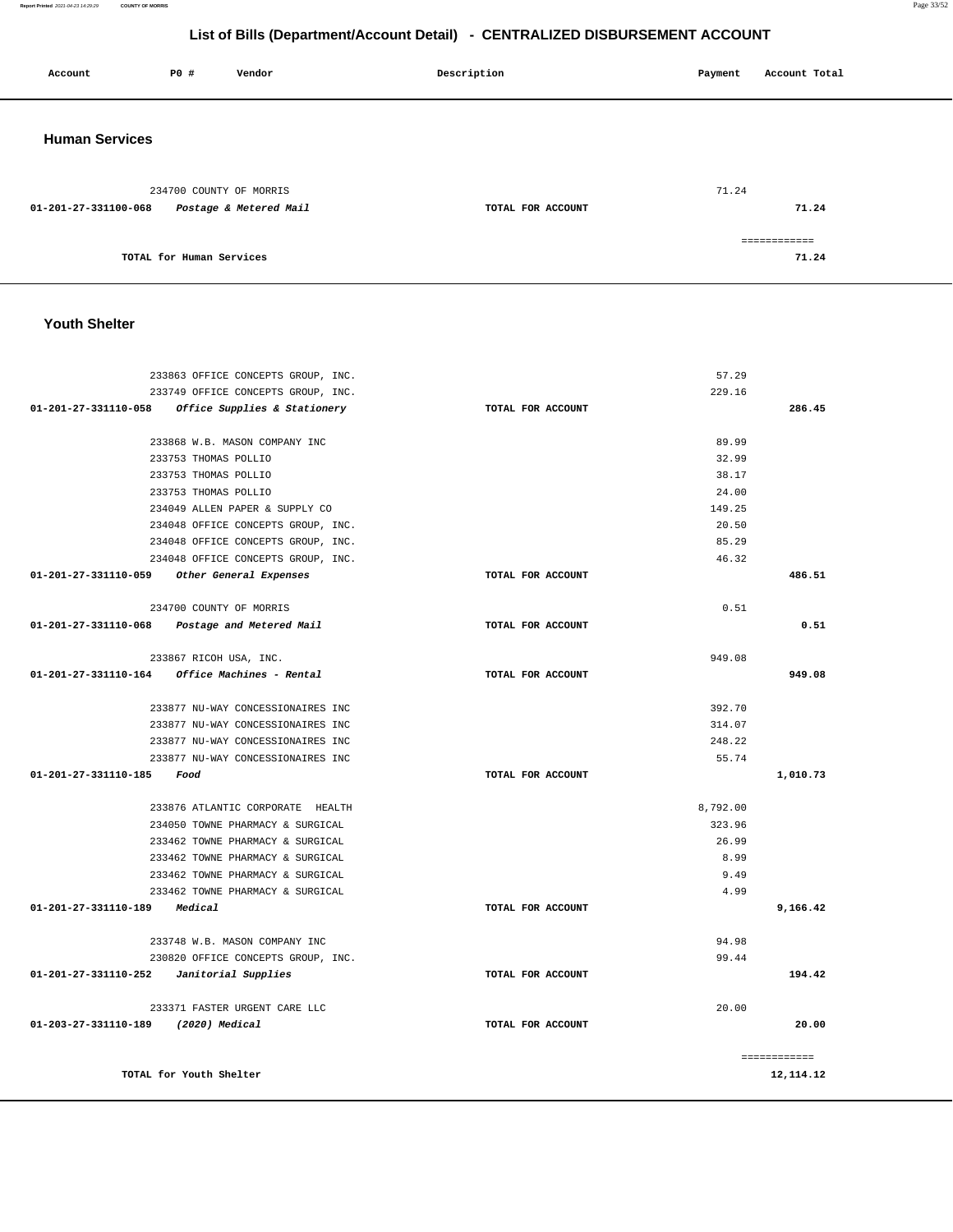| $01 - 201 - 27 - 342500 - 470$ | GIA-Agng&Dsbld-Mntl Hlth Assc Essx&Morrs | TOTAL FOR ACCOUNT | 4,940.00 |
|--------------------------------|------------------------------------------|-------------------|----------|
|                                | 234183 DAWN CENTER FOR INDEPENDENT       |                   | 2,036,00 |
| 01-201-27-342500-473           | GIA-Agng&Dsbld-DAWN Center               | TOTAL FOR ACCOUNT | 2,036.00 |
|                                | 234373 UNITED WAY OF NORTHERN            |                   | 6.620.00 |
| $01 - 201 - 27 - 342500 - 474$ | GIA-Agng&Dsbld-United Way of NNJ         | TOTAL FOR ACCOUNT | 6.620.00 |
|                                | 234380 NORWESCAP INC                     |                   | 124.00   |
| 01-201-27-342500-477           | GIA-Agng&Dsbld-NORWESCAP, Inc.           | TOTAL FOR ACCOUNT | 124.00   |

4,940.00

#### **DEPARTMENT 342500**

234178 MENTAL HEALTH ASSOCIATION OF

| 234182 ANDREA BATISTONI                            |                   | 12.00    |              |
|----------------------------------------------------|-------------------|----------|--------------|
| 234382 BETH DENMEAD                                |                   | 12.00    |              |
| 234384 KIMBERLY CACCIABEVE                         |                   | 12.00    |              |
| 234385 KIMBERLY CACCIABEVE                         |                   | 12.00    |              |
| 234386 KIMBERLY CACCIABEVE                         |                   | 12.00    |              |
| 01-201-27-333100-048<br>Insurance                  | TOTAL FOR ACCOUNT |          | 60.00        |
|                                                    |                   |          |              |
| 233727 W.B. MASON COMPANY INC                      |                   | 9.16     |              |
| 233729 W.B. MASON COMPANY INC                      |                   | 4.36     |              |
| 233729 W.B. MASON COMPANY INC                      |                   | 24.98    |              |
| 233729 W.B. MASON COMPANY INC                      |                   | 14.26    |              |
| 233729 W.B. MASON COMPANY INC                      |                   | 5.25     |              |
| 233811 W.B. MASON COMPANY INC                      |                   | 15.76    |              |
| 233811 W.B. MASON COMPANY INC                      |                   | 21.95    |              |
| 233811 W.B. MASON COMPANY INC                      |                   | 1.57     |              |
| 233811 W.B. MASON COMPANY INC                      |                   | 5.49     |              |
| 233811 W.B. MASON COMPANY INC                      |                   | 75.41    |              |
| 01-201-27-333100-058 Office Supplies & Stationery  | TOTAL FOR ACCOUNT |          | 178.19       |
| 234180 GANNETT NJ NEWSPAPERS                       |                   | 145.08   |              |
| 01-201-27-333100-059 Other General Expenses        | TOTAL FOR ACCOUNT |          | 145.08       |
| 234700 COUNTY OF MORRIS                            |                   | 15.57    |              |
| 01-201-27-333100-068<br>Postage & Metered Mail     | TOTAL FOR ACCOUNT |          | 15.57        |
| 234182 ANDREA BATISTONI                            |                   | 54.25    |              |
| 234382 BETH DENMEAD                                |                   | 73.85    |              |
| 234384 KIMBERLY CACCIABEVE                         |                   | 8.40     |              |
| 234385 KIMBERLY CACCIABEVE                         |                   | 15.05    |              |
| 234386 KIMBERLY CACCIABEVE                         |                   | 20.65    |              |
| 01-201-27-333100-082<br>Travel Expense             | TOTAL FOR ACCOUNT |          | 172.20       |
| 234193 4 IMPRINT INC.                              |                   | 2.156.36 |              |
| 234193 4 IMPRINT INC.                              |                   | 323.64   |              |
| 234193 4 IMPRINT INC.                              |                   | 150.07   |              |
| 234193 4 IMPRINT INC.                              |                   | 8,526.50 |              |
| 234193 4 IMPRINT INC.                              |                   | 275.42   |              |
| 234193 4 IMPRINT INC.                              |                   | 4,068.00 |              |
| 234193 4 IMPRINT INC.                              |                   | 103.44   |              |
| 01-203-27-333100-059 (2020) Other General Expenses | TOTAL FOR ACCOUNT |          | 15,603.43    |
|                                                    |                   |          |              |
|                                                    |                   |          | ------------ |
| TOTAL for Office on Aging                          |                   |          | 16,174.47    |

# **Office on Aging**

# **List of Bills (Department/Account Detail) - CENTRALIZED DISBURSEMENT ACCOUNT Account** 20 **P P**  $\uparrow$  **Payment** Payment Account Total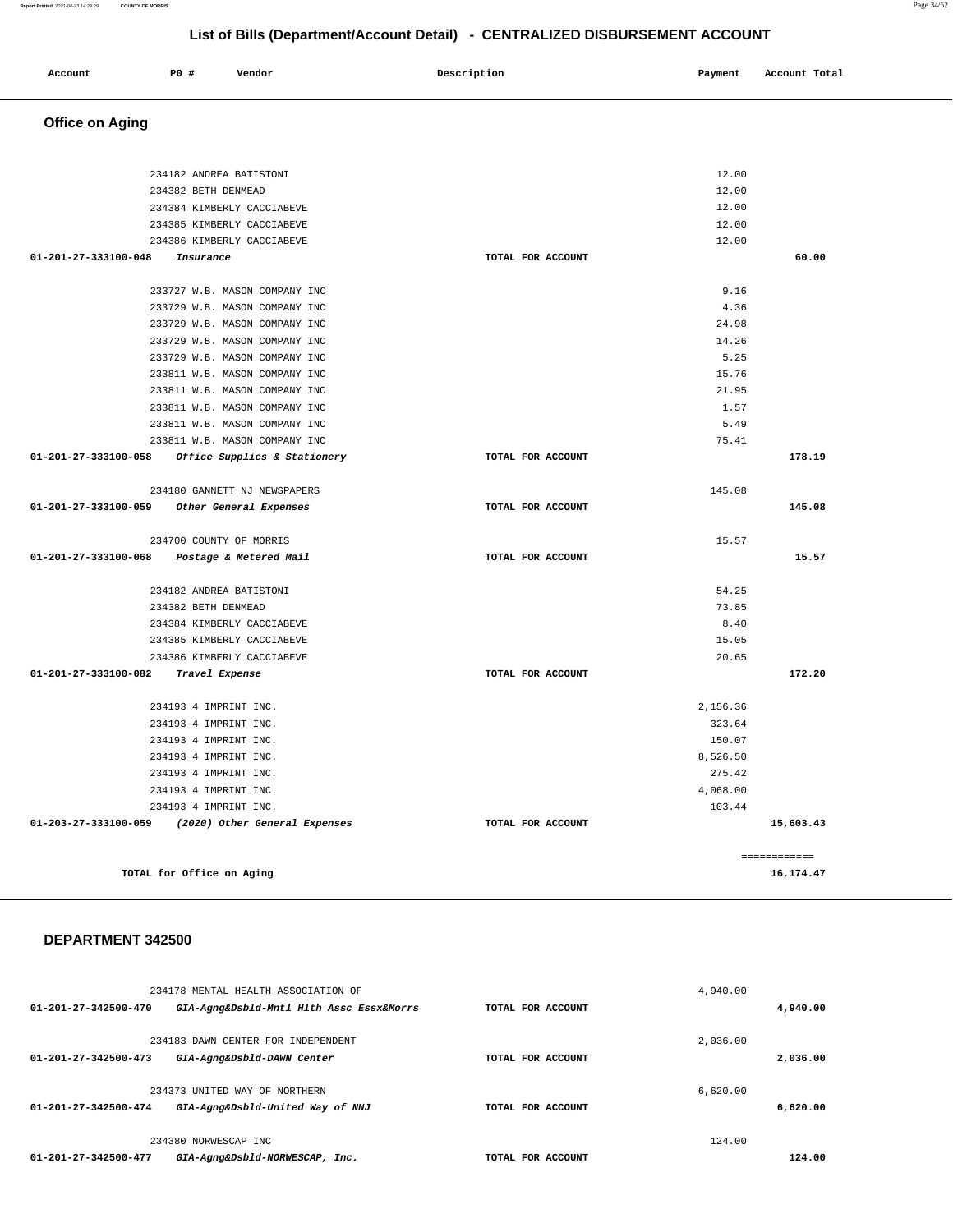| Account                      | P0 #                        | Vendor                                | Description       | Payment   | Account Total |
|------------------------------|-----------------------------|---------------------------------------|-------------------|-----------|---------------|
| DEPARTMENT 342500            |                             |                                       |                   |           |               |
|                              |                             | 234177 CORNERSTONE FAMILY PROGRAMS    |                   | 29,762.00 |               |
| 01-201-27-342500-499         |                             | GIA-Agng&Dsbld-Cornerstone Fmly Prgms | TOTAL FOR ACCOUNT |           | 29,762.00     |
|                              |                             |                                       |                   |           | ------------- |
|                              | TOTAL for DEPARTMENT 342500 |                                       |                   |           | 43,482.00     |
|                              |                             |                                       |                   |           |               |
| Seniors, Disabled & Veterans |                             |                                       |                   |           |               |

| 227839 METRO FLAG CO |                                        | 14,400.00 |                   |           |
|----------------------|----------------------------------------|-----------|-------------------|-----------|
| 01-203-27-343100-059 | (2020) Other General Expenses          |           | TOTAL FOR ACCOUNT | 14,400.00 |
|                      |                                        |           |                   |           |
|                      |                                        |           |                   |           |
|                      | TOTAL for Seniors, Disabled & Veterans |           |                   | 14,400.00 |
|                      |                                        |           |                   |           |

#### **County Board of Social Service**

| 233137 OFFICE CONCEPTS GROUP, INC.<br>233740 W.B. MASON COMPANY INC  |                   | 5,500.00<br>35.76 |           |
|----------------------------------------------------------------------|-------------------|-------------------|-----------|
|                                                                      |                   |                   |           |
| 233740 W.B. MASON COMPANY INC                                        |                   | 89.40             |           |
| $01 - 201 - 27 - 345100 - 058$<br>Office Supplies & Stationery       | TOTAL FOR ACCOUNT |                   | 5,625.16  |
|                                                                      |                   |                   |           |
| 234723 NATIONAL FUEL OIL INC.                                        |                   | 184.33            |           |
| 01-201-27-345100-140 Gas Purchases                                   | TOTAL FOR ACCOUNT |                   | 184.33    |
|                                                                      |                   |                   |           |
| 233794 WILLIAM F. BARNISH                                            |                   | 4,342.43          |           |
| 233794 WILLIAM F. BARNISH                                            |                   | 607.33            |           |
| $01-201-27-345100-257$ Rental - Other                                | TOTAL FOR ACCOUNT |                   | 4,949.76  |
| 233796 FLAGSHIP HEALTH SYSTEMS, INC.                                 |                   | 411.84            |           |
| $01 - 203 - 27 - 345100 - 329$<br>(2020) Hospital Insurance Premiums | TOTAL FOR ACCOUNT |                   | 411.84    |
|                                                                      |                   |                   |           |
|                                                                      |                   |                   |           |
| TOTAL for County Board of Social Service                             |                   |                   | 11,171.09 |
|                                                                      |                   |                   |           |

#### **DEPARTMENT 349110**

| 233030 ESSEX COUNTY HOSPITAL                 |                   | 3,838.52 |
|----------------------------------------------|-------------------|----------|
| 01-201-27-349110-090<br>Program Expenditures | TOTAL FOR ACCOUNT | 3,838.52 |
|                                              |                   |          |
| TOTAL for DEPARTMENT 349110                  |                   | 3,838.52 |
|                                              |                   |          |

#### **MV:Administration**

| 234014 SODEXO INC & AFFILIATES<br>Contracted Services<br>01-201-27-350100-036 | TOTAL FOR ACCOUNT | 53,134.00<br>53,134.00 |
|-------------------------------------------------------------------------------|-------------------|------------------------|
| 231680 U.S. SECURITY ASSOCIATES                                               |                   | 12,225.94              |
| 231680 U.S. SECURITY ASSOCIATES                                               |                   | 14,489.71              |
| (2020) Safety Items<br>01-203-27-350100-266                                   | TOTAL FOR ACCOUNT | 26,715.65              |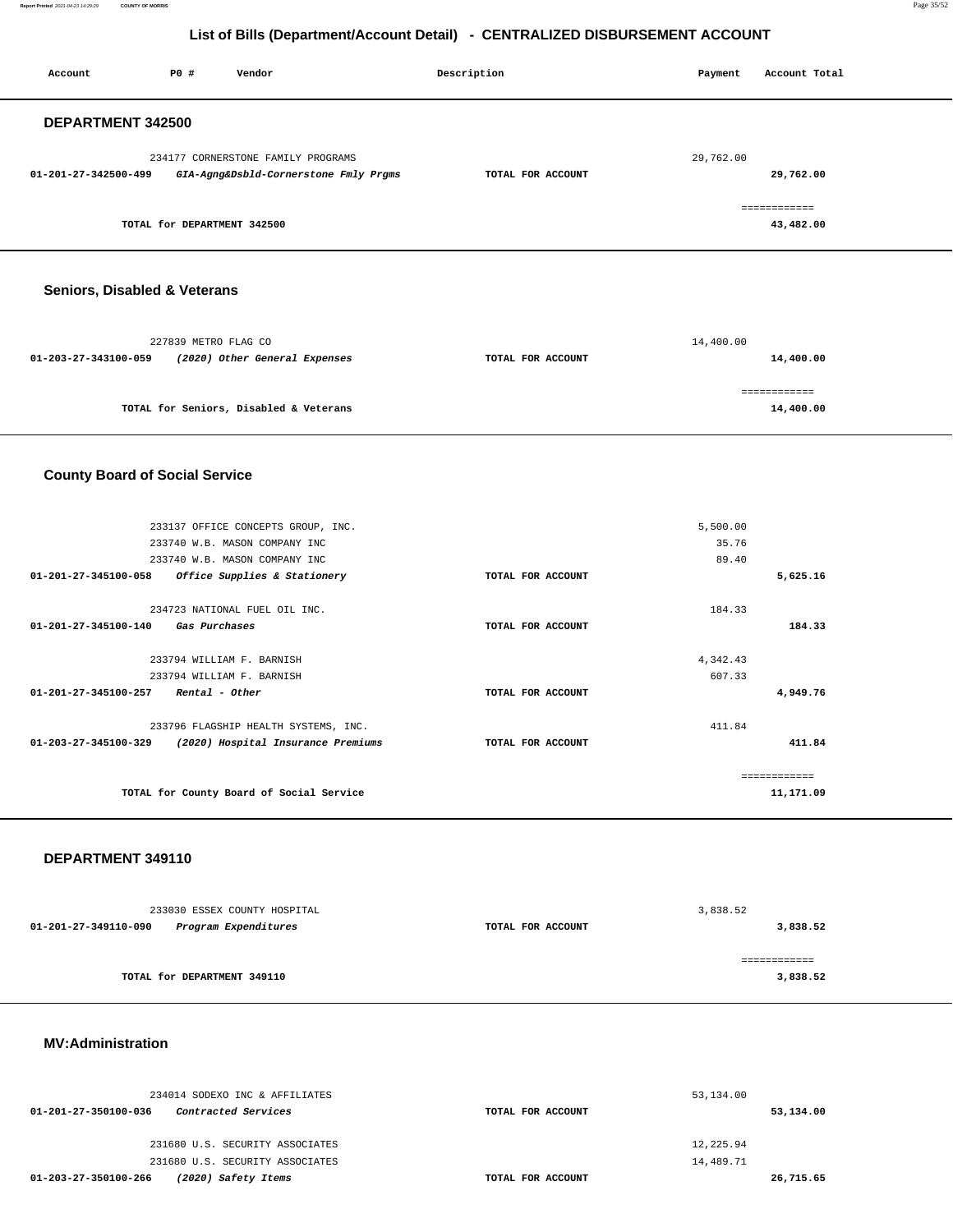| Account                               | P0 #                         | Vendor                                                                            | Description       | Payment      | Account Total              |
|---------------------------------------|------------------------------|-----------------------------------------------------------------------------------|-------------------|--------------|----------------------------|
| <b>MV:Administration</b>              |                              |                                                                                   |                   |              |                            |
|                                       |                              |                                                                                   |                   |              |                            |
|                                       |                              |                                                                                   |                   |              | ============               |
|                                       | TOTAL for MV: Administration |                                                                                   |                   |              | 79,849.65                  |
|                                       |                              |                                                                                   |                   |              |                            |
| <b>Assistance Dep Child:Local Shr</b> |                              |                                                                                   |                   |              |                            |
|                                       |                              | 234329 OFFICE OF TEMPORARY ASSISTANCE                                             |                   | 6,000.00     |                            |
|                                       |                              | 234329 OFFICE OF TEMPORARY ASSISTANCE                                             |                   | 6,000.00     |                            |
| 01-201-27-354100-091                  |                              | Assistance Dep Child: Local Shr Program E                                         | TOTAL FOR ACCOUNT |              | 12,000.00                  |
|                                       |                              |                                                                                   |                   |              | ------------               |
|                                       |                              | TOTAL for Assistance Dep Child:Local Shr                                          |                   |              | 12,000.00                  |
|                                       |                              |                                                                                   |                   |              |                            |
| <b>Assistance SSI Income Recipien</b> |                              |                                                                                   |                   |              |                            |
|                                       |                              |                                                                                   |                   |              |                            |
|                                       |                              | 234334 OFFICE OF TEMPORARY ASSISTANCE                                             |                   | 70,000.00    |                            |
| 01-201-27-355100-090                  |                              | 234334 OFFICE OF TEMPORARY ASSISTANCE<br>Assistance SSI Income Recipien Expenditu | TOTAL FOR ACCOUNT | 70,000.00    | 140,000.00                 |
|                                       |                              |                                                                                   |                   |              |                            |
|                                       |                              | TOTAL for Assistance SSI Income Recipien                                          |                   |              | ============<br>140,000.00 |
|                                       |                              |                                                                                   |                   |              |                            |
| <b>County Adjuster</b>                |                              |                                                                                   |                   |              |                            |
|                                       |                              |                                                                                   |                   |              |                            |
|                                       | 234700 COUNTY OF MORRIS      |                                                                                   |                   | 47.14        |                            |
| 01-201-27-357100-068                  |                              | Postage & Metered Mail                                                            | TOTAL FOR ACCOUNT |              | 47.14                      |
|                                       |                              |                                                                                   |                   |              | ------------               |
|                                       | TOTAL for County Adjuster    |                                                                                   |                   |              | 47.14                      |
|                                       |                              |                                                                                   |                   |              |                            |
| <b>County Library</b>                 |                              |                                                                                   |                   |              |                            |
|                                       |                              |                                                                                   |                   |              |                            |
|                                       | 233307 GANN LAW BOOKS        |                                                                                   |                   | 198.00       |                            |
|                                       | 233307 GANN LAW BOOKS        |                                                                                   |                   | 8.00         |                            |
|                                       | 232196 GANN LAW BOOKS        |                                                                                   |                   | 178.00       |                            |
|                                       |                              | 233776 GREY HOUSE PUBLISHING                                                      |                   | 1,695.00     |                            |
|                                       |                              | 233778 WINMO ADVERTISING DATABASE                                                 |                   | 7,495.00     |                            |
|                                       |                              | 233778 WINMO ADVERTISING DATABASE                                                 |                   | $-3, 245.00$ |                            |
|                                       | 233302 PROQUEST LLC          |                                                                                   |                   | 5,440.49     |                            |
|                                       | 233302 PROQUEST LLC          |                                                                                   |                   | 9,247.64     |                            |
| 01-201-29-390100-028                  | 233302 PROQUEST LLC          | Books & Periodicals                                                               | TOTAL FOR ACCOUNT | 7,517.12     | 28,534.25                  |
|                                       |                              |                                                                                   |                   |              |                            |
|                                       | 234700 COUNTY OF MORRIS      |                                                                                   |                   | 381.55       |                            |
| 01-201-29-390100-068                  |                              | Postage & Metered Mail                                                            | TOTAL FOR ACCOUNT |              | 381.55                     |
|                                       | 233759 M.A.I.N., INC.        |                                                                                   |                   | 222, 144.20  |                            |
| 01-201-29-390100-084                  |                              | Other Outside Services                                                            | TOTAL FOR ACCOUNT |              | 222,144.20                 |
|                                       | 230175 PROQUEST LLC          |                                                                                   |                   | 2,689.00     |                            |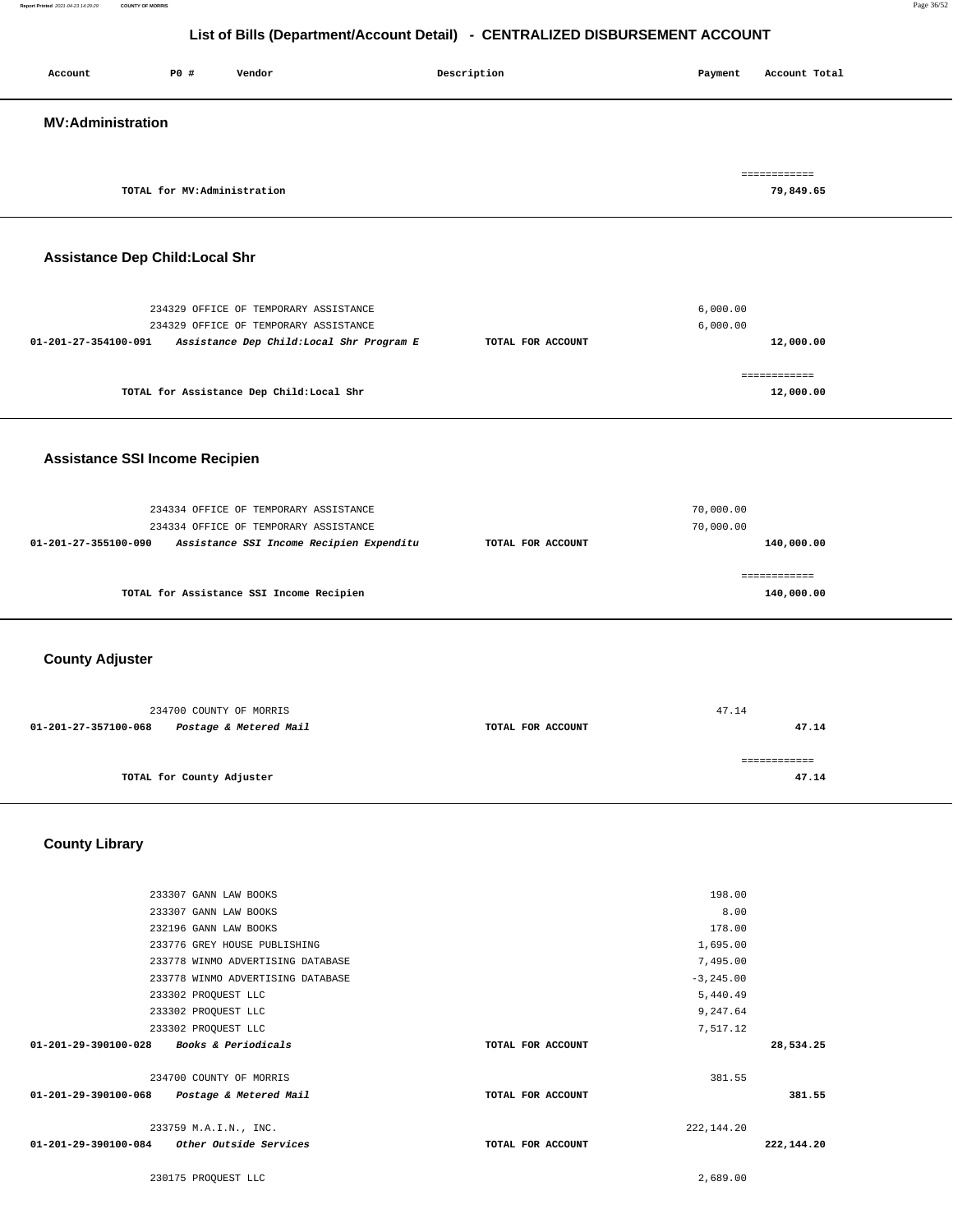### **Report Printed** 2021-04-23 14:29:29 **COUNTY OF MORRIS** Page 37/52

### **List of Bills (Department/Account Detail) - CENTRALIZED DISBURSEMENT ACCOUNT**

| Account               | P0 #                     | Vendor                        | Description       | Payment  | Account Total |
|-----------------------|--------------------------|-------------------------------|-------------------|----------|---------------|
| <b>County Library</b> |                          |                               |                   |          |               |
|                       | 230175 PROQUEST LLC      |                               |                   | 8,074.00 |               |
| 01-203-29-390100-028  |                          | (2020) Books & Periodicals    | TOTAL FOR ACCOUNT |          | 10,763.00     |
|                       | 233774 SYSTEM ONE ALARM  |                               |                   | 180.00   |               |
| 01-203-29-390100-084  |                          | (2020) Other Outside Services | TOTAL FOR ACCOUNT |          | 180.00        |
|                       |                          |                               |                   |          | ============  |
|                       | TOTAL for County Library |                               |                   |          | 262,003.00    |
|                       |                          |                               |                   |          |               |

# **County Superintendent of Schoo**

| 232673 COUNTY COLLEGE OF MORRIS<br>01-201-29-392100-059<br>Other General Expenses | TOTAL FOR ACCOUNT | 330.00<br>330.00 |
|-----------------------------------------------------------------------------------|-------------------|------------------|
| 234700 COUNTY OF MORRIS<br>Postage & Metered Mail<br>01-201-29-392100-068         | TOTAL FOR ACCOUNT | 36.95<br>36.95   |
| TOTAL for County Superintendent of Schoo                                          |                   | 366.95           |

#### **Contribution to County College**

| 234716 COUNTY COLLEGE OF MORRIS          |                   | 570,340.08 |
|------------------------------------------|-------------------|------------|
| 01-201-29-395100-090<br>Expenditures     | TOTAL FOR ACCOUNT | 570,340.08 |
|                                          |                   |            |
|                                          |                   |            |
| TOTAL for Contribution to County College |                   | 570,340.08 |

# **Rutgers Extension Service**

| 234700 COUNTY OF MORRIS                                         |                   | 15.71        |
|-----------------------------------------------------------------|-------------------|--------------|
| 01-201-29-396100-068<br>Postage & Metered Mail                  | TOTAL FOR ACCOUNT | 15.71        |
| 233845 RICOH AMERICAS CORPORATION                               |                   | 1,655.55     |
| <i><b>Office Machines</b></i><br>$01 - 201 - 29 - 396100 - 163$ | TOTAL FOR ACCOUNT | 1,655.55     |
| 233841 RICOH USA, INC.                                          |                   | 72.45        |
| $(2020)$ Printing<br>01-203-29-396100-069                       | TOTAL FOR ACCOUNT | 72.45        |
|                                                                 |                   | ============ |
| TOTAL for Rutgers Extension Service                             |                   | 1,743.71     |

#### **Rmb Out of Cty Two Yr Coll**

|                      | 234722 MIDDLESEX COUNTY COLLEGE         |                   | 1,130.08 |
|----------------------|-----------------------------------------|-------------------|----------|
| 01-201-29-397100-090 | Rmb Out of Cty Two Yr Coll Expenditures | TOTAL FOR ACCOUNT | 1,130.08 |
|                      |                                         |                   |          |
|                      | TOTAL for Rmb Out of Cty Two Yr Coll    |                   | 1,130.08 |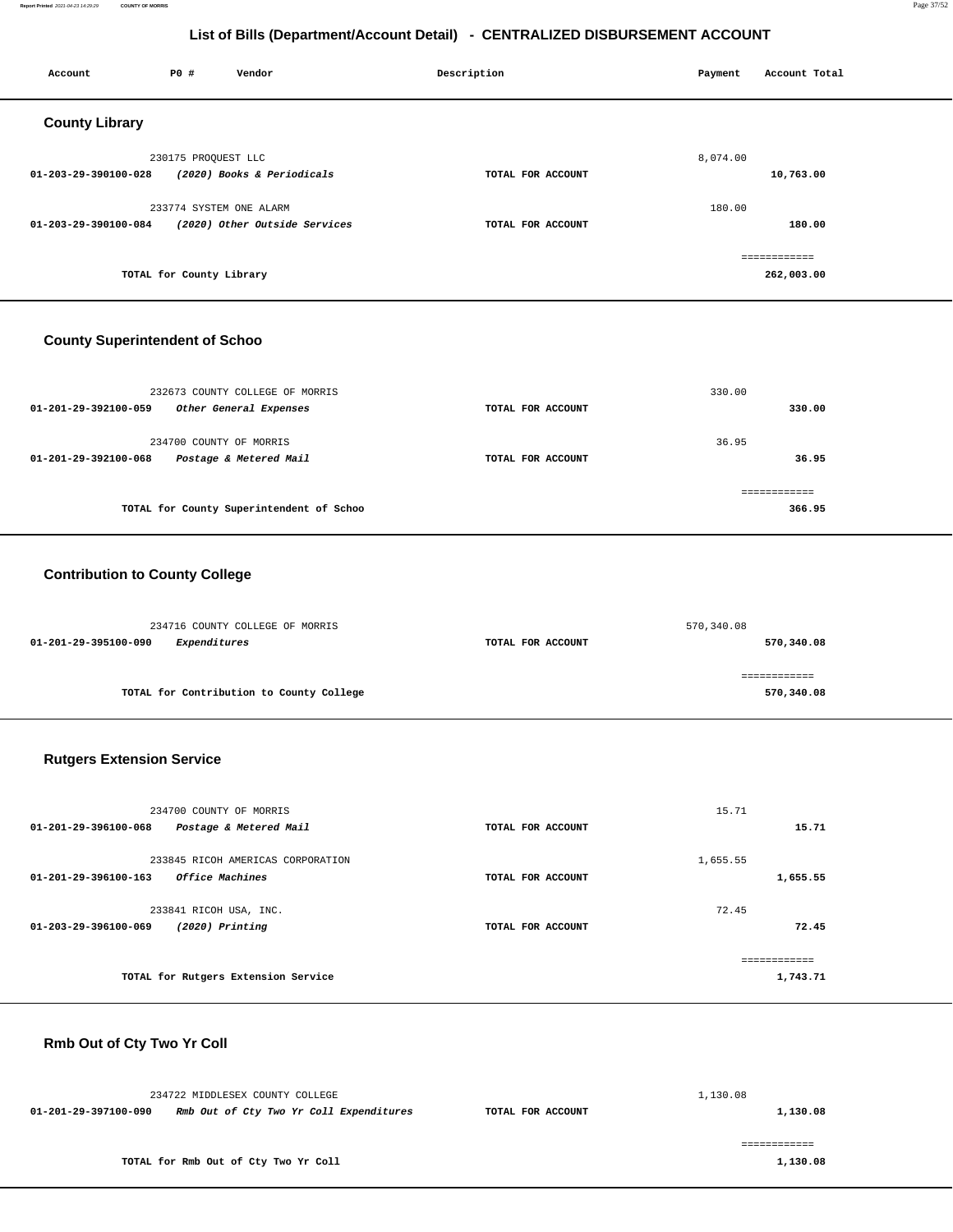| Account<br>. | P0 | Vendor | Description | Payment | Total<br>Account<br>. |
|--------------|----|--------|-------------|---------|-----------------------|
|              |    |        |             |         |                       |

# **Fire and Police Academy**

|                      | 233735 NECI, INC.                                 |                   | 1,875.00  |              |
|----------------------|---------------------------------------------------|-------------------|-----------|--------------|
|                      | 233735 NECI, INC.                                 |                   | 75.00     |              |
|                      | 233734 NECI, INC.                                 |                   | 25.00     |              |
|                      |                                                   |                   | 50.00     |              |
|                      | 233734 NECI, INC.                                 |                   | 25.00     |              |
|                      | 233734 NECI, INC.                                 |                   |           |              |
|                      | 233734 NECI, INC.                                 |                   | 195.00    |              |
|                      | 233734 NECI, INC.                                 |                   | 195.00    |              |
|                      | 233734 NECI, INC.                                 |                   | 19.95     |              |
| 01-201-29-407100-028 | Books & Periodicals                               | TOTAL FOR ACCOUNT |           | 2,459.95     |
|                      | 233726 KFT FIRE TRAINERS, LLC                     |                   | 36,750.00 |              |
|                      | 01-201-29-407100-044 Equipment Service Agreements | TOTAL FOR ACCOUNT |           | 36,750.00    |
|                      | 233732 W.B. MASON COMPANY INC                     |                   | 17.82     |              |
|                      | 233764 W.B. MASON COMPANY INC                     |                   | 60.12     |              |
| 01-201-29-407100-058 | Office Supplies & Stationery                      | TOTAL FOR ACCOUNT |           | 77.94        |
|                      |                                                   |                   |           |              |
|                      | 234700 COUNTY OF MORRIS                           |                   | 79.98     |              |
| 01-201-29-407100-068 | Postage & Metered Mail                            | TOTAL FOR ACCOUNT |           | 79.98        |
|                      | 233737 TURN OUT UNIFORMS, INC.                    |                   | 68.99     |              |
|                      | 233737 TURN OUT UNIFORMS, INC.                    |                   | 10.00     |              |
| 01-201-29-407100-202 | Uniform And Accessories                           | TOTAL FOR ACCOUNT |           | 78.99        |
|                      |                                                   |                   |           |              |
|                      | 233767 MORRISTOWN LUMBER &                        |                   | 575.00    |              |
|                      | 233766 MORRISTOWN LUMBER &                        |                   | 25.91     |              |
| 01-201-29-407100-239 | Small Tools                                       | TOTAL FOR ACCOUNT |           | 600.91       |
|                      | 233779 GRAINGER                                   |                   | 16.14     |              |
| 01-201-29-407100-262 | Machinery Repairs & Parts                         | TOTAL FOR ACCOUNT |           | 16.14        |
|                      |                                                   |                   |           |              |
|                      |                                                   |                   |           | ============ |
|                      | TOTAL for Fire and Police Academy                 |                   |           | 40,063.91    |
|                      |                                                   |                   |           |              |

#### **Utilities**

|                      | 234723 NATIONAL FUEL OIL INC.           |                   | 44, 918.79 |           |
|----------------------|-----------------------------------------|-------------------|------------|-----------|
| 01-201-31-430100-137 | Electricity                             | TOTAL FOR ACCOUNT |            | 42,189.84 |
|                      | 234314 MORRISTOWN PARKING AUTHORITY     |                   | 2.426.07   |           |
|                      | 234314 MORRISTOWN PARKING AUTHORITY     |                   | 4,577.50   |           |
|                      | 233911 JERSEY CENTRAL POWER & LIGHT     |                   | 53.17      |           |
|                      | 233912 JERSEY CENTRAL POWER & LIGHT     |                   | 14.84      |           |
|                      | 233661 JERSEY CENTRAL POWER & LIGHT     |                   | 132.55     |           |
|                      | 234051 DIRECT ENERGY BUSINESS MARKETING |                   | 31.47      |           |
|                      | 234051 DIRECT ENERGY BUSINESS MARKETING |                   | 412.97     |           |
|                      | 234051 DIRECT ENERGY BUSINESS MARKETING |                   | 2,679.93   |           |
|                      | 234126 BOROUGH OF BUTLER                |                   | 55.69      |           |
|                      | 234126 BOROUGH OF BUTLER                |                   | 77.38      |           |
|                      | 234126 BOROUGH OF BUTLER                |                   | 53.25      |           |
|                      | 233533 JERSEY CENTRAL POWER & LIGHT     |                   | 311.25     |           |
|                      | 233532 JERSEY CENTRAL POWER & LIGHT     |                   | 32.01      |           |
|                      | 233531 JERSEY CENTRAL POWER & LIGHT     |                   | 579.31     |           |
|                      | 233530 JERSEY CENTRAL POWER & LIGHT     |                   | 38.06      |           |
|                      | 233977 TIOGA SOLAR MORRIS COUNTY 1 LLC  |                   | 1,883.31   |           |
|                      | 233945 CHAMPION ENERGY                  |                   | 28,831.08  |           |
|                      |                                         |                   |            |           |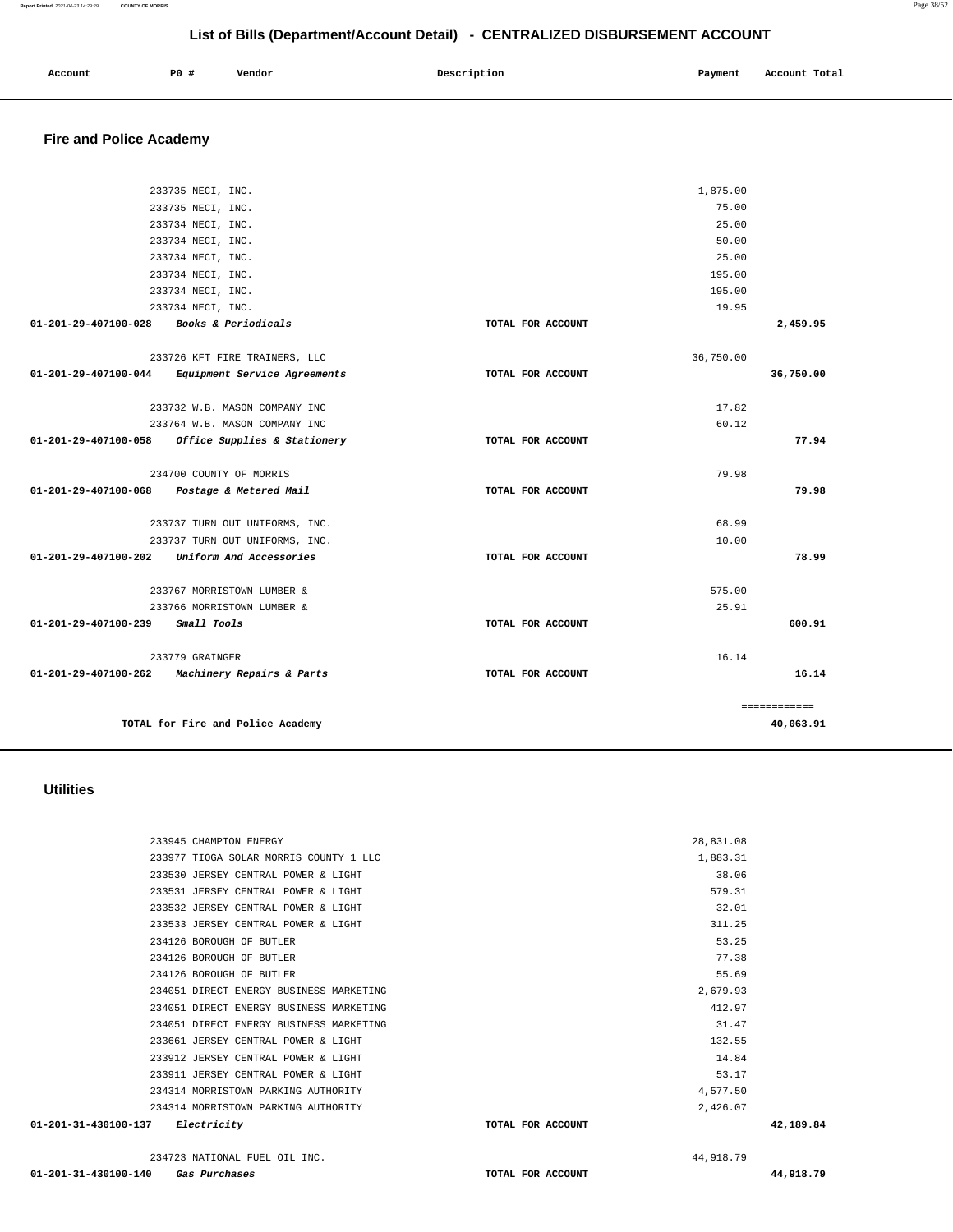| 234705 COUNTY OF MORRIS                             |                   | 355.90 |
|-----------------------------------------------------|-------------------|--------|
| 234705 COUNTY OF MORRIS                             |                   | 23.72  |
| (2020) Program Expenditures<br>01-203-35-470100-090 | TOTAL FOR ACCOUNT | 379.62 |
|                                                     |                   |        |
|                                                     |                   |        |
| TOTAL for Contingent                                |                   | 379.62 |
|                                                     |                   |        |

# **Contingent**

| ບເເເເເບະ                                     |                   |            |              |
|----------------------------------------------|-------------------|------------|--------------|
|                                              |                   |            |              |
| 233731 SUBURBAN PROPANE -2347                |                   | 313.56     |              |
| 233731 SUBURBAN PROPANE -2347                |                   | 4.08       |              |
| 233731 SUBURBAN PROPANE -2347                |                   | 9.92       |              |
| 233742 SUBURBAN PROPANE -2347                |                   | 942.45     |              |
| 233742 SUBURBAN PROPANE -2347                |                   | 4.08       |              |
| 233742 SUBURBAN PROPANE -2347                |                   | 9.92       |              |
| 233765 SUBURBAN PROPANE -2347                |                   | 1,839.50   |              |
| 233765 SUBURBAN PROPANE -2347                |                   | 4.56       |              |
| 233765 SUBURBAN PROPANE -2347                |                   | 9.92       |              |
| 234054 DIRECT ENERGY BUSINESS MARKETING      |                   | 30,596.53  |              |
| 234052 WOODRUFF ENERGY                       |                   | 23, 148.79 |              |
| 01-201-31-430100-141 Natural Gas             | TOTAL FOR ACCOUNT |            | 56,883.31    |
| 234056 MORRIS COUNTY MUNICIPAL               |                   | 2,548.00   |              |
| 234056 MORRIS COUNTY MUNICIPAL               |                   | 3,385.04   |              |
| 01-201-31-430100-143 Rubbish & Trash Removal | TOTAL FOR ACCOUNT |            | 5,933.04     |
| 233345 KINGS III EMERGENCY COMMUNICATIONS    |                   | 969.00     |              |
| 233347 AT&T MOBILITY                         |                   | 1,445.07   |              |
| 233706 VERIZON                               |                   | 5,770.87   |              |
| 233346 MILLENNIUM COMMUNICATIONS GROUP       |                   | 1,310.00   |              |
| 01-201-31-430100-146<br>Telephone            | TOTAL FOR ACCOUNT |            | 9,494.94     |
|                                              |                   |            |              |
| 234059 SOUTHEAST MORRIS COUNTY               |                   | 1,128.22   |              |
| 234058 SOUTHEAST MORRIS COUNTY               |                   | 6,416.05   |              |
| 234058 SOUTHEAST MORRIS COUNTY               |                   | 472.00     |              |
| 234058 SOUTHEAST MORRIS COUNTY               |                   | 506.58     |              |
| 234058 SOUTHEAST MORRIS COUNTY               |                   | 302.22     |              |
| 01-201-31-430100-147 Water                   | TOTAL FOR ACCOUNT |            | 8,825.07     |
| 231950 AES-NJ COGEN CO INC                   |                   | 3,231.67   |              |
| 01-203-31-430100-137 (2020) Electricity      | TOTAL FOR ACCOUNT |            | 3,231.67     |
| 234053 DIRECT ENERGY BUSINESS MARKETING      |                   | 132.33     |              |
| 234053 DIRECT ENERGY BUSINESS MARKETING      |                   | 1,240.34   |              |
| 234053 DIRECT ENERGY BUSINESS MARKETING      |                   | 124.36     |              |
| 01-203-31-430100-141 (2020) Natural Gas      | TOTAL FOR ACCOUNT |            | 1,497.03     |
| 233372 THE CBE GROUP INC.                    |                   | 424.51     |              |
| 01-203-31-430100-146 (2020) Telephone        | TOTAL FOR ACCOUNT |            | 424.51       |
|                                              |                   |            |              |
|                                              |                   |            | ============ |
| TOTAL for Utilities                          |                   |            | 173,398.20   |

#### **Utilities**

| LIST OF BIIIS (DEDAITMENTACCOUNT DETAIL) - CENTRALIZED DISBURSEMENT ACCOUNT |     |        |             |         |               |
|-----------------------------------------------------------------------------|-----|--------|-------------|---------|---------------|
| Account                                                                     | P0# | Vendor | Description | Payment | Account Total |
|                                                                             |     |        |             |         |               |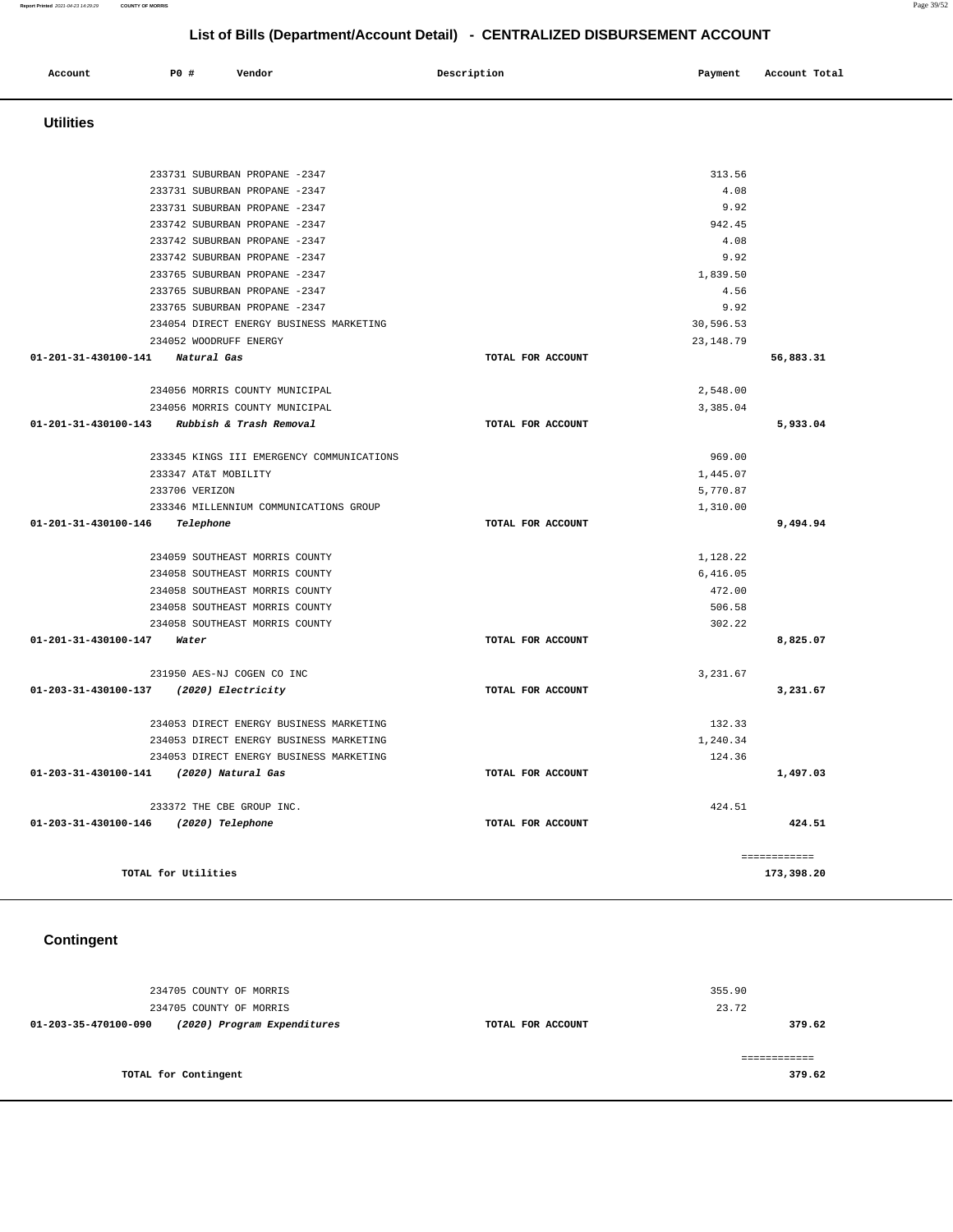| LIST OF BIIIS (Department/Account Detail) - CENTRALIZED DISBURSEMENT ACCOUNT |                        |                                                    |                   |              |               |  |
|------------------------------------------------------------------------------|------------------------|----------------------------------------------------|-------------------|--------------|---------------|--|
| Account                                                                      | P0 #                   | Vendor                                             | Description       | Payment      | Account Total |  |
| <b>Nutrition</b>                                                             |                        |                                                    |                   |              |               |  |
|                                                                              |                        |                                                    |                   |              |               |  |
|                                                                              | 234181 WENDY GALINDO   |                                                    |                   | 12.00        |               |  |
|                                                                              | 234184 RHEA YOUNG      |                                                    |                   | 12.00        |               |  |
|                                                                              | 234175 JESSICA JIMENEZ |                                                    |                   | 12.00        |               |  |
| $01 - 201 - 41 - 716100 - 048$                                               | Insurance              |                                                    | TOTAL FOR ACCOUNT |              | 36.00         |  |
|                                                                              |                        | 233730 W.B. MASON COMPANY INC                      |                   | 431.55       |               |  |
| 01-201-41-716100-058                                                         |                        | Office Supplies & Stationery                       | TOTAL FOR ACCOUNT |              | 431.55        |  |
|                                                                              |                        | 233728 W.B. MASON COMPANY INC                      |                   | 245.40       |               |  |
| 01-201-41-716100-059 Other General Expenses                                  |                        |                                                    | TOTAL FOR ACCOUNT |              | 245.40        |  |
|                                                                              |                        |                                                    |                   |              |               |  |
|                                                                              | 234181 WENDY GALINDO   |                                                    |                   | 6.65         |               |  |
|                                                                              | 234175 JESSICA JIMENEZ |                                                    |                   | 35.98        |               |  |
| 01-201-41-716100-082                                                         | Travel Expense         |                                                    | TOTAL FOR ACCOUNT |              | 42.63         |  |
|                                                                              |                        | 234169 PATRICIA W. GIBBONS                         |                   | 32.48        |               |  |
|                                                                              |                        | 234169 PATRICIA W. GIBBONS                         |                   | 436.24       |               |  |
| 01-201-41-716100-084                                                         |                        | Other Outside Services                             | TOTAL FOR ACCOUNT |              | 468.72        |  |
|                                                                              |                        | 234723 NATIONAL FUEL OIL INC.                      |                   | 3,745.56     |               |  |
| 01-201-41-716100-140                                                         | Gas Purchases          |                                                    | TOTAL FOR ACCOUNT |              | 3,745.56      |  |
|                                                                              |                        | 234166 NU-WAY CONCESSIONAIRES INC                  |                   | 7,222.60     |               |  |
|                                                                              |                        | 234167 NU-WAY CONCESSIONAIRES INC                  |                   | 119,637.21   |               |  |
|                                                                              |                        | 234167 NU-WAY CONCESSIONAIRES INC                  |                   | 17, 123. 19  |               |  |
|                                                                              |                        | 234167 NU-WAY CONCESSIONAIRES INC                  |                   | 94.80        |               |  |
|                                                                              |                        | 234167 NU-WAY CONCESSIONAIRES INC                  |                   | $-2, 411.64$ |               |  |
| 01-201-41-716100-185                                                         | Food                   |                                                    | TOTAL FOR ACCOUNT |              | 141,666.16    |  |
|                                                                              |                        | 234165 NUTRI-SYSTEMS CORPORATION                   |                   | 200.00       |               |  |
|                                                                              |                        | 234165 NUTRI-SYSTEMS CORPORATION                   |                   | 150.00       |               |  |
|                                                                              |                        | 234165 NUTRI-SYSTEMS CORPORATION                   |                   | 24.55        |               |  |
|                                                                              |                        | 01-203-41-716100-059 (2020) Other General Expenses | TOTAL FOR ACCOUNT |              | 374.55        |  |
|                                                                              |                        | 234168 NU-WAY CONCESSIONAIRES INC                  |                   | 20,908.02    |               |  |
| 01-203-41-716100-185                                                         | (2020) Food            |                                                    | TOTAL FOR ACCOUNT |              | 20,908.02     |  |
|                                                                              |                        |                                                    |                   |              | ============  |  |
|                                                                              | TOTAL for Nutrition    |                                                    |                   |              | 167,918.59    |  |
|                                                                              |                        |                                                    |                   |              |               |  |

#### **Area Plan Grant**

|                      |                                         | .                 |            |
|----------------------|-----------------------------------------|-------------------|------------|
| 01-201-41-716110-090 | Expenditures                            | TOTAL FOR ACCOUNT | 180,184.00 |
|                      | 234381 VISITING NURSE ASSOC. OF         | 30,806.00         |            |
|                      | 234331 VISITING NURSE ASSOC. OF         | 27,787.00         |            |
|                      | 234275 VISITING NURSE ASSOC. OF         | 18,586.00         |            |
|                      | 234332 VISITING NURSE ASSOC. OF         | 7,394.00          |            |
|                      | 234324 UNITED WAY OF NORTHERN           | 10,484.00         |            |
|                      | 234387 NEWBRIDGE SERVICES INC           | 32,810.00         |            |
|                      | 234390 NORWESCAP INC                    | 546.00            |            |
|                      | 234323 M.C. ORGANIZATION FOR            | 12,378.00         |            |
|                      | 234326 CFCS - HOPE HOUSE                | 12,293.00         |            |
|                      | 234189 MORRIS COUNTY SHERIFF'S OFFICE   | 3,725.00          |            |
|                      | 234190 MENTAL HEALTH ASSOCIATION OF     | 20,982.00         |            |
|                      | 234191 JEWISH FAMILY SVCS. OF METROWEST | 2,393.00          |            |
|                      |                                         |                   |            |

 234322 CORNERSTONE FAMILY PROGRAMS [34,906.00](https://34,906.00) 234389 DAWN CENTER FOR INDEPENDENT [7,865.00](https://7,865.00)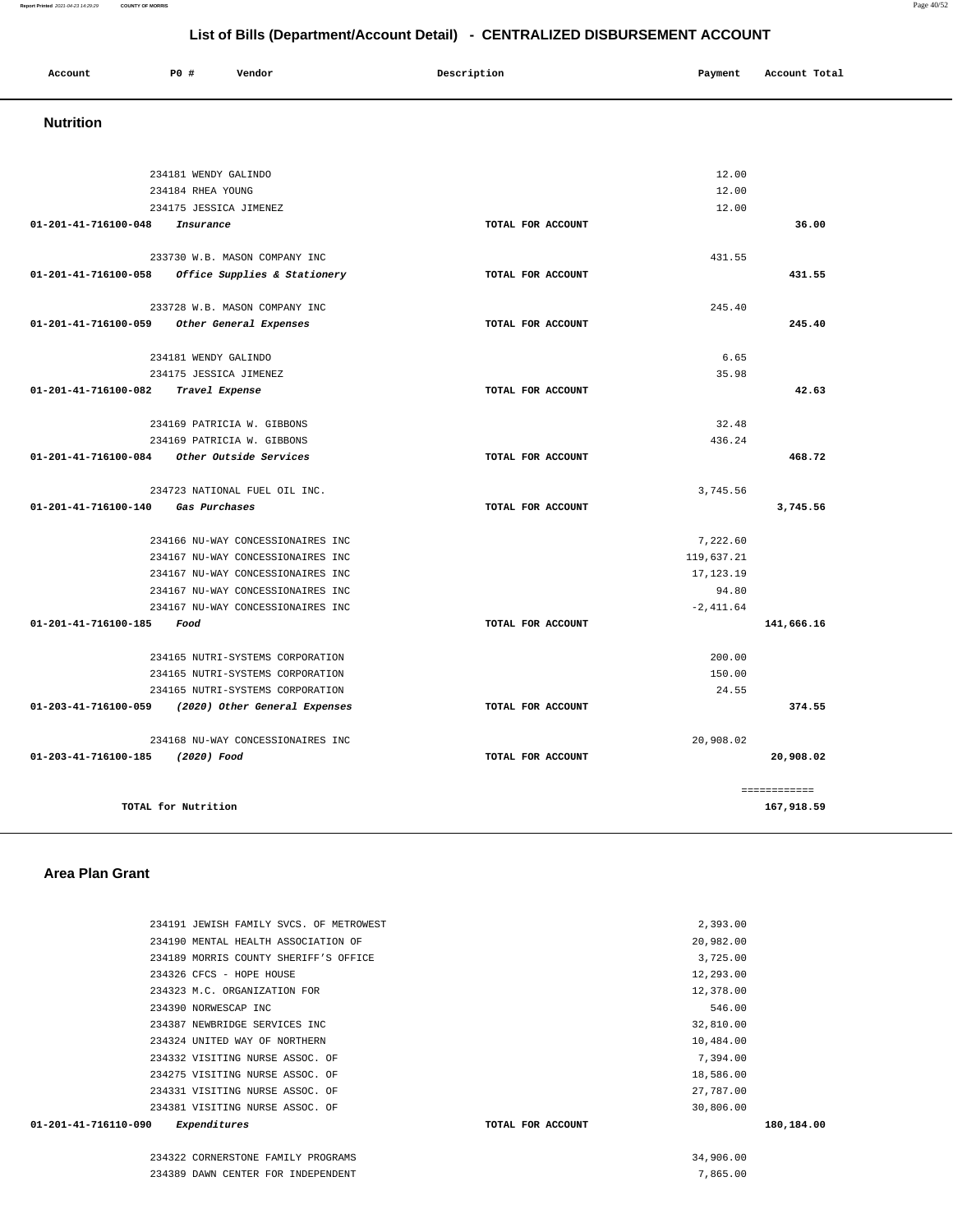| Account                | P0 #                      | Vendor                        | Description       | Payment  | Account Total |
|------------------------|---------------------------|-------------------------------|-------------------|----------|---------------|
| <b>Area Plan Grant</b> |                           |                               |                   |          |               |
|                        | 234388 NORWESCAP INC      |                               |                   | 3,289.00 |               |
|                        |                           | 234325 UNITED WAY OF NORTHERN |                   | 3,386.00 |               |
| 01-203-41-716110-090   |                           | (2020) Expenditures           | TOTAL FOR ACCOUNT |          | 49,446.00     |
|                        |                           |                               |                   |          | ============  |
|                        | TOTAL for Area Plan Grant |                               |                   |          | 229,630.00    |
|                        |                           |                               |                   |          |               |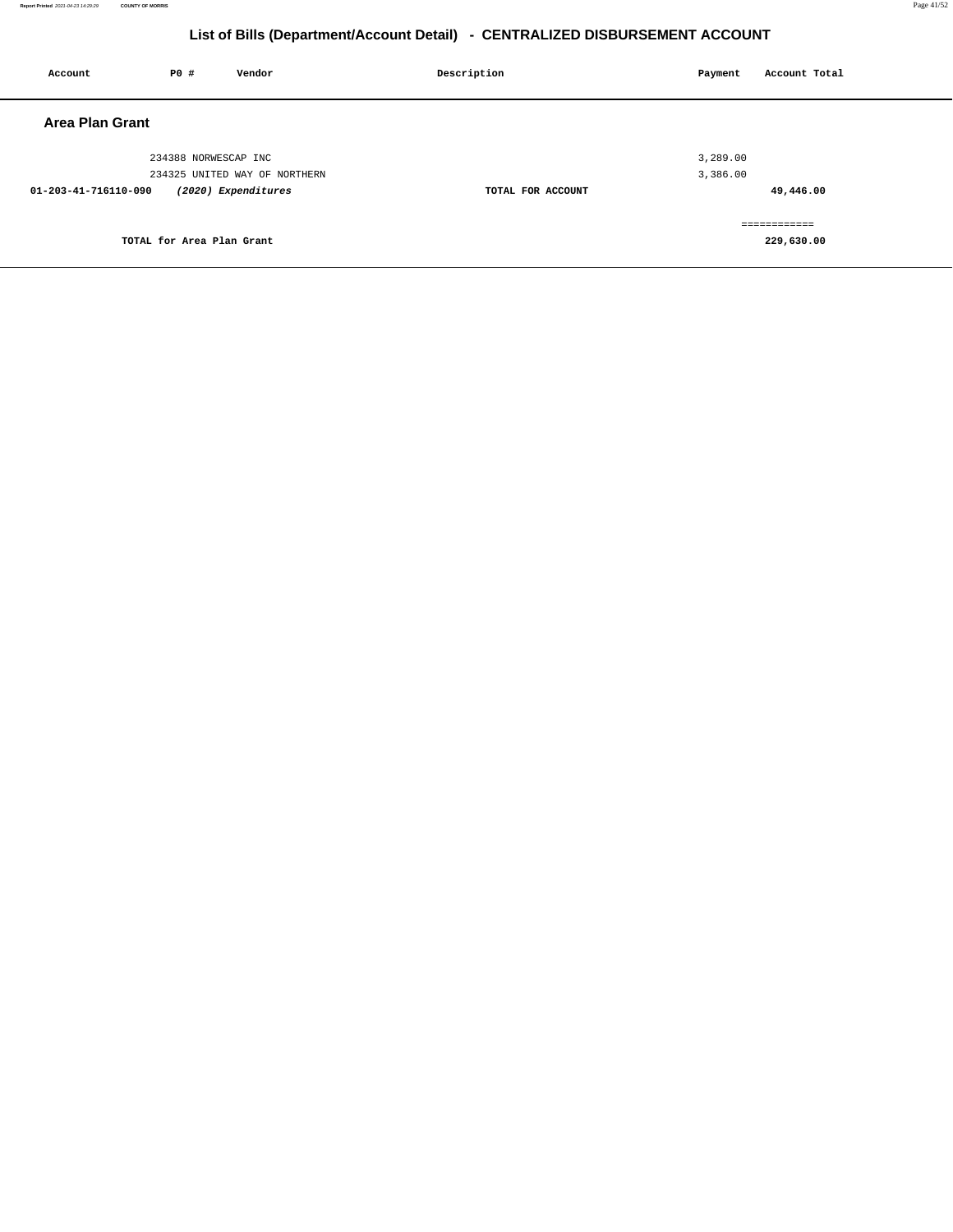| Account              | <b>PO #</b>                                                                                                                      | Vendor                                      |                   | Description       | Payment                                             | Account Total            |  |
|----------------------|----------------------------------------------------------------------------------------------------------------------------------|---------------------------------------------|-------------------|-------------------|-----------------------------------------------------|--------------------------|--|
| DEPARTMENT 718105    |                                                                                                                                  |                                             | <b>Grant Fund</b> |                   |                                                     |                          |  |
| 02-213-41-718105-391 | 233932 JOAN A. SEERY<br>233741 CAROLE A. HUDSON<br>234170 CAROLE A. HUDSON<br>234574 CAROLE A. HUDSON<br>234699 COUNTY OF MORRIS | Public Health Emer Grant $(7/1/20-6/30/21)$ |                   | TOTAL FOR ACCOUNT | 910.00<br>2,905.00<br>2,520.00<br>2,590.00<br>32.17 | 8,957.17                 |  |
|                      | TOTAL for DEPARTMENT 718105                                                                                                      |                                             |                   |                   |                                                     | ============<br>8,957.17 |  |

#### **DEPARTMENT 742120**

|                                | TOTAL for DEPARTMENT 742120   |                   | ------------<br>4,648.00 |  |
|--------------------------------|-------------------------------|-------------------|--------------------------|--|
| $02 - 213 - 41 - 742120 - 391$ | WIOA Youth (7/1/19-6/30/21)   | TOTAL FOR ACCOUNT | 4,648.00                 |  |
|                                | 234286 NEWBRIDGE SERVICES INC |                   | 605.00                   |  |
|                                | 234286 NEWBRIDGE SERVICES INC |                   | 605.00                   |  |
|                                | 234286 NEWBRIDGE SERVICES INC |                   | 605.00                   |  |
|                                | 234286 NEWBRIDGE SERVICES INC |                   | 605.00                   |  |
|                                | 234287 NEWBRIDGE SERVICES INC |                   | 557.00                   |  |
|                                | 234287 NEWBRIDGE SERVICES INC |                   | 557.00                   |  |
|                                | 234287 NEWBRIDGE SERVICES INC |                   | 557.00                   |  |
|                                | 234287 NEWBRIDGE SERVICES INC |                   | 557.00                   |  |
|                                |                               |                   |                          |  |

 **WIA: Adult** 

| 234284 EZ WHEELS DRIVING SCHOOL                     |                   | 1,599.60 |  |  |
|-----------------------------------------------------|-------------------|----------|--|--|
| 02-213-41-742205-391<br>WIOA Adult (7/1/20-6/30/22) | TOTAL FOR ACCOUNT | 1,599.60 |  |  |
|                                                     |                   |          |  |  |
|                                                     |                   |          |  |  |
| TOTAL for WIA: Adult                                |                   | 1,599.60 |  |  |
|                                                     |                   |          |  |  |

#### **WIA: Disclocated Worker**

| 234285 AVTECH INSTITUTE<br>234699 COUNTY OF MORRIS                |                   | 1,170.00<br>165.52 |
|-------------------------------------------------------------------|-------------------|--------------------|
| WIOA Dislocated Worker $(7/1/20-6/30/22)$<br>02-213-41-742210-391 | TOTAL FOR ACCOUNT | 1,335.52           |
| TOTAL for WIA: Disclocated Worker                                 |                   | 1,335.52           |

#### **00ALPN**

234628 TREASURER STATE OF NJ 745.00  **02-118-03-759005-392 19 ALPN-HSAC (1/1/19-12/31/20) TOTAL FOR ACCOUNT 745.00**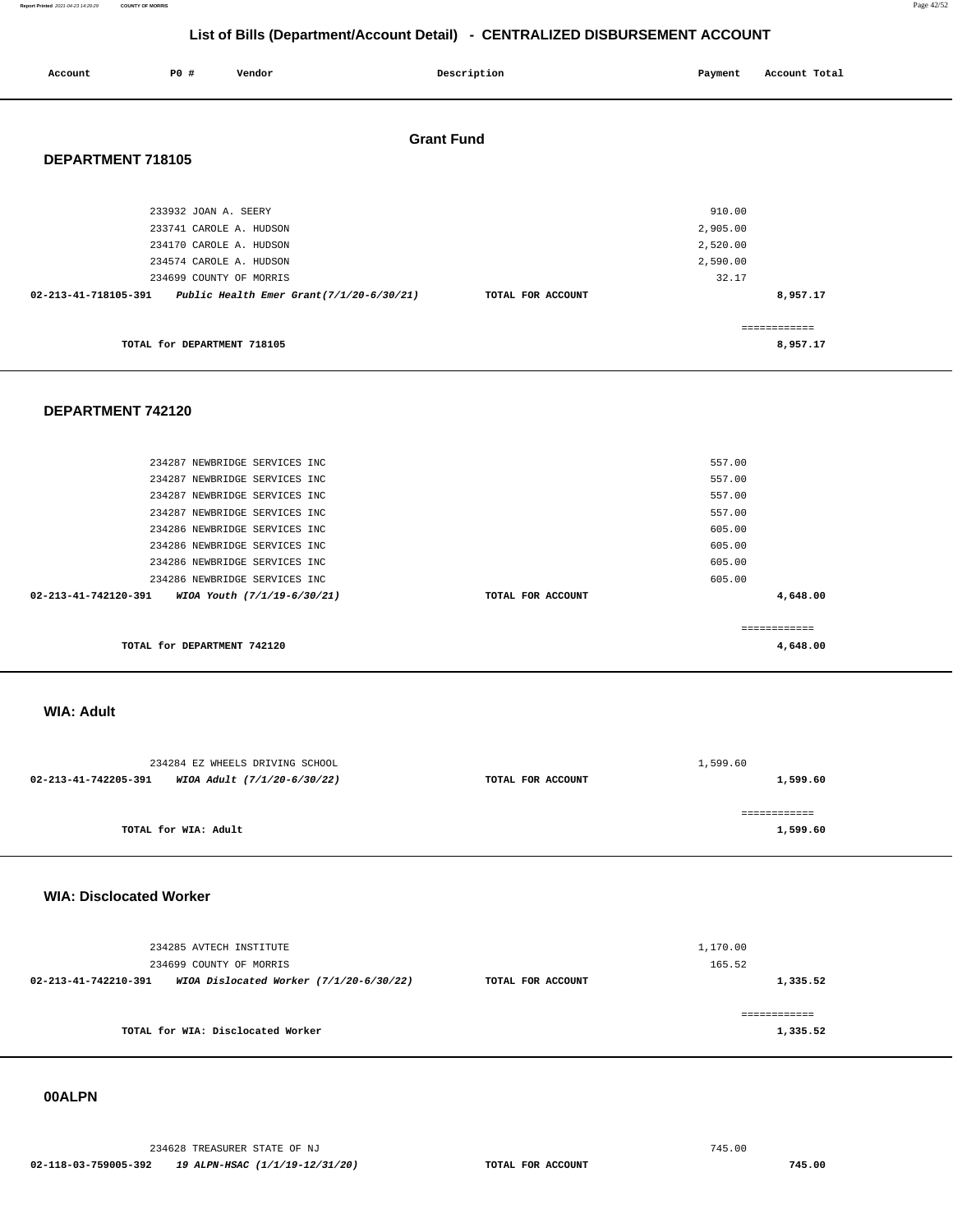**23,098.55**

# **List of Bills (Department/Account Detail) - CENTRALIZED DISBURSEMENT ACCOUNT**

| Account                              | P0 #             | Vendor                                             | Description | Payment | Account Total          |
|--------------------------------------|------------------|----------------------------------------------------|-------------|---------|------------------------|
| <b>00ALPN</b>                        |                  |                                                    |             |         |                        |
|                                      | TOTAL for 00ALPN |                                                    |             |         | ============<br>745.00 |
| <b>Safe Communities Construction</b> |                  |                                                    |             |         |                        |
|                                      |                  | 234704 AHS HOSPITAL CORP/MORRISTOWN MEDICAL CENTER |             |         | 23,098.55              |

|                                         | ============ |
|-----------------------------------------|--------------|
| TOTAL for Safe Communities Construction | 23,098.55    |

**02-213-41-773105-391 Safe Communities (10/1/20-9/30/21) TOTAL FOR ACCOUNT** 

#### **DEPARTMENT 786010**

|                      | 234723 NATIONAL FUEL OIL INC. | 7,568.73          |              |  |
|----------------------|-------------------------------|-------------------|--------------|--|
| 02-213-41-786010-394 | MAPS (1/1/2020-12/31/2020)    | TOTAL FOR ACCOUNT | 7,568.73     |  |
|                      |                               |                   | ============ |  |
|                      | TOTAL for DEPARTMENT 786010   |                   | 7,568.73     |  |
|                      |                               |                   |              |  |

#### **MAPS**

| 233812 W.B. MASON COMPANY INC               |                   | 157.20 |
|---------------------------------------------|-------------------|--------|
| 02-213-41-786105-394 MAPS (1/1/21-12/31/21) | TOTAL FOR ACCOUNT | 157.20 |
|                                             |                   |        |
|                                             |                   |        |
| TOTAL for MAPS                              |                   | 157.20 |
|                                             |                   |        |

#### **DEPARTMENT 864095**

|                      | 233696 J.A. ALEXANDER INC.            |                   | 98,929.53    |
|----------------------|---------------------------------------|-------------------|--------------|
| 02-213-41-864095-391 | 2020 ATP - County Aid (1/9/20-1/9/23) | TOTAL FOR ACCOUNT | 98,929.53    |
|                      |                                       |                   | ============ |
|                      | TOTAL for DEPARTMENT 864095           |                   | 98,929.53    |

#### **DEPARTMENT 864250**

|                      | 233865 TITLE LINES LLC                   |                   | 387.00 |
|----------------------|------------------------------------------|-------------------|--------|
| 02-213-41-864250-392 | Landing Rd Bridge Repl (12/5/19-12/5/22) | TOTAL FOR ACCOUNT | 387.00 |
|                      |                                          |                   |        |
|                      |                                          |                   |        |
|                      | TOTAL for DEPARTMENT 864250              |                   | 387.00 |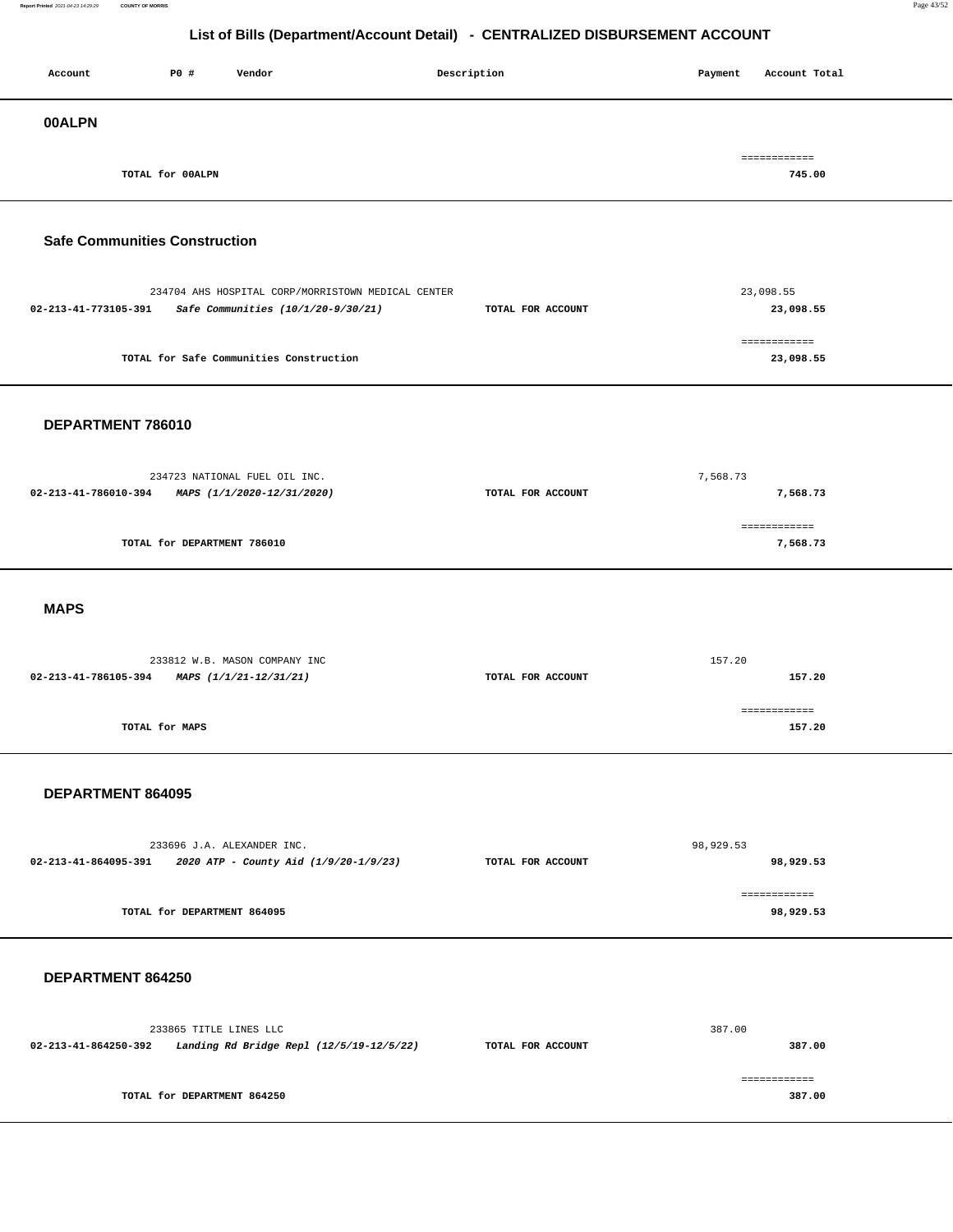| Account                  | P0 #                        | Vendor                                                                    | Description       | Payment   | Account Total             |
|--------------------------|-----------------------------|---------------------------------------------------------------------------|-------------------|-----------|---------------------------|
| <b>DEPARTMENT 864950</b> |                             |                                                                           |                   |           |                           |
| 02-213-41-864950-392     |                             | 234376 T.Y. LIN INTERNATIONAL<br>Landing Rd Bridge Repl(6/20/17-12/31/20) | TOTAL FOR ACCOUNT | 45,281.66 | 45,281.66                 |
|                          | TOTAL for DEPARTMENT 864950 |                                                                           |                   |           | ============<br>45,281.66 |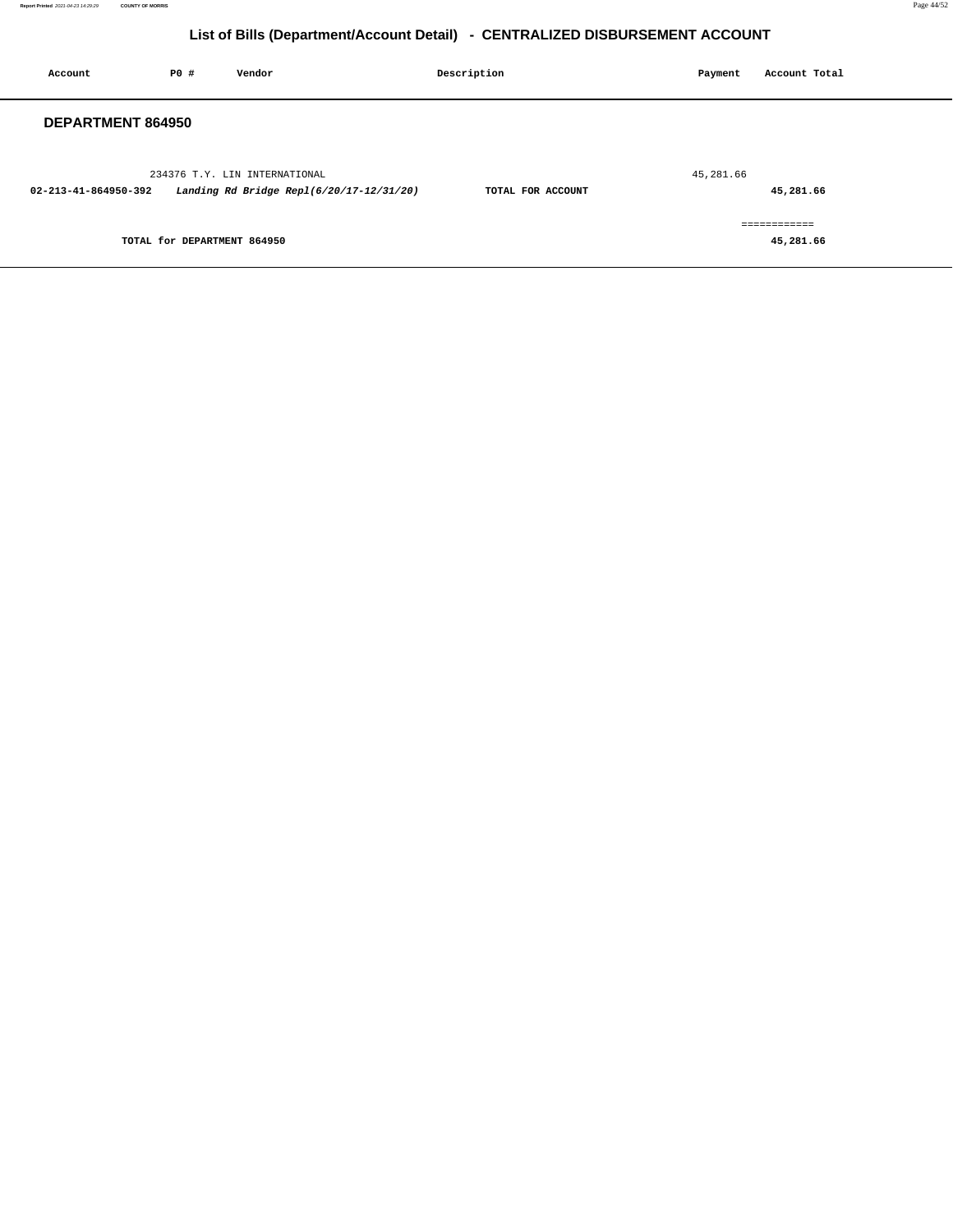| Account                  | P0 #                        | Vendor                                                                          | Description           | Payment   |                  | Account Total            |
|--------------------------|-----------------------------|---------------------------------------------------------------------------------|-----------------------|-----------|------------------|--------------------------|
|                          |                             |                                                                                 |                       |           |                  |                          |
| <b>DEPARTMENT 953323</b> |                             |                                                                                 | <b>County Capital</b> |           |                  |                          |
|                          |                             |                                                                                 |                       |           |                  |                          |
| 04-216-55-953323-909     |                             | 234330 VAN CLEEF ENGINEERING ASSOC<br>Bridge Design/Constr VarLoc-Public Works  | TOTAL FOR ACCOUNT     | 4,788.00  |                  | 4,788.00                 |
|                          |                             |                                                                                 |                       |           |                  | ============             |
|                          | TOTAL for DEPARTMENT 953323 |                                                                                 |                       |           |                  | 4,788.00                 |
|                          |                             |                                                                                 |                       |           |                  |                          |
| DEPARTMENT 953354        |                             |                                                                                 |                       |           |                  |                          |
|                          |                             | 232083 BINSKY SERVICE LLC                                                       |                       | 7,869.00  |                  |                          |
| 04-216-55-953354-955     |                             | VOIP System-Electric & Emergency Power                                          | TOTAL FOR ACCOUNT     |           |                  | 7,869.00                 |
|                          | TOTAL for DEPARTMENT 953354 |                                                                                 |                       |           |                  | ============<br>7,869.00 |
|                          |                             |                                                                                 |                       |           |                  |                          |
| DEPARTMENT 953357        |                             |                                                                                 |                       |           |                  |                          |
|                          |                             |                                                                                 |                       |           |                  |                          |
| 04-216-55-953357-909     |                             | 234208 JOHNSON MIRMIRAN AND THOMPSON, INC.<br>Replace & Upgrade Various Bridges | TOTAL FOR ACCOUNT     | 2, 215.71 |                  | 2,215.71                 |
|                          |                             |                                                                                 |                       |           |                  | ------------             |
|                          | TOTAL for DEPARTMENT 953357 |                                                                                 |                       |           |                  | 2,215.71                 |
|                          |                             |                                                                                 |                       |           |                  |                          |
| DEPARTMENT 953418        |                             |                                                                                 |                       |           |                  |                          |
|                          |                             | 233801 VAN CLEEF ENGINEERING ASSOC                                              |                       |           | 796.62           |                          |
| 04-216-55-953418-909     |                             | PublicWork-Bridge/DrainDesign&Recon/Repl                                        | TOTAL FOR ACCOUNT     |           |                  | 796.62                   |
|                          | TOTAL for DEPARTMENT 953418 |                                                                                 |                       |           |                  | ============             |
|                          |                             |                                                                                 |                       |           |                  | 796.62                   |
| DEPARTMENT 953431        |                             |                                                                                 |                       |           |                  |                          |
|                          |                             |                                                                                 |                       |           |                  |                          |
|                          |                             | 233815 AUTOMATED BUILDING CONTROLS                                              |                       |           | 550.00           |                          |
|                          |                             | 233815 AUTOMATED BUILDING CONTROLS<br>233879 AUTOMATED BUILDING CONTROLS        |                       |           | 900.00<br>750.00 |                          |
|                          |                             | 233879 AUTOMATED BUILDING CONTROLS                                              |                       |           | 600.00           |                          |
|                          |                             | 234277 AUTOMATED BUILDING CONTROLS                                              |                       | 1,716.96  |                  |                          |
|                          |                             | 234277 AUTOMATED BUILDING CONTROLS                                              |                       |           | 400.00           |                          |
| 04-216-55-953431-951     |                             | B&G-Rplcmnt&Repair/UpgradeHVAC VarBldgs                                         | TOTAL FOR ACCOUNT     |           |                  | 4,916.96                 |
|                          | TOTAL for DEPARTMENT 953431 |                                                                                 |                       |           |                  | ------------<br>4,916.96 |
|                          |                             |                                                                                 |                       |           |                  |                          |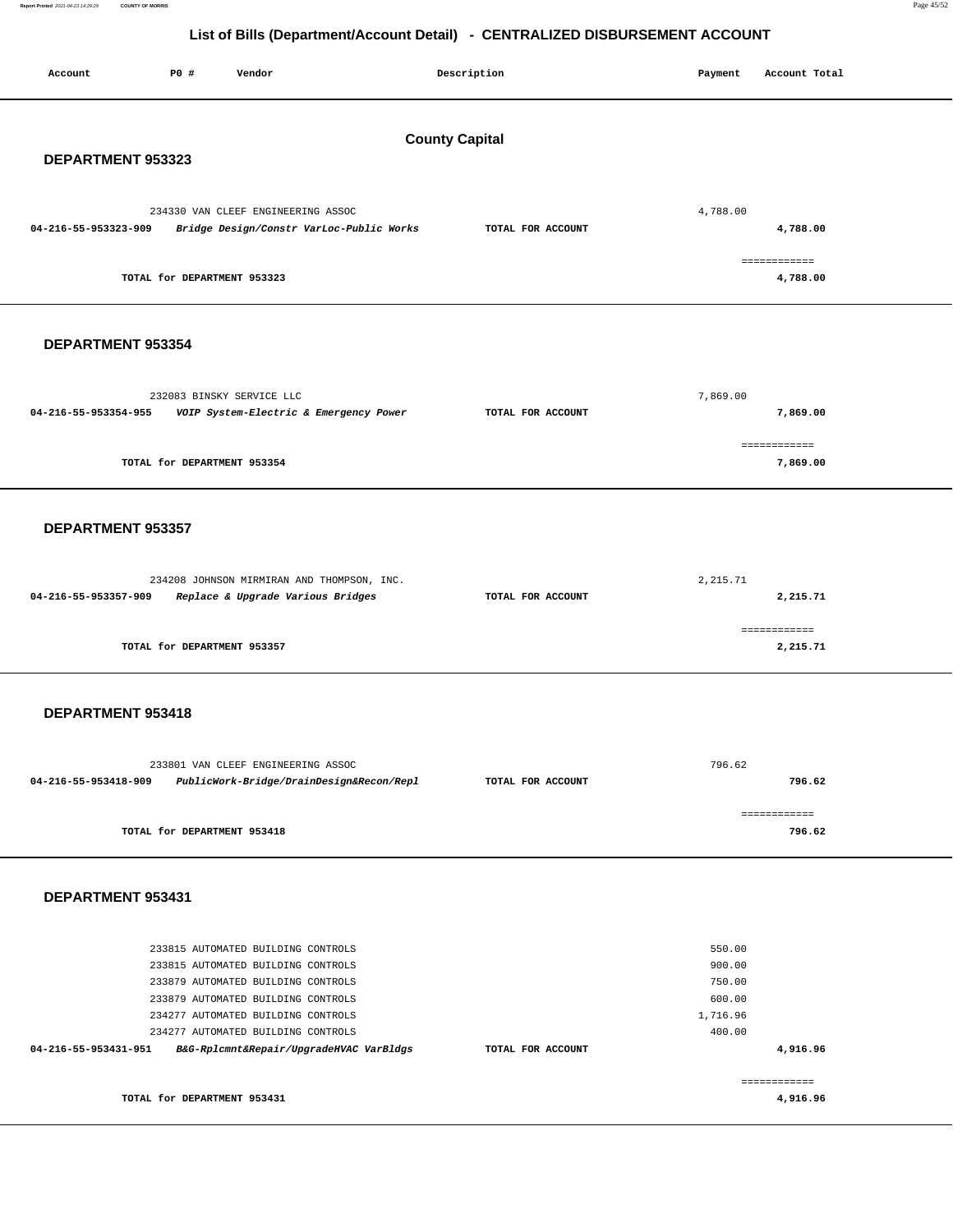#### **Report Printed** 2021-04-23 14:29:29 **COUNTY OF MORRIS** Page 46/52

| Account                  | <b>PO #</b>                        | Vendor                                        | Description       | Payment              | Account Total |  |
|--------------------------|------------------------------------|-----------------------------------------------|-------------------|----------------------|---------------|--|
|                          |                                    |                                               |                   |                      |               |  |
| DEPARTMENT 953454        |                                    |                                               |                   |                      |               |  |
|                          |                                    |                                               |                   |                      |               |  |
|                          |                                    |                                               |                   |                      |               |  |
|                          | 219965 KEY-TECH                    |                                               |                   | 4,900.00             |               |  |
|                          | 224362 KEY-TECH<br>224362 KEY-TECH |                                               |                   | 2,550.25<br>2,999.75 |               |  |
|                          |                                    | 222257 VAN CLEEF ENGINEERING ASSOC            |                   | 14,249.50            |               |  |
| 04-216-55-953454-909     |                                    | RoadResurf/IntersectConstr&RR-PublicWrks      | TOTAL FOR ACCOUNT |                      | 24,699.50     |  |
|                          |                                    |                                               |                   |                      |               |  |
|                          |                                    |                                               |                   |                      | ------------  |  |
|                          | TOTAL for DEPARTMENT 953454        |                                               |                   |                      | 24,699.50     |  |
|                          |                                    |                                               |                   |                      |               |  |
|                          |                                    |                                               |                   |                      |               |  |
| <b>DEPARTMENT 953455</b> |                                    |                                               |                   |                      |               |  |
|                          |                                    |                                               |                   |                      |               |  |
|                          |                                    |                                               |                   |                      |               |  |
|                          |                                    | 209298 VAN CLEEF ENGINEERING ASSOC            |                   | 482.66               |               |  |
| 04-216-55-953455-909     |                                    | Bridge Design & Replacement-Public Works      | TOTAL FOR ACCOUNT |                      | 482.66        |  |
|                          |                                    |                                               |                   |                      | ------------  |  |
|                          | TOTAL for DEPARTMENT 953455        |                                               |                   |                      | 482.66        |  |
|                          |                                    |                                               |                   |                      |               |  |
|                          |                                    |                                               |                   |                      |               |  |
| DEPARTMENT 953464        |                                    |                                               |                   |                      |               |  |
|                          |                                    |                                               |                   |                      |               |  |
|                          |                                    |                                               |                   |                      |               |  |
|                          |                                    | 233878 CONSOLIDATED STEEL &                   |                   | 780.00               |               |  |
| 04-216-55-953464-951     |                                    | Interior Bldg Upgrades - Bldgs & Grounds      | TOTAL FOR ACCOUNT |                      | 780.00        |  |
|                          |                                    |                                               |                   |                      |               |  |
|                          |                                    |                                               |                   |                      | ============  |  |
|                          | TOTAL for DEPARTMENT 953464        |                                               |                   |                      | 780.00        |  |
|                          |                                    |                                               |                   |                      |               |  |
|                          |                                    |                                               |                   |                      |               |  |
| DEPARTMENT 953466        |                                    |                                               |                   |                      |               |  |
|                          |                                    |                                               |                   |                      |               |  |
|                          |                                    | 233975 CONTINENTAL TRADING & HARDWARE, INC.   |                   | 980.00               |               |  |
|                          |                                    | 233975 CONTINENTAL TRADING & HARDWARE, INC.   |                   | 6, 255.00            |               |  |
| 04-216-55-953466-940     |                                    | ExterBldgUpgrVehcl/EquipRplcmnt-BldGrd        | TOTAL FOR ACCOUNT |                      | 7,235.00      |  |
|                          |                                    |                                               |                   |                      |               |  |
|                          |                                    |                                               |                   |                      | ------------  |  |
|                          | TOTAL for DEPARTMENT 953466        |                                               |                   |                      | 7,235.00      |  |
|                          |                                    |                                               |                   |                      |               |  |
|                          |                                    |                                               |                   |                      |               |  |
| DEPARTMENT 953487        |                                    |                                               |                   |                      |               |  |
|                          |                                    |                                               |                   |                      |               |  |
|                          |                                    | 216088 DYNAMIC TRAFFIC LLC                    |                   | 4,800.00             |               |  |
|                          |                                    | 232824 STONEFIELD ENGINEERING AND DESIGN, LLC |                   | 1,000.00             |               |  |
|                          |                                    | 232824 STONEFIELD ENGINEERING AND DESIGN, LLC |                   | 3,000.00             |               |  |
| 04-216-55-953487-909     |                                    | RR, RoadConst/Resurf &Design-PublicWrks       | TOTAL FOR ACCOUNT |                      | 8,800.00      |  |
|                          |                                    |                                               |                   |                      |               |  |
|                          |                                    |                                               |                   |                      | ============  |  |
|                          | TOTAL for DEPARTMENT 953487        |                                               |                   |                      | 8,800.00      |  |
|                          |                                    |                                               |                   |                      |               |  |
|                          |                                    |                                               |                   |                      |               |  |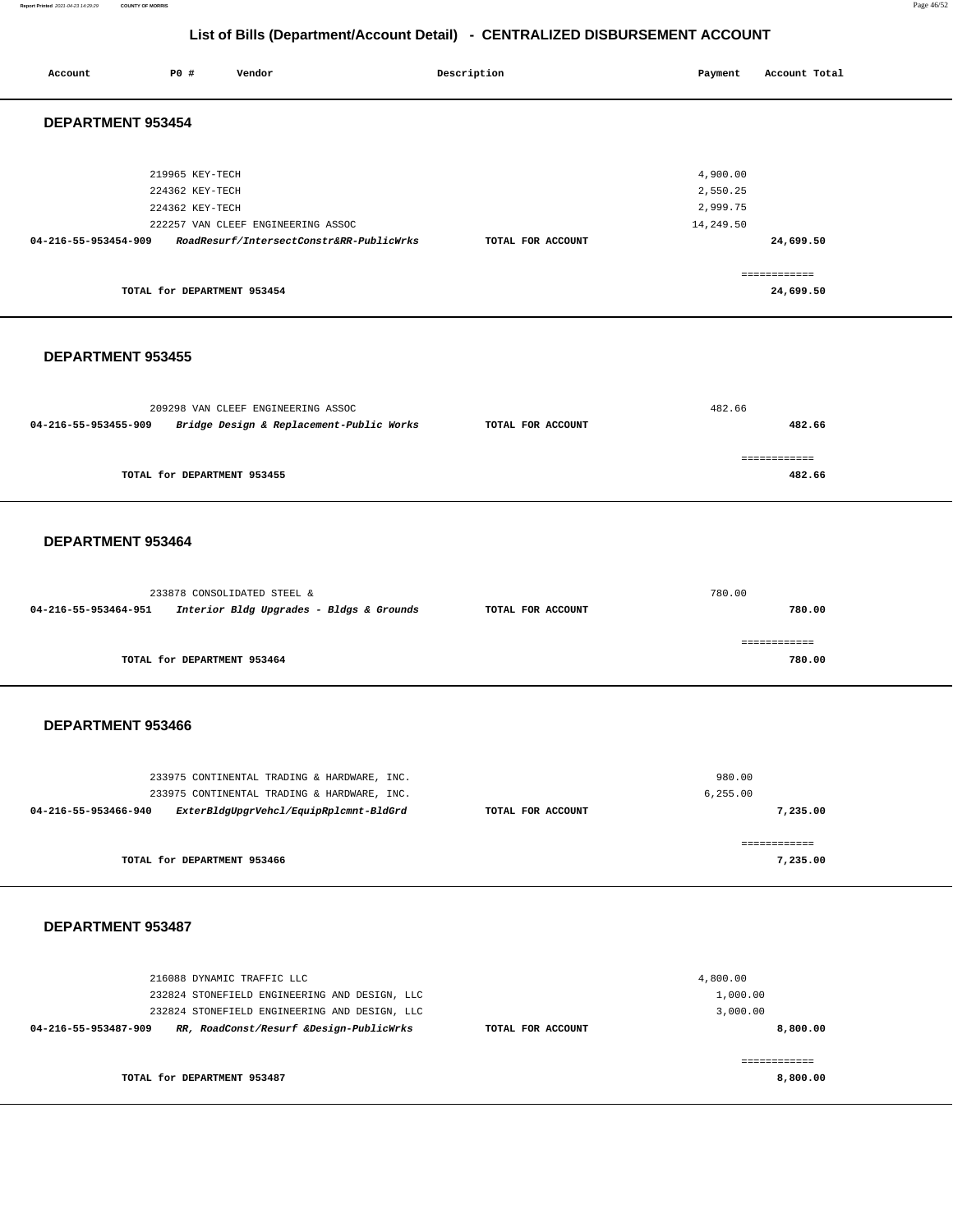**Account** 20 **P P**  $\uparrow$  **Payment** Payment Account Total

| DEPARTMENT 953490                                                                                        |                   |                          |  |
|----------------------------------------------------------------------------------------------------------|-------------------|--------------------------|--|
|                                                                                                          |                   |                          |  |
| 233580 DEWBERRY ENGINEERS, INC                                                                           |                   | 7,100.00                 |  |
| 233581 DEWBERRY ENGINEERS, INC                                                                           |                   | 7,100.00                 |  |
| 233981 HERBST-MUSCIANO, LLC                                                                              |                   | 1,500.00                 |  |
| 04-216-55-953490-909<br>Exterior Equip/Bldg Imrpvmnt-Bldgs&Grnds                                         | TOTAL FOR ACCOUNT | 15,700.00                |  |
|                                                                                                          |                   |                          |  |
|                                                                                                          |                   | ============             |  |
| TOTAL for DEPARTMENT 953490                                                                              |                   | 15,700.00                |  |
|                                                                                                          |                   |                          |  |
| DEPARTMENT 953494                                                                                        |                   |                          |  |
|                                                                                                          |                   |                          |  |
| 234344 DESESA ENGINEERING CO., INC.<br>04-216-55-953494-951<br>Repair/Replc/Upgr Bldg Equip-Bldgs&Grnds  | TOTAL FOR ACCOUNT | 143,423.00<br>143,423.00 |  |
|                                                                                                          |                   |                          |  |
|                                                                                                          |                   | ============             |  |
| TOTAL for DEPARTMENT 953494                                                                              |                   | 143,423.00               |  |
|                                                                                                          |                   |                          |  |
| DEPARTMENT 953498                                                                                        |                   |                          |  |
|                                                                                                          |                   |                          |  |
|                                                                                                          |                   |                          |  |
| 233846 M-TEC CONSTRUCTION SERVICE LLC                                                                    |                   | 4,000.00                 |  |
| 233847 M-TEC CONSTRUCTION SERVICE LLC<br>04-216-55-953498-909<br>Bridge & Drainage Design & Contr-PWorks | TOTAL FOR ACCOUNT | 16,000.00<br>20,000.00   |  |
|                                                                                                          |                   |                          |  |
| 233855 CMS CONSTRUCTION INC.                                                                             |                   | 76,460.78                |  |
| 04-216-55-953498-940<br>Bridge & Drainage Design & Contr-PWorks                                          | TOTAL FOR ACCOUNT | 76,460.78                |  |
|                                                                                                          |                   | ============             |  |
| TOTAL for DEPARTMENT 953498                                                                              |                   | 96,460.78                |  |
|                                                                                                          |                   |                          |  |
|                                                                                                          |                   |                          |  |
| DEPARTMENT 953530                                                                                        |                   |                          |  |
|                                                                                                          |                   |                          |  |
|                                                                                                          |                   |                          |  |
| 216088 DYNAMIC TRAFFIC LLC                                                                               |                   | 1,150.00                 |  |
| 234226 FRENCH & PARRELLO ASSOCIATES<br>234342 JOHNSON MIRMIRAN AND THOMPSON, INC.                        |                   | 1,842.50<br>1,869.12     |  |
| 04-216-55-953530-909<br>Rehab/Improv of Roads & RR - Engineering                                         | TOTAL FOR ACCOUNT | 4,861.62                 |  |
|                                                                                                          |                   |                          |  |
| 234343 FAI-GON ELECTRIC INC                                                                              |                   | 192,484.59               |  |
| 04-216-55-953530-940<br>Rehab/Improv of Roads & RR - Engineering                                         | TOTAL FOR ACCOUNT | 192,484.59               |  |
|                                                                                                          |                   | ============             |  |
| TOTAL for DEPARTMENT 953530                                                                              |                   | 197,346.21               |  |
|                                                                                                          |                   |                          |  |

 **DEPARTMENT 953531** 

233856 CMS CONSTRUCTION INC. **04-216-55-953531-940 Bridge&DrainageDesign/Constr-Engineering TOTAL FOR ACCOUNT**  225,337.28 **225,337.28** ============

**TOTAL for DEPARTMENT 953531** 

**225,337.28** 

**Report Printed** 2021-04-23 14:29:29 **COUNTY OF MORRIS** Page 47/52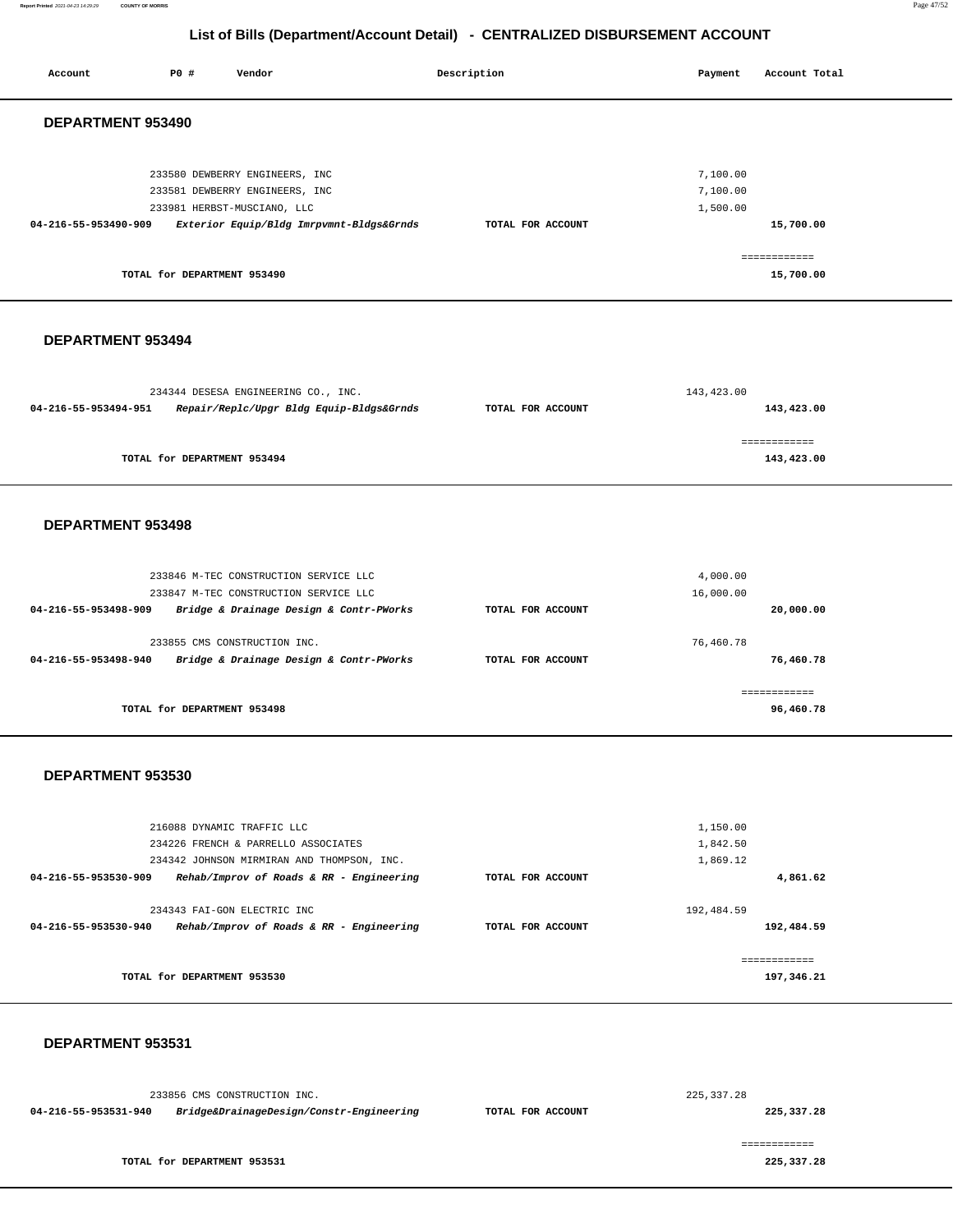#### **Report Printed** 2021-04-23 14:29:29 **COUNTY OF MORRIS** Page 48/52

### **List of Bills (Department/Account Detail) - CENTRALIZED DISBURSEMENT ACCOUNT**

| Account | P0 | Vendor | $\sim$ $\sim$<br>Description | Payment | Account Total |
|---------|----|--------|------------------------------|---------|---------------|
|         |    |        |                              |         |               |

#### **DEPARTMENT 953555**

|                      | 219797 KEY-TECH                          |                   | 1,150.00  |           |
|----------------------|------------------------------------------|-------------------|-----------|-----------|
|                      | 219965 KEY-TECH                          |                   | 843.86    |           |
|                      | 219965 KEY-TECH                          |                   | $-843.86$ |           |
|                      | 233936 GREENMAN PEDERSEN INC             |                   | 792.00    |           |
|                      | 222257 VAN CLEEF ENGINEERING ASSOC       |                   | 902.41    |           |
|                      | 222257 VAN CLEEF ENGINEERING ASSOC       |                   | 251.40    |           |
| 04-216-55-953555-909 | IntersectionUpgradesVarLocat-Engineering | TOTAL FOR ACCOUNT |           | 3,095.81  |
|                      | 233696 J.A. ALEXANDER INC.               |                   | 10,800.00 |           |
| 04-216-55-953555-940 | IntersectionUpgradesVarLocat-Engineering | TOTAL FOR ACCOUNT |           | 10,800.00 |
|                      |                                          |                   |           |           |
|                      | TOTAL for DEPARTMENT 953555              |                   |           | 13,895.81 |
|                      |                                          |                   |           |           |

#### **DEPARTMENT 953560**

|                      |                                | 232132 VAN CLEEF ENGINEERING ASSOC       |                   | 6,804.00  |           |
|----------------------|--------------------------------|------------------------------------------|-------------------|-----------|-----------|
| 04-216-55-953560-909 |                                | Bridge Design/Rehab/Drainage-Engineering | TOTAL FOR ACCOUNT |           | 6,804.00  |
|                      |                                |                                          |                   |           |           |
|                      | 232305 ROAD SAFETY SYSTEMS LLC |                                          |                   | 5,687.50  |           |
|                      | 232305 ROAD SAFETY SYSTEMS LLC |                                          |                   | 10,500.00 |           |
|                      | 232305 ROAD SAFETY SYSTEMS LLC |                                          |                   | 8,000.00  |           |
|                      | 232305 ROAD SAFETY SYSTEMS LLC |                                          |                   | 1,195,00  |           |
|                      | 232305 ROAD SAFETY SYSTEMS LLC |                                          |                   | 70.00     |           |
|                      | 232305 ROAD SAFETY SYSTEMS LLC |                                          |                   | 1,750.00  |           |
| 04-216-55-953560-940 |                                | Bridge Design/Rehab/Drainage-Engineering | TOTAL FOR ACCOUNT |           | 27,202.50 |
|                      |                                |                                          |                   |           |           |
|                      |                                |                                          |                   |           |           |
|                      | TOTAL for DEPARTMENT 953560    |                                          |                   |           | 34,006.50 |

#### **DEPARTMENT 953561**

|                      | 219664 CLIFFSIDE BODY CORP              |                   | 79,342.80 |
|----------------------|-----------------------------------------|-------------------|-----------|
| 04-216-55-953561-940 | 2DumpTrucks/MasonDumpTruck-MotorSrvcCtr | TOTAL FOR ACCOUNT | 79,342.80 |
|                      |                                         |                   |           |
|                      |                                         |                   |           |
|                      | TOTAL for DEPARTMENT 953561             |                   | 79,342.80 |

### **Cty Bridge Design & Constructi**

| 224885 RICHARD GRUBB & ASSOC., INC.           |                   | 1,564.00 |
|-----------------------------------------------|-------------------|----------|
| 04-216-55-953975-909<br>Miscellaneous - Other | TOTAL FOR ACCOUNT | 1,564.00 |
|                                               |                   |          |
| TOTAL for Cty Bridge Design & Constructi      |                   | 1,564.00 |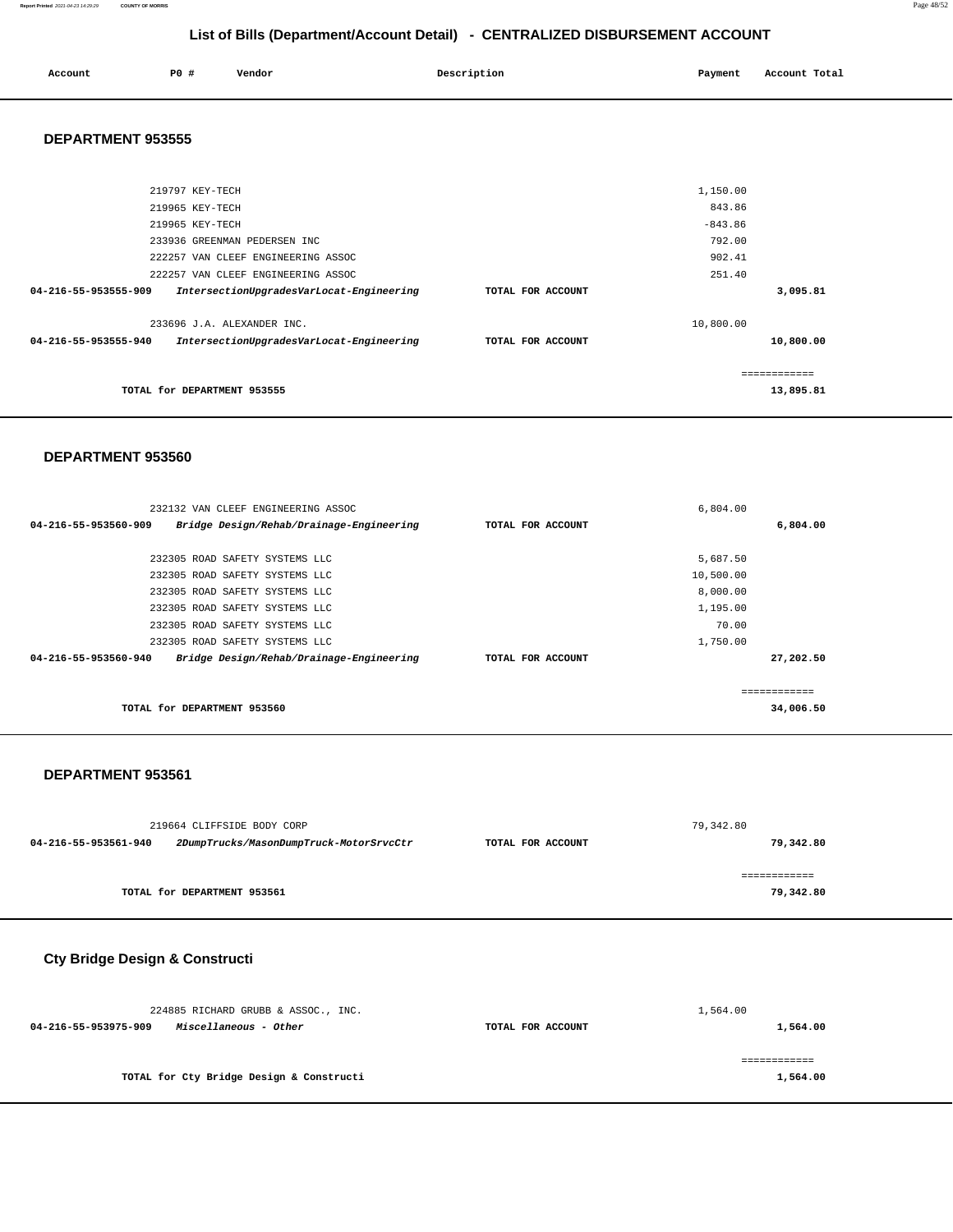| Account | PO# | vendor | Description | Payment | Account Total |
|---------|-----|--------|-------------|---------|---------------|
|         |     |        |             |         |               |

#### **DEPARTMENT 954557**

| TOTAL for DEPARTMENT 954557                                       |                   | 52,937.54    |
|-------------------------------------------------------------------|-------------------|--------------|
|                                                                   |                   | ============ |
| 04-216-55-954557-940<br><i>Equipment &amp; Vehicles - Sheriff</i> | TOTAL FOR ACCOUNT | 52,937.54    |
| 232867 FIRST PRIORITY EMERGENCY                                   |                   | 4,900.00     |
| 232867 FIRST PRIORITY EMERGENCY                                   |                   | 262.50       |
| 232867 FIRST PRIORITY EMERGENCY                                   |                   | 3,431.00     |
| 232867 FIRST PRIORITY EMERGENCY                                   |                   | 225.00       |
| 232867 FIRST PRIORITY EMERGENCY                                   |                   | 6,862.00     |
| 232867 FIRST PRIORITY EMERGENCY                                   |                   | 450.00       |
| 232867 FIRST PRIORITY EMERGENCY                                   |                   | 6,080.00     |
| 232867 FIRST PRIORITY EMERGENCY                                   |                   | 300.00       |
| 232867 FIRST PRIORITY EMERGENCY                                   |                   | 3,602.00     |
| 232867 FIRST PRIORITY EMERGENCY                                   |                   | 225.00       |
| 233369 FIRST PRIORITY EMERGENCY                                   |                   | 115.00       |
| 233369 FIRST PRIORITY EMERGENCY                                   |                   | 119.04       |
| 227892 I MILLER PRECISION OPTICAL                                 |                   | 26,366.00    |
|                                                                   |                   |              |

#### **DEPARTMENT 954559**

|                      | 233755 C. DOUGHERTY & CO. INC.          |                   | 9.310.00 |
|----------------------|-----------------------------------------|-------------------|----------|
| 04-216-55-954559-940 | HVAC Units/Hot Water Boilers/Tanks-Jail | TOTAL FOR ACCOUNT | 9,310.00 |
|                      |                                         |                   |          |
|                      |                                         |                   |          |
|                      | TOTAL for DEPARTMENT 954559             |                   | 9,310.00 |

#### **DEPARTMENT 955403**

| 233893 MAGIC TOUCH CONSTRUCTION CO., INC.                       | 1,910.22                      |
|-----------------------------------------------------------------|-------------------------------|
| 233933 MAGIC TOUCH CONSTRUCTION CO., INC.                       | 374.04                        |
| 233933 MAGIC TOUCH CONSTRUCTION CO., INC.                       | 374.04                        |
| 233933 MAGIC TOUCH CONSTRUCTION CO., INC.                       | 1,325.62                      |
| MV-Long Term Health Center Improvements<br>04-216-55-955403-951 | 3,983.92<br>TOTAL FOR ACCOUNT |
|                                                                 |                               |
|                                                                 |                               |
| TOTAL for DEPARTMENT 955403                                     | 3,983.92                      |
|                                                                 |                               |

#### **DEPARTMENT 963572**

|                      | 233003 TELE-MEASUREMENTS, INC.     |                   | 5,650.00 |
|----------------------|------------------------------------|-------------------|----------|
| 04-216-55-963572-940 | Replace & Upgrade Equipment - PSTA | TOTAL FOR ACCOUNT | 5,650.00 |
|                      |                                    |                   |          |
|                      |                                    |                   |          |
|                      | TOTAL for DEPARTMENT 963572        |                   | 5,650.00 |
|                      |                                    |                   |          |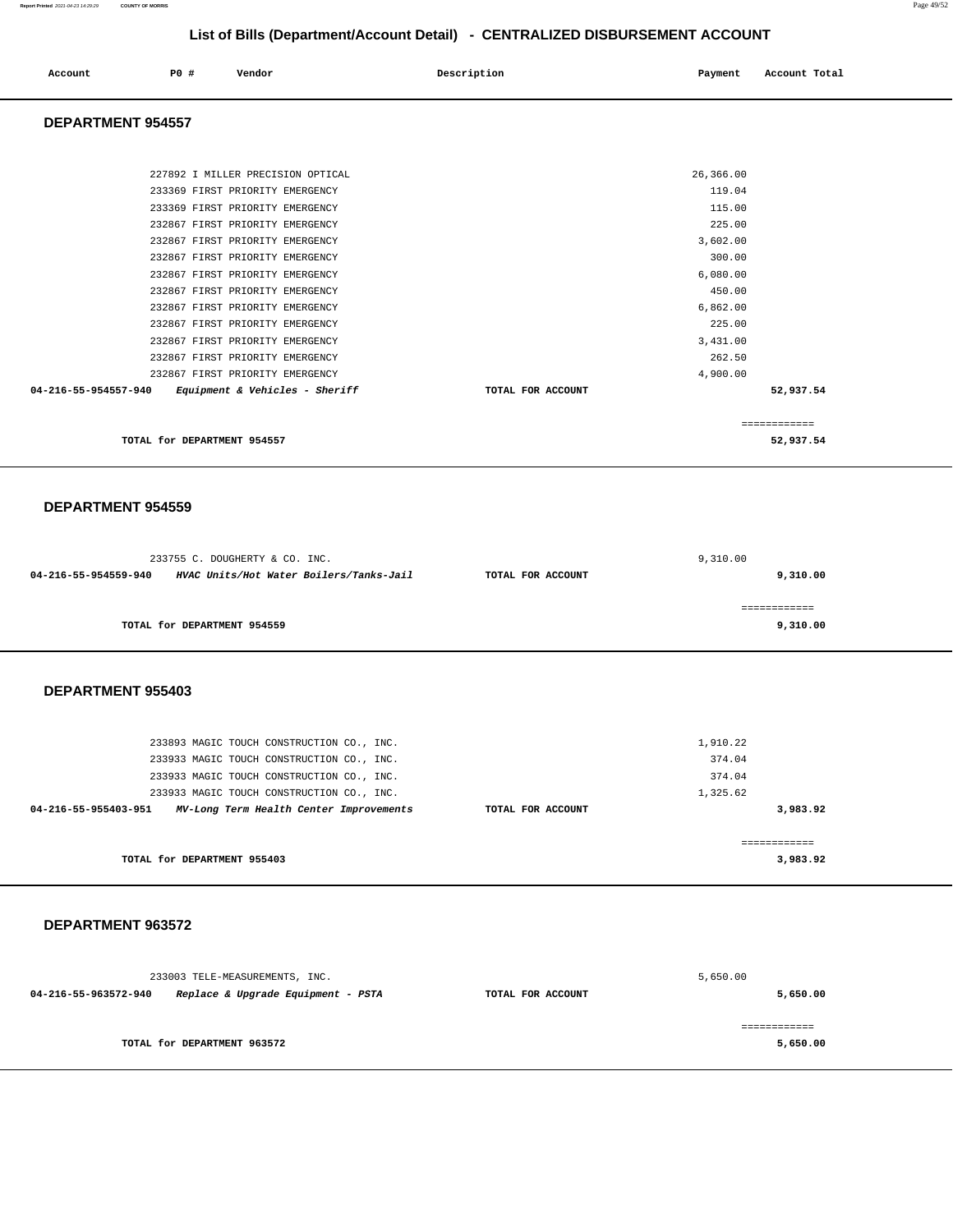| Account              | PO#                         | Vendor                                                                            | Description       | Payment   | Account Total             |
|----------------------|-----------------------------|-----------------------------------------------------------------------------------|-------------------|-----------|---------------------------|
| DEPARTMENT 964582    |                             |                                                                                   |                   |           |                           |
| 04-216-55-964582-909 |                             | 229020 OPEN SYSTEMS INTEGRATORS, INC.<br>Replace/Upgrade FireAlarm Sys - RiskMgmt | TOTAL FOR ACCOUNT | 21,881.83 | 21,881.83                 |
|                      | TOTAL for DEPARTMENT 964582 |                                                                                   |                   |           | ------------<br>21,881.83 |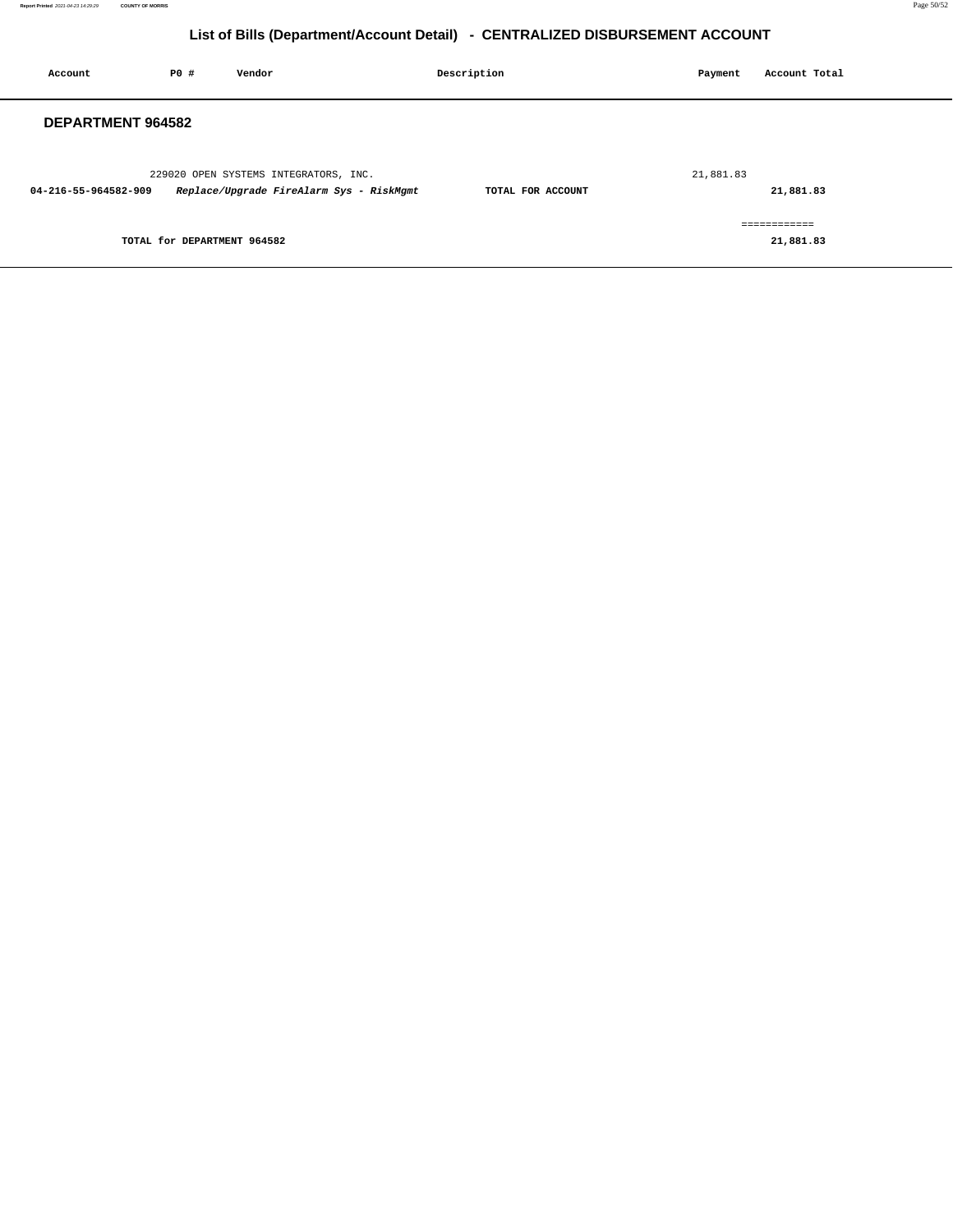| Account                       | P0 # | Vendor                                                                                                   | Description            | Payment                                            | Account Total              |
|-------------------------------|------|----------------------------------------------------------------------------------------------------------|------------------------|----------------------------------------------------|----------------------------|
| <b>Weights &amp; Measures</b> |      |                                                                                                          | <b>Dedicated Trust</b> |                                                    |                            |
|                               |      | 234712 COUNTY OF MORRIS<br>234713 COUNTY OF MORRIS<br>234715 COUNTY OF MORRIS<br>234714 COUNTY OF MORRIS |                        | 93,014.60<br>75,525.77<br>50,027.00<br>61, 133. 13 |                            |
| 13-290-56-575801-888          |      | Weights & Measures                                                                                       | TOTAL FOR ACCOUNT      |                                                    | 279,700.50                 |
|                               |      | TOTAL for Weights & Measures                                                                             |                        |                                                    | ============<br>279,700.50 |
|                               |      |                                                                                                          |                        |                                                    |                            |

#### **Tax Board**

| 234045 DANIELLE MARIE SECOLA      |                   | 80.00  |
|-----------------------------------|-------------------|--------|
| 234028 DANIELLE MARIE SECOLA      |                   | 240.00 |
| 13-290-56-577101-888<br>Tax Board | TOTAL FOR ACCOUNT | 320.00 |
|                                   |                   |        |
|                                   |                   |        |
| TOTAL for Tax Board               |                   | 320.00 |
|                                   |                   |        |

#### **County Clerk \$1.00 Fund**

| 229150 AFFORDABLE INTERIOR SYSTEMS               | 24,127.95         |           |
|--------------------------------------------------|-------------------|-----------|
| County Clerk \$1.00 Fund<br>13-290-56-578401-888 | TOTAL FOR ACCOUNT | 24,127.95 |
|                                                  |                   |           |
|                                                  |                   |           |
| TOTAL for County Clerk \$1.00 Fund               |                   | 24,127.95 |

#### **Environ Quality & Enforcement**

| 233927 RUTGERS OCPE<br>233927 RUTGERS OCPE            |                   | 375.00<br>375.00 |
|-------------------------------------------------------|-------------------|------------------|
| Environ Quality & Enforcement<br>13-290-56-578901-888 | TOTAL FOR ACCOUNT | 750.00           |
|                                                       |                   |                  |
| TOTAL for Environ Quality & Enforcement               |                   | 750.00           |

#### **DEPARTMENT 580559**

|                      | 232237 INVESTMENT TITLE LLC    |                   | 3,593.50 |
|----------------------|--------------------------------|-------------------|----------|
| 13-290-56-580559-888 | Open Space - Farm Preservation | TOTAL FOR ACCOUNT | 3,593.50 |
|                      | TOTAL for DEPARTMENT 580559    |                   | 3,593.50 |